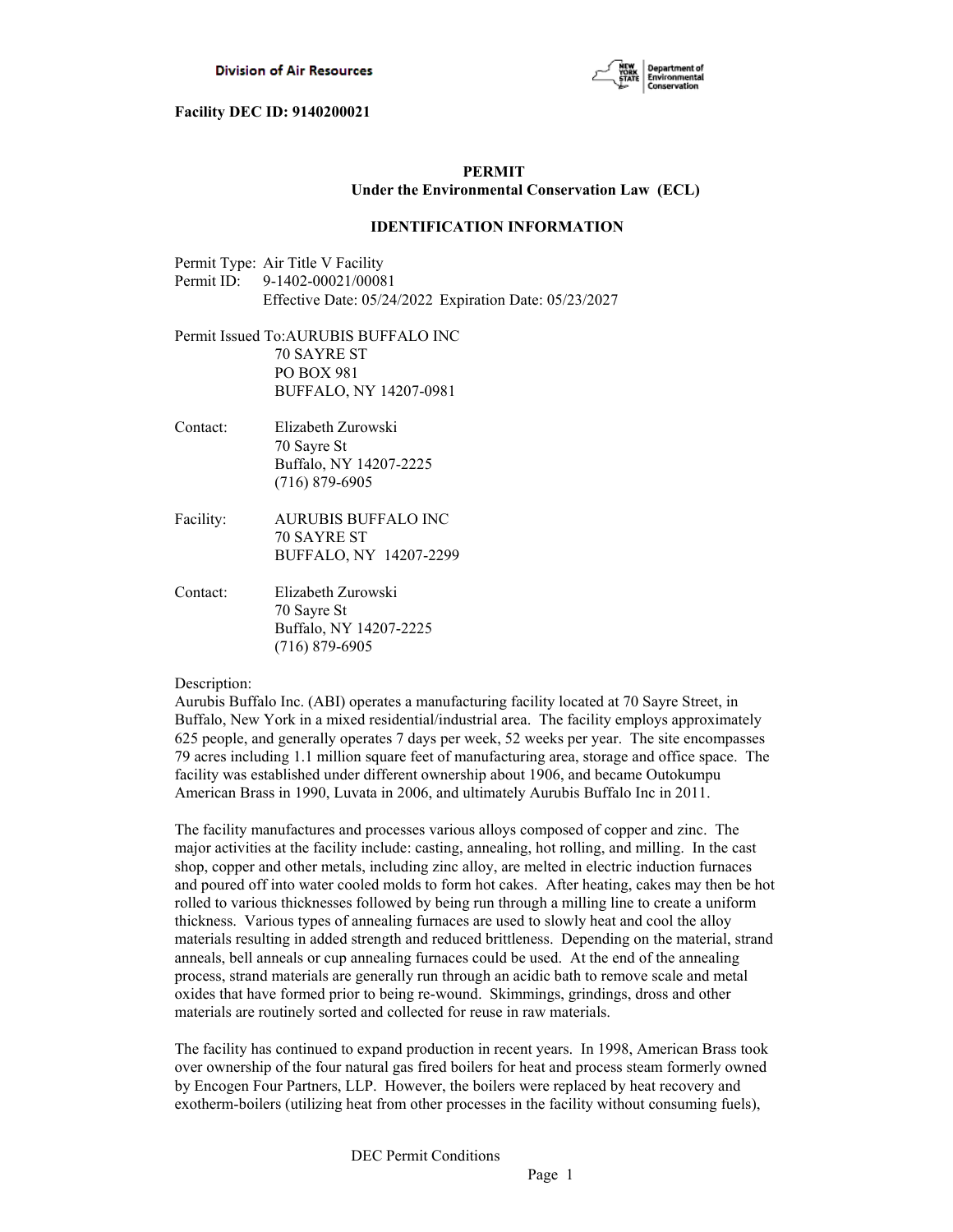

and in 2010 the natural gas fired boilers were dismantled and removed from the facility. In 1999, the facility permitted a new tinning line in which brass or copper strip passes through a pot of molton tin to apply a thin coating. In late 2000 and early 2001, the facility installed a new cleaning line operation for preparation of brass strip. In 2007, another minor modification was performed to include installation of a natural gas powered backup electric generator as an exempt source. The facility also has several machining operations, presses, and other metalworking operations that are not vented to the atmosphere. In addition to production, the facility performs several maintenance operations, operates a water treatment facility for production wastewaters, and performs woodworking operations for pallets, etc.

The facility is subject to Title V permitting requirements due primarily to the carbon monoxide generated from the combustion of natural gas in the annealing furnaces and boilers. The facility is subject to Prevention of Significant Deterioration requirements for the same compounds. Emission calculations were prepared using a combination of published emission factors, stack test results, and engineering calculations as discussed in the application.

An evaluation of the ABI facility relative to 6 NYCRR Part 212 was performed in accordance with NYSDEC requirements. The ABI facility currently emits several regulated air contaminants, including 11 which are classified as HAPs. Nine of the contaminants emitted by the facility are identified as being high in toxicity according to the NYSDEC's DAR-1 Document (Guidelines for the Evaluation and Control of Ambient Air Contaminants Under Part 212). These contaminants consist of metals particulates, which are emitted from the facility's casting operations and include Lead, Manganese, Mercury, Nickel, Arsenic, Beryllium, Cadmium, Chromium and Vanadium. Each of these contaminants are listed as a High Toxicity Air Contaminant (HTAC) per 6 NYCRR Part 212.2 Table 2. Emissions of these HTACs and other particulates generated from the casting furnaces are controlled by a pair of baghouses that are reported to have a higher than 99% control efficiency rating. Actual emissions of all of the HTACs have been determined to be below the applicable mass emission limits presented in Part 212.2, Table 2. These emissions are compliant with 6 NYCRR Part 212.

In addition to the nine high toxicity contaminants identified above, the facility also emits a number of contaminants with either a moderate or low toxicity rating according to DAR-1. There are also several contaminants emitted by ABI, which either have not been assigned a toxicity rating or do not appear in DAR-1. These contaminants have been assumed to be moderately toxic as per DAR-1 guidance. Some of the non-HTACs emitted by the facility are from operations that have been classified as exempt or trivial under 6 NYCRR Part 201-3.2 & 3.3 and are therefore not regulated under Part 212 as per 6 NYCRR Part 212-1.4(a).

With respect to the other non-HTACs that are subject to part 212, according to Paragraph V.C. of DAR-1, an environmental rating must be assigned to every criteria and non-criteria air contaminant from process emission sources regulated under Part 212, except for Non-HTACs emitted at an annual rate of less than 100 pounds. Of the various regulated non-HTACs emitted by the facility, only three Copper, Zinc and Carbon Black were determined to be emitted at a rate of more than 100 pounds per year. These contaminants consist of solid particulates generated from casting and other related process operations. Emission controls are currently utilized in conjunction with these operations. Particulate emissions from the induction furnaces (brass and bronze melting furnaces) associated with Emission Unit 1-CASTS are regulated under 6 NYCRR Part 212-2.5. Based on the amount of material currently being processed in the furnaces (46,382 pounds per hour), it was determined that the permissible emission rate for these equipment is approximately 32 pounds of PM per hour.

Particulate emissions from the other existing process emission sources are subject to the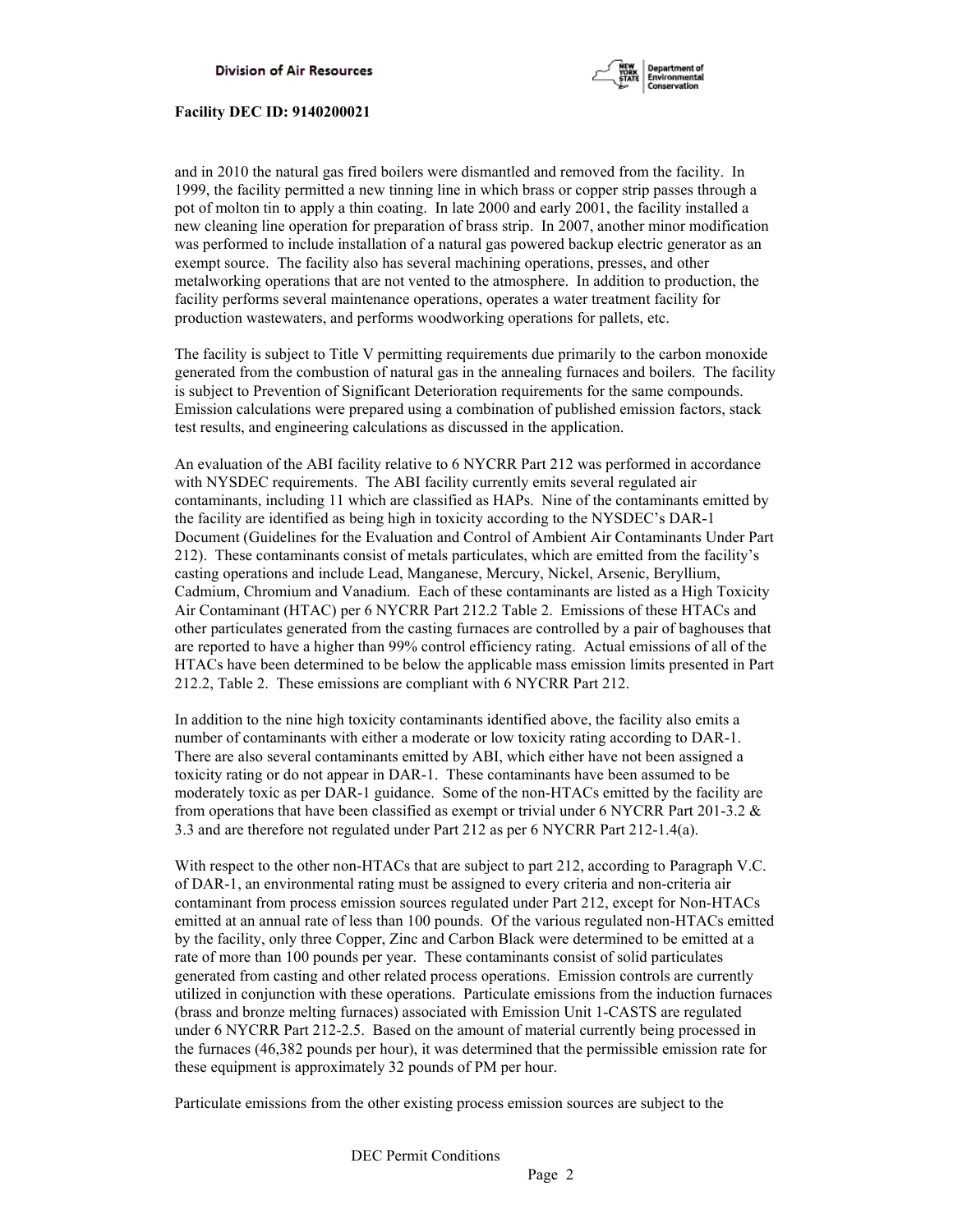

applicable limits established under 6 NYCRR Part 212-2.4 as well as 6 NYCRR Part 212-1.6(a)(Limiting of Opacity). A summary sheet containing emissions totals, toxicity data, and other relevant information pertaining to 6 NYCRR Part 212 was submitted to DEC for the ABI facility. After DEC review, it was determined that no air dispersion modeling or other further analysis in regards to 6 NYCRR Part 212 is required at this time.

## Emission Unit 1-CASTS

This emission unit consists of four casting stations (Castings Stations 2, 3, 4, and 5) where copper stock and alloying elements are melted and poured into water cooled molds to form cakes. The metals are melted using electric induction furnaces. Fluxing agents are used for mold release. Natural gas preheat torches are used at each casting station to maintain the temperature of the runner boxes. Overhead fans are used to vent fugitive emissions. Casting stations 2 and 3 have five fans each, casting station 4 has three fans, and casting station 5 has four fans. In addition, emissions from casting stations 2 through 4 are vented to a baghouse. Emissions from casting station 5 are vented to a second baghouse. The emission points associated with this unit include EP#s 00030 and 00055. EPs 00033, 00034 & 00040 are associated with overhead fans/vents.

#### Emission Unit 2-ANEAL

This emission unit consists of 12 annealing furnaces that are used by the facility for the heat treating of copper alloy. There are three types of annealing furnaces used at the Aurubis facility: strand anneals, bell anneals, and cup annealing furnaces. Copper alloy stock is heat treated in one of the three types of furnaces depending on the desired properties. The furnaces use natural gas to generate a carbon-rich atmosphere to heat-treat the metal. The emission points associated with this unit include EP#s 00056, 00057, 00058, 00059, 00060, 00063, 00064, 00065, 00066, 00067, 00068 & 00069.

#### Emission Unit 3-STRND

This emission unit is associated with the facility's 148 strand annealing furnace. This furnace uses natural gas to create a carbon rich atmosphere for heat treating copper alloy. The heat treating enhances the physical properties of the alloy. This process is similar to the annealing process used in the steel industry, however the same emission factors do not apply. Emissions from the annealing furnaces at the Aurubis facility are based on stack testing results and natural gas usage records. The 148 strand anneal furnace was installed after 1974 and is therefore subject to compliance with the Prevention of Significant Deterioration (PSD) regulation. The emission points associated with this unit include EPs 00061 & 00062.

#### Emission Unit 4-HOTRL

This emission unit consists of two natural gas fired furnaces (130 and 146 Cake Heaters) which are used to

heat cakes of copper alloy prior to rolling and a pair of cyclones located within the milling department. The

furnaces generate emissions attributed to the combustion of natural gas. Emissions from the cyclones are in the form of particulate matter. After rolling, bars are surface milled. Metal chips generated from the milling process are transported by a vacuum system to a pair of cyclones where they are collected for recycling. The emission points associated with this unit include EP#s 00070, 00071 and 00100.

## Emission Unit 6-TREAT

This emission unit consists of a steam jacket dryer that is used to dry filter cake at the facility's on-site

wastewater treatment plant. The dryer emits particulate matter comprised mainly of copper and

DEC Permit Conditions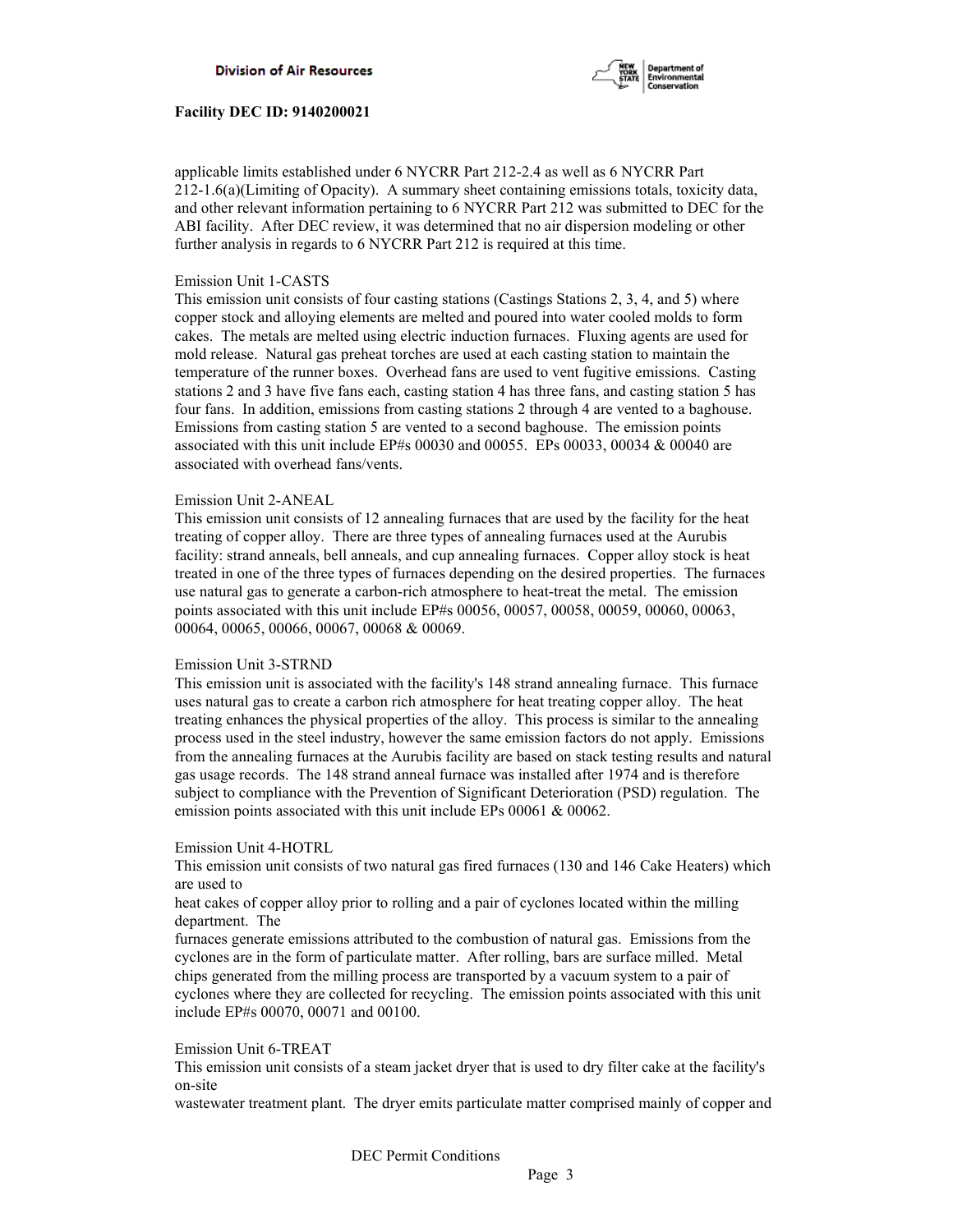

zinc and is

connected to a scrubber which is reported to be 99% efficient. There is only one emission point associated with unit, identified as EP 00048.

## Emission Unit 7-CRACK

This emission unit consists of a cracking tank that is used to reclaim oil from spent coolant. The coolant consists of a mixture of soluble oil and water and is used in the facility's rolling operations. Minor amounts of hydrogen sulfide and oil mist are emitted during reclaiming. There is only one emission point associated with unit, identified as EP 00050.

## Emission Unit 8-SHAKE

This emission unit consists of a pair of shaker tables which are used for sorting casting station skimmings and runner box debris prior to being sent out for brass/copper reclamation. The contents of the skimming

boxes are wetted prior to dumping on the shaker table in order to minimize dust. Minor amounts of

particulate matter consisting of copper, zinc and carbon are emitted. There is only one emission point

associated with unit, identified as EP 00025.

#### Emission Unit 9-TINLN

This emission unit is associated with the facility's tinning line and consists of a flux application tank, an on-line molten tin application tank, a refining station molten tin tank and a scrubber. The scrubber is used to control HCl and particulate (zinc oxide) emissions from the flux dryer, flux tank and refining station. The flux dryer and tin tanks use natural gas-fired burners that emit gaseous byproducts associated with combustion. The emission points associated with this unit include EP 00080, EP 00081 and EP 00082.

ABI also has several exempt and trivial activities at its facility.

By acceptance of this permit, the permittee agrees that the permit is contingent upon strict compliance with the ECL, all applicable regulations, the General Conditions specified and any Special Conditions included as part of this permit.

| Permit Administrator: | LISA M CZECHOWICZ      |
|-----------------------|------------------------|
|                       | NYSDEC - REGION 9      |
|                       | 270 MICHIGAN AVE       |
|                       | BUFFALO, NY 14203-2915 |
|                       |                        |

Authorized Signature: \_\_\_\_\_\_\_\_\_\_\_\_\_\_\_\_\_\_\_\_\_\_\_\_\_\_\_\_\_\_\_\_\_ Date: \_\_\_ / \_\_\_ / \_\_\_\_\_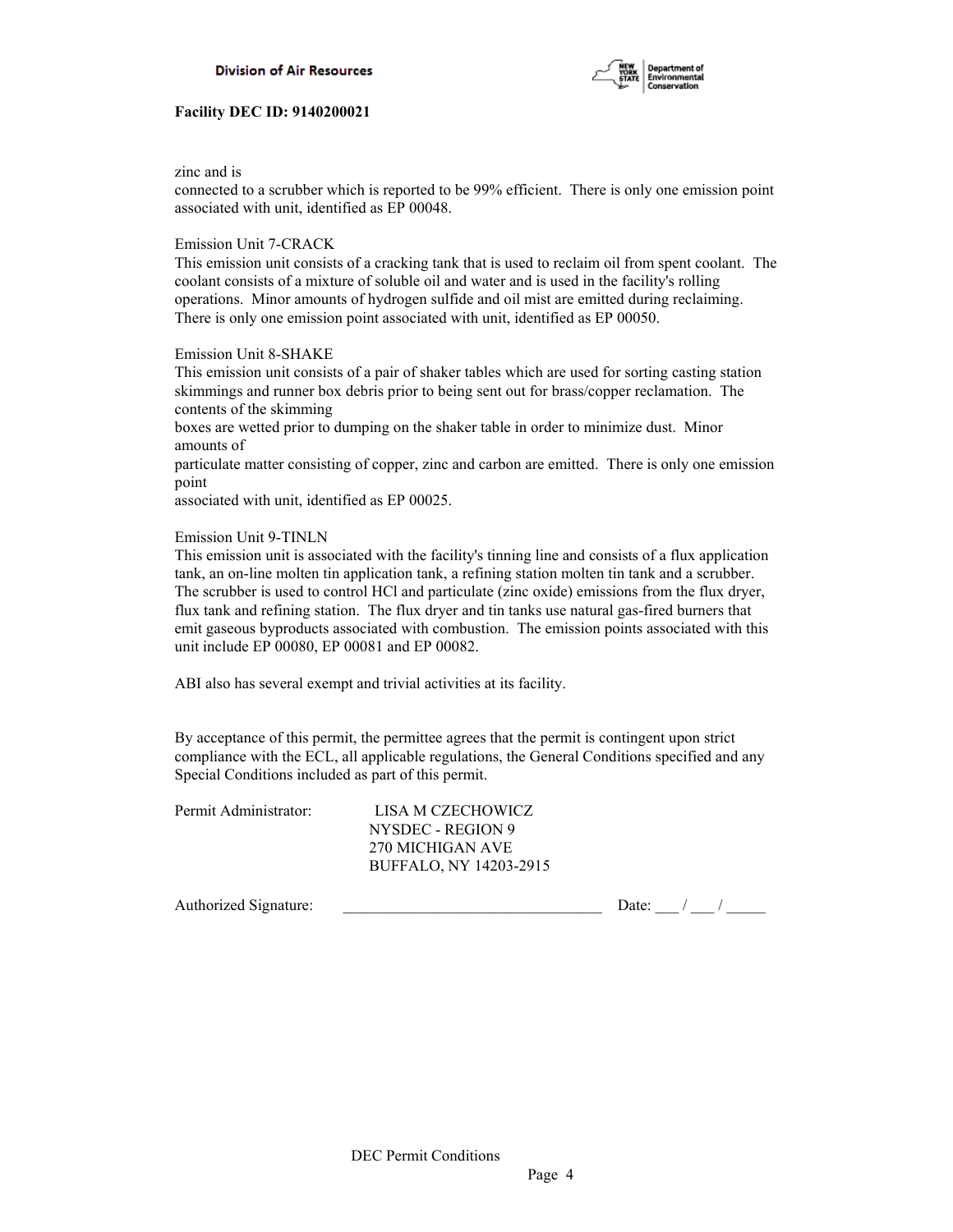

## **Notification of Other State Permittee Obligations**

Item A: Permittee Accepts Legal Responsibility and Agrees to Indemnification

 The permittee expressly agrees to indemnify and hold harmless the Department of Environmental Conservation of the State of New York, its representatives, employees and agents ("DEC") for all claims, suits, actions, and damages, to the extent attributable to the permittee's acts or omissions in connection with the compliance permittee's undertaking of activities in connection with, or operation and maintenance of, the facility or facilities authorized by the permit whether in compliance or not in any compliance with the terms and conditions of the permit. This indemnification does not extend to any claims, suits, actions, or damages to the extent attributable to DEC's own negligent or intentional acts or omissions, or to any claims, suits, or actions naming the DEC and arising under article 78 of the New York Civil Practice Laws and Rules or any citizen suit or civil rights provision under federal or state laws.

Item B: Permittee's Contractors to Comply with Permit

 The permittee is responsible for informing its independent contractors, employees, agents and assigns of their responsibility to comply with this permit, including all special conditions while acting as the permittee's agent with respect to the permitted activities, and such persons shall be subject to the same sanctions for violations of the Environmental Conservation Law as those prescribed for the permittee.

Item C: Permittee Responsible for Obtaining Other Required Permits

 The permittee is responsible for obtaining any other permits, approvals, lands, easements and rights-of-way that may be required to carry out the activities that are authorized by this permit.

Item D: No Right to Trespass or Interfere with Riparian Rights

 This permit does not convey to the permittee any right to trespass upon the lands or interfere with the riparian rights of others in order to perform the permitted work nor does it authorize the impairment of any rights, title, or interest in real or personal property held or vested in a person not a party to the permit.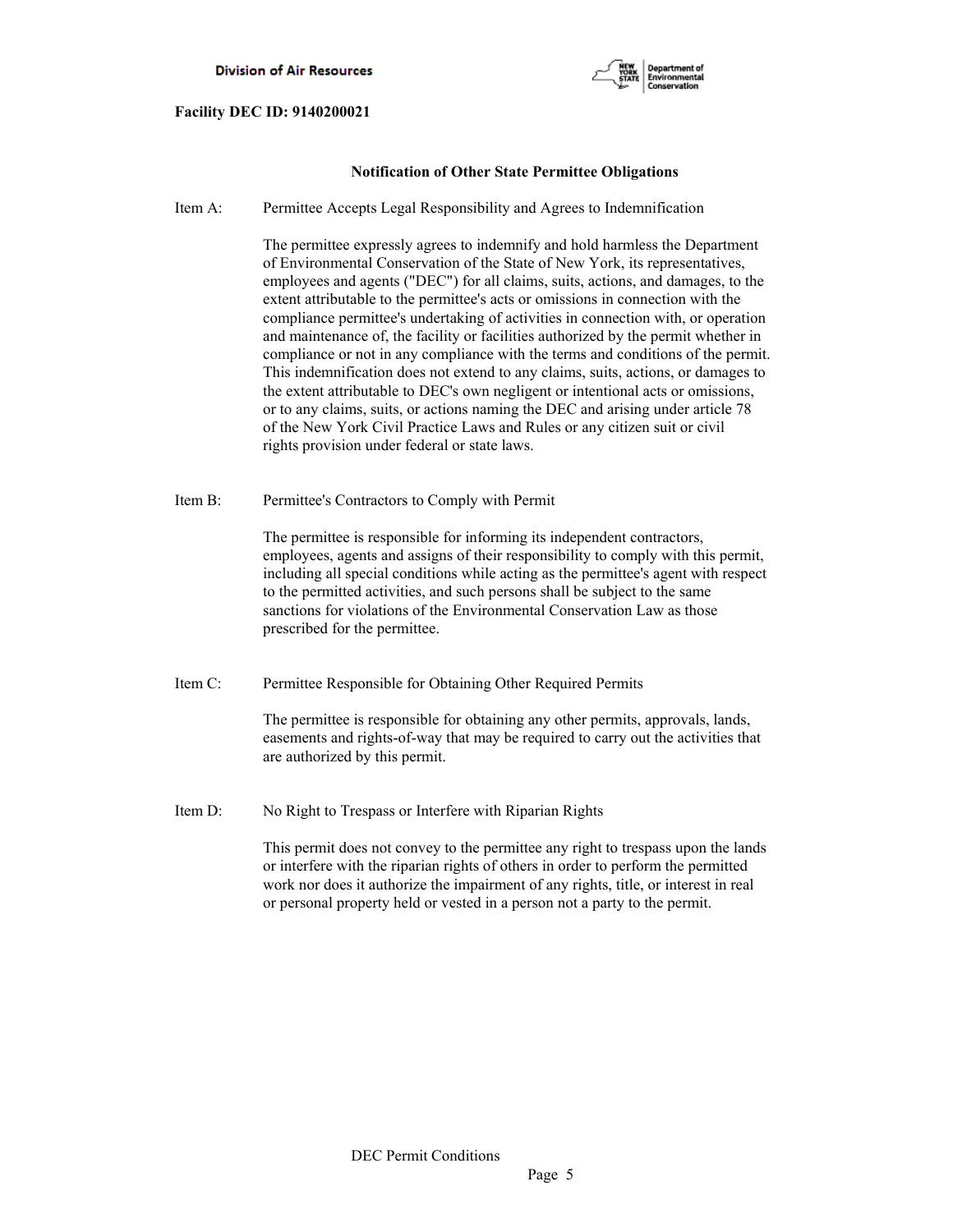

# **PAGE LOCATION OF CONDITIONS**

# **PAGE**

# **DEC GENERAL CONDITIONS General Provisions**

- 7 1 Facility Inspection by the Department
- 7 2 Relationship of this Permit to Other Department Orders and Determinations
- 7 3 Applications for permit renewals, modifications and transfers
- 8 4 Permit modifications, suspensions or revocations by the Department  **Facility Level**
- 8 5 Submission of application for permit modification or renewal-REGION 9 HEADQUARTERS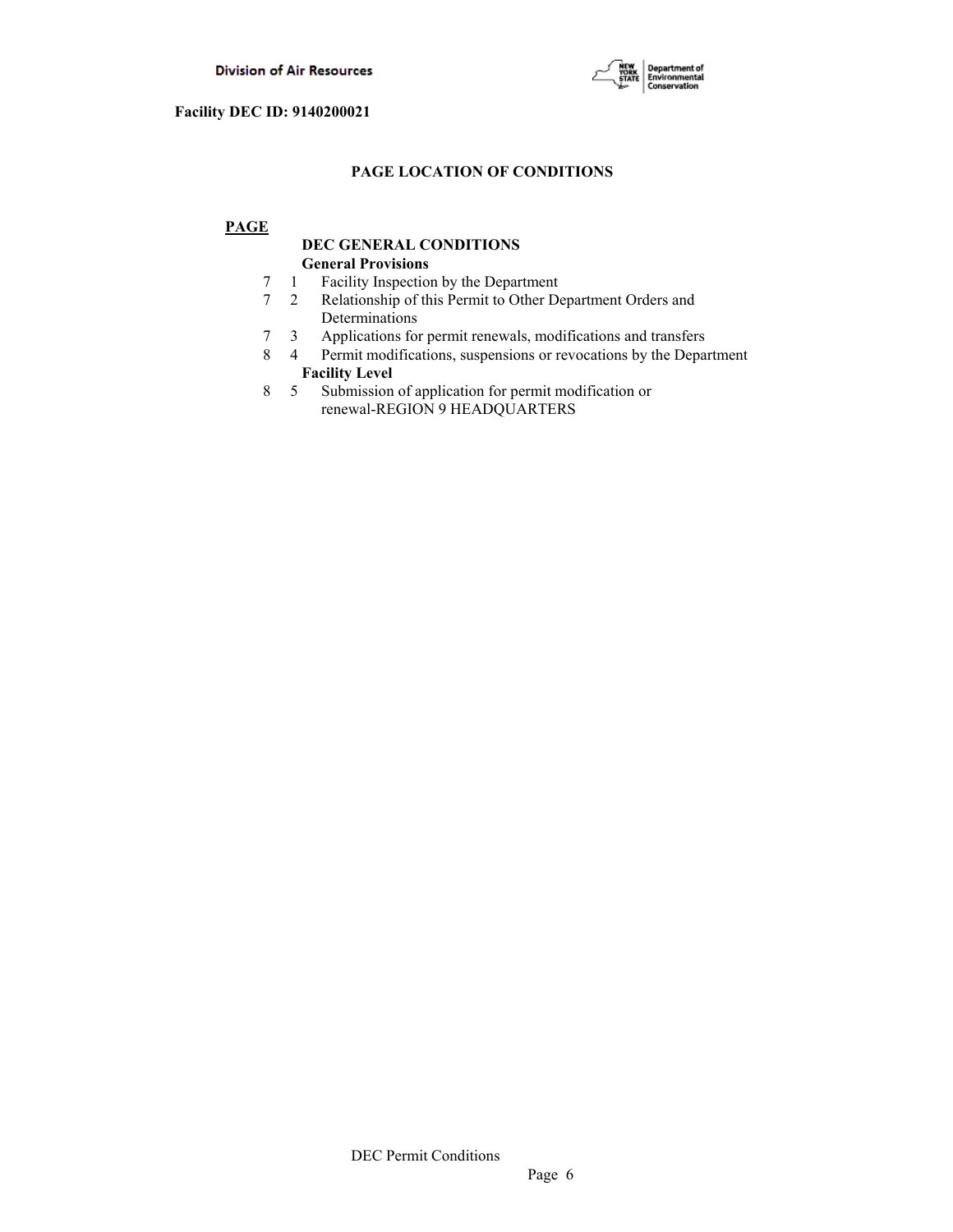

# **DEC GENERAL CONDITIONS \*\*\*\* General Provisions \*\*\*\* For the purpose of your Title V permit, the following section contains state-only enforceable terms and conditions. GENERAL CONDITIONS - Apply to ALL Authorized Permits.**

## **Condition 1: Facility Inspection by the Department Applicable State Requirement: ECL 19-0305**

## **Item 1.1:**

The permitted site or facility, including relevant records, is subject to inspection at reasonable hours and intervals by an authorized representative of the Department of Environmental Conservation (the Department) to determine whether the permittee is complying with this permit and the ECL. Such representative may order the work suspended pursuant to ECL 71-0301 and SAPA 401(3).

## **Item 1.2:**

The permittee shall provide a person to accompany the Department's representative during an inspection to the permit area when requested by the Department.

## **Item 1.3:**

A copy of this permit, including all referenced maps, drawings and special conditions, must be available for inspection by the Department at all times at the project site or facility. Failure to produce a copy of the permit upon request by a Department representative is a violation of this permit.

# **Condition 2: Relationship of this Permit to Other Department Orders and Determinations Applicable State Requirement: ECL 3-0301 (2) (m)**

## **Item 2.1:**

Unless expressly provided for by the Department, issuance of this permit does not modify, supersede or rescind any order or determination previously issued by the Department or any of the terms, conditions or requirements contained in such order or determination.

## **Condition 3: Applications for permit renewals, modifications and transfers Applicable State Requirement: 6 NYCRR 621.11**

## **Item 3.1:**

The permittee must submit a separate written application to the Department for renewal, modification or transfer of this permit. Such application must include any forms or supplemental information the Department requires. Any renewal, modification or transfer granted by the Department must be in writing.

## Item3.2:

The permittee must submit a renewal application at least 180 days before the expiration of permits for Title V and State Facility Permits.

## **Item 3.3**

Permits are transferrable with the approval of the department unless specifically prohibited by the statute, regulation or another permit condition. Applications for permit transfer should be

DEC Permit Conditions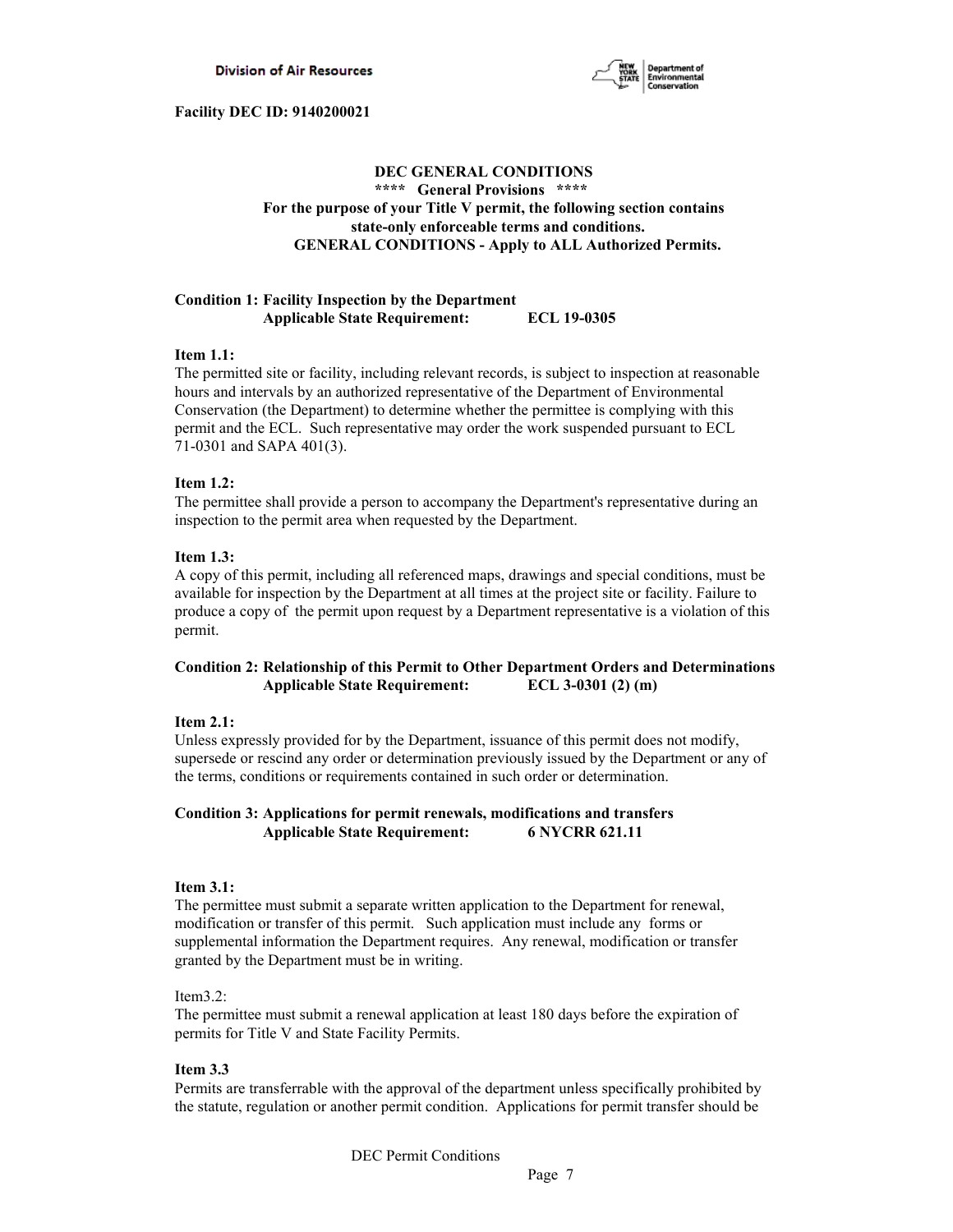



submitted prior to actual transfer of ownership.

# **Condition 4: Permit modifications, suspensions or revocations by the Department Applicable State Requirement: 6 NYCRR 621.13**

## **Item 4.1:**

The Department reserves the right to exercise all available authority to modify, suspend, or revoke this permit in accordance with 6NYCRR Part 621. The grounds for modification, suspension or revocation include:

a) materially false or inaccurate statements in the permit application or supporting papers; b) failure by the permittee to comply with any terms or conditions of the permit; c) exceeding the scope of the project as described in the permit application; d) newly discovered material information or a material change in environmental conditions, relevant technology or applicable law or regulations since the issuance of the existing permit; e) noncompliance with previously issued permit conditions, orders of the commissioner, any provisions of the Environmental Conservation Law or regulations of the Department related to the permitted activity.

## **\*\*\*\* Facility Level \*\*\*\***

# **Condition 5: Submission of application for permit modification or renewal-REGION 9 HEADQUARTERS Applicable State Requirement: 6 NYCRR 621.6 (a)**

## **Item 5.1:**

Submission of applications for permit modification or renewal are to be submitted to: NYSDEC Regional Permit Administrator Region 9 Headquarters Division of Environmental Permits 700 Delaware Ave., Buffalo, NY 14209 (716) 851-7130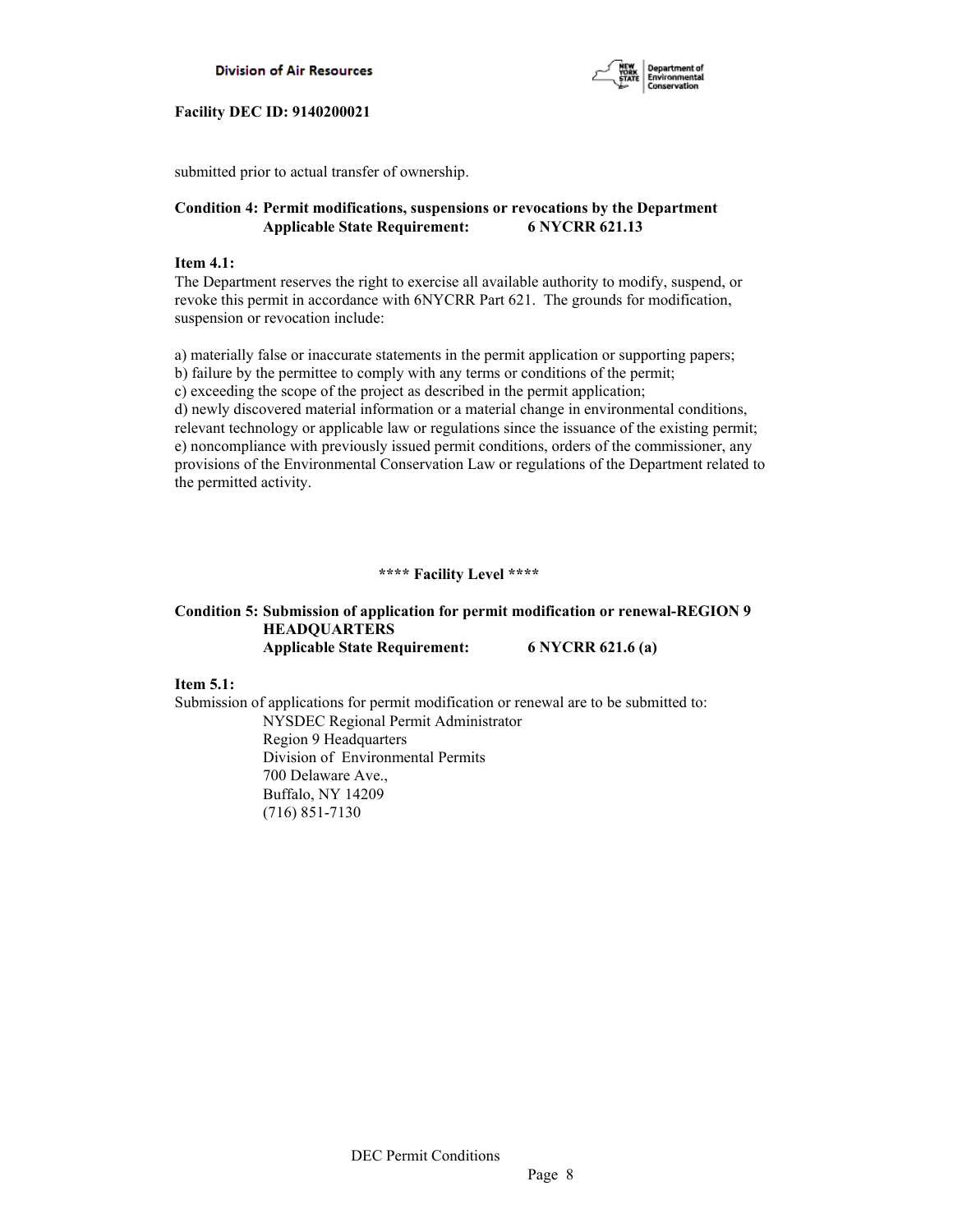

# **Permit Under the Environmental Conservation Law (ECL)**

ARTICLE 19: AIR POLLUTION CONTROL - TITLE V PERMIT

# IDENTIFICATION INFORMATION

Permit Issued To:AURUBIS BUFFALO INC 70 SAYRE ST PO BOX 981 BUFFALO, NY 14207-0981

Facility: AURUBIS BUFFALO INC 70 SAYRE ST BUFFALO, NY 14207-2299

Authorized Activity By Standard Industrial Classification Code: 3351 - COPPER ROLLING AND DRAWING

Permit Effective Date: 05/24/2022 Permit Expiration Date: 05/23/2027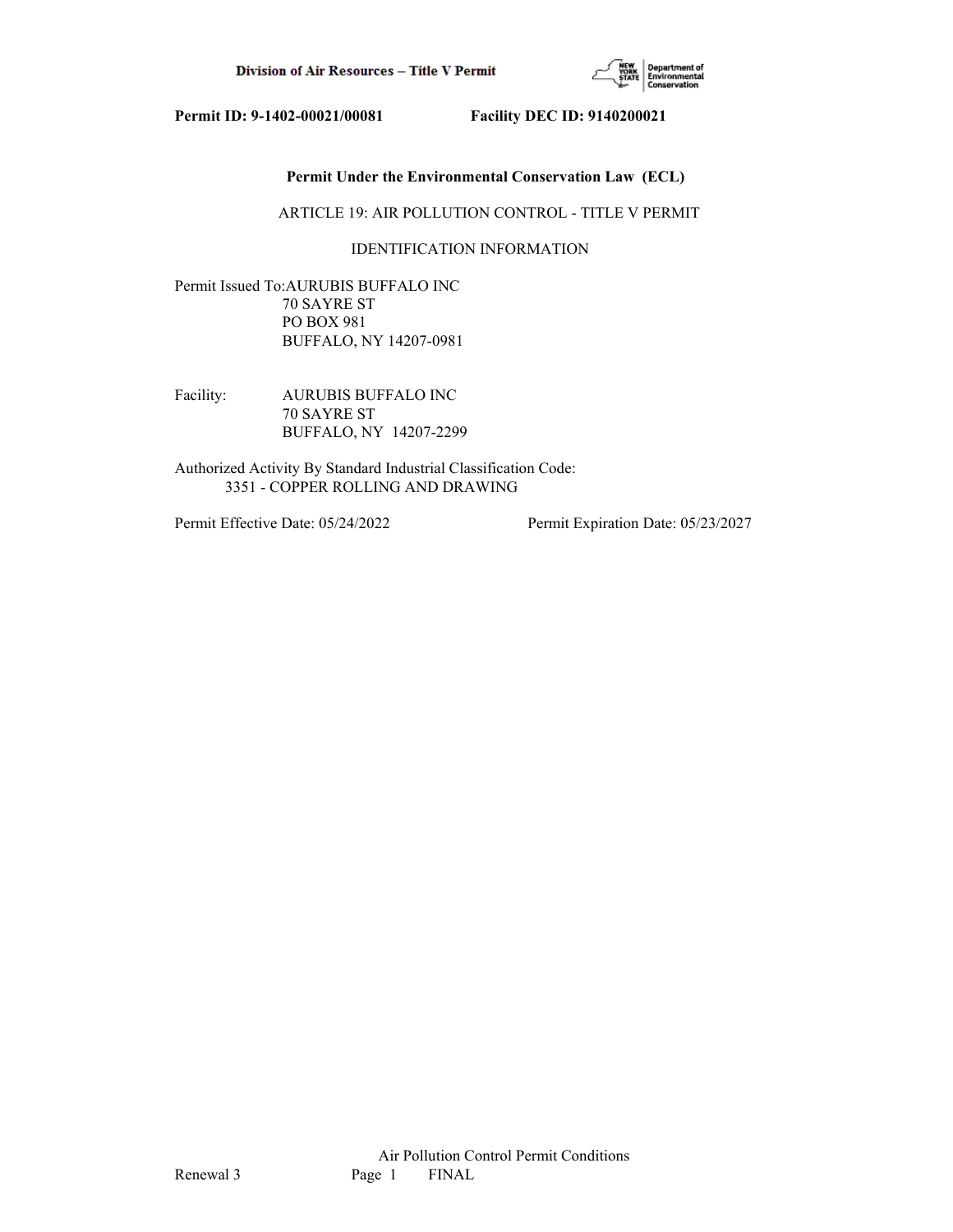

# **PAGE LOCATION OF CONDITIONS**

| <b>PAGE</b>      |                                                                       |  |  |  |
|------------------|-----------------------------------------------------------------------|--|--|--|
|                  | FEDERALLY ENFORCEABLE CONDITIONS                                      |  |  |  |
|                  | <b>Facility Level</b>                                                 |  |  |  |
| $\boldsymbol{7}$ | 1 6 NYCRR 200.6: Acceptable Ambient Air Quality                       |  |  |  |
| $8\,$            | 2 6 NYCRR 201-6.4 (a) (7): Fees                                       |  |  |  |
| 8                | 3 6 NYCRR 201-6.4 (c): Recordkeeping and Reporting of                 |  |  |  |
|                  | <b>Compliance Monitoring</b>                                          |  |  |  |
| 8                | 4 6 NYCRR 201-6.4 (c) (2): Records of Monitoring,                     |  |  |  |
|                  | Sampling, and Measurement                                             |  |  |  |
| 9                | 5 6 NYCRR 201-6.4 (c) (3) (ii): Compliance Certification              |  |  |  |
| 11               | 6 6 NYCRR 201-6.4 (e): Compliance Certification                       |  |  |  |
| 13               | 7 6 NYCRR 202-2.1: Compliance Certification                           |  |  |  |
| 13               | 8 6 NYCRR 202-2.5: Recordkeeping requirements                         |  |  |  |
| 13               | 9 6 NYCRR 215.2: Open Fires - Prohibitions                            |  |  |  |
| 15               | 10 6 NYCRR 200.7: Maintenance of Equipment                            |  |  |  |
| 15               | 11 6 NYCRR 201-1.7: Recycling and Salvage                             |  |  |  |
| 15               | 12 6 NYCRR 201-1.8: Prohibition of Reintroduction of                  |  |  |  |
|                  | Collected Contaminants to the air                                     |  |  |  |
| 15               | 13 6 NYCRR 201-3.2 (a): Exempt Sources - Proof of Eligibility         |  |  |  |
| 16               | 14 6 NYCRR 201-3.3 (a): Trivial Sources - Proof of Eligibility        |  |  |  |
| 16               | 15 6 NYCRR 201-6.4 (a) (4): Requirement to Provide Information        |  |  |  |
| 16               | 16 6 NYCRR 201-6.4 (a) (8): Right to Inspect                          |  |  |  |
| 17               | 17 6 NYCRR 202-1.1: Required Emissions Tests                          |  |  |  |
| 17               | 18 40 CFR Part 68: Accidental release provisions.                     |  |  |  |
| 17               | 19 40CFR 82, Subpart F: Recycling and Emissions Reduction             |  |  |  |
| 18               | 20 6 NYCRR Subpart 201-6: Emission Unit Definition                    |  |  |  |
| 20               | 21 6 NYCRR 201-6.4 (d) (4): Progress Reports Due Semiannually         |  |  |  |
| 20               | 22 6 NYCRR 201-6.4 (f): Operational Flexibility                       |  |  |  |
| 21               | 23 6 NYCRR 201-7.1: Facility Permissible Emissions                    |  |  |  |
| 21               | 24 6 NYCRR 202-2.4 (a) (3): Statement dates for emissions statements. |  |  |  |
| 21               | 25 6 NYCRR 211.2: Visible Emissions Limited                           |  |  |  |
| 21               | 26 6 NYCRR 212-1.6 (a): Compliance Certification                      |  |  |  |
| 22               | 27 6 NYCRR 212-2.4 (b): Compliance Certification                      |  |  |  |
|                  | <b>Emission Unit Level</b>                                            |  |  |  |
| 23               | 28 6 NYCRR Subpart 201-6: Emission Point Definition By Emission Unit  |  |  |  |
| 26               | 29 6 NYCRR Subpart 201-6: Process Definition By Emission Unit         |  |  |  |
| 31               | 30 6 NYCRR 201-7.1: Emission Unit Permissible Emissions               |  |  |  |
|                  | EU=1-CASTS                                                            |  |  |  |
| 31               | 31 6 NYCRR 202-1.1: Compliance Certification                          |  |  |  |
| 32               | 32 40CFR 60.132(b), NSPS Subpart M: Compliance Certification          |  |  |  |
|                  | EU=1-CASTS, EP=00030                                                  |  |  |  |
| 33               | 33 6 NYCRR 200.7: Compliance Certification                            |  |  |  |
|                  | EU=1-CASTS, EP=00055                                                  |  |  |  |
| 34               | 34 6 NYCRR 200.7: Compliance Certification                            |  |  |  |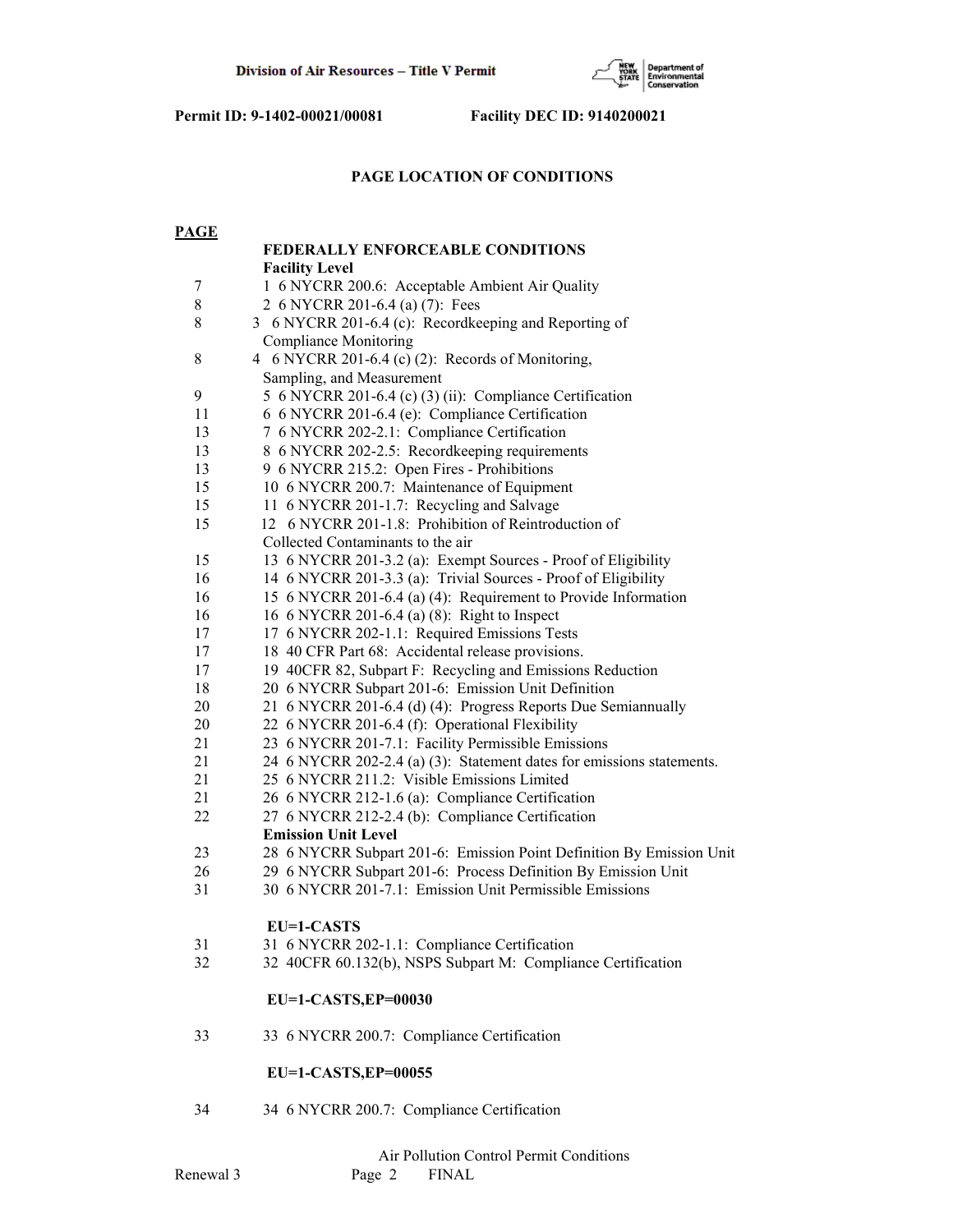

|    | EU=3-STRND                                                        |
|----|-------------------------------------------------------------------|
| 35 | *35 6 NYCRR 201-7.1: Capping Monitoring Condition                 |
|    | EU=4-HOTRL,Proc=MIL                                               |
| 36 | 36 6 NYCRR 200.7: Compliance Certification                        |
|    | EU=6-TREAT                                                        |
| 37 | 37 6 NYCRR 200.7: Compliance Certification                        |
|    | $EU=9-TINLN$                                                      |
| 38 | 38 6 NYCRR 200.7: Compliance Certification                        |
|    | <b>STATE ONLY ENFORCEABLE CONDITIONS</b>                          |
|    | <b>Facility Level</b>                                             |
| 40 | 39 ECL 19-0301: Contaminant List                                  |
| 40 | 40 6 NYCRR 201-1.4: Malfunctions and Start-up/Shutdown Activities |
| 41 | 41 6 NYCRR 201-6.5 (a): CLCPA Applicability                       |

41 42 6 NYCRR 211.1: Air pollution prohibited

NOTE: \* preceding the condition number indicates capping.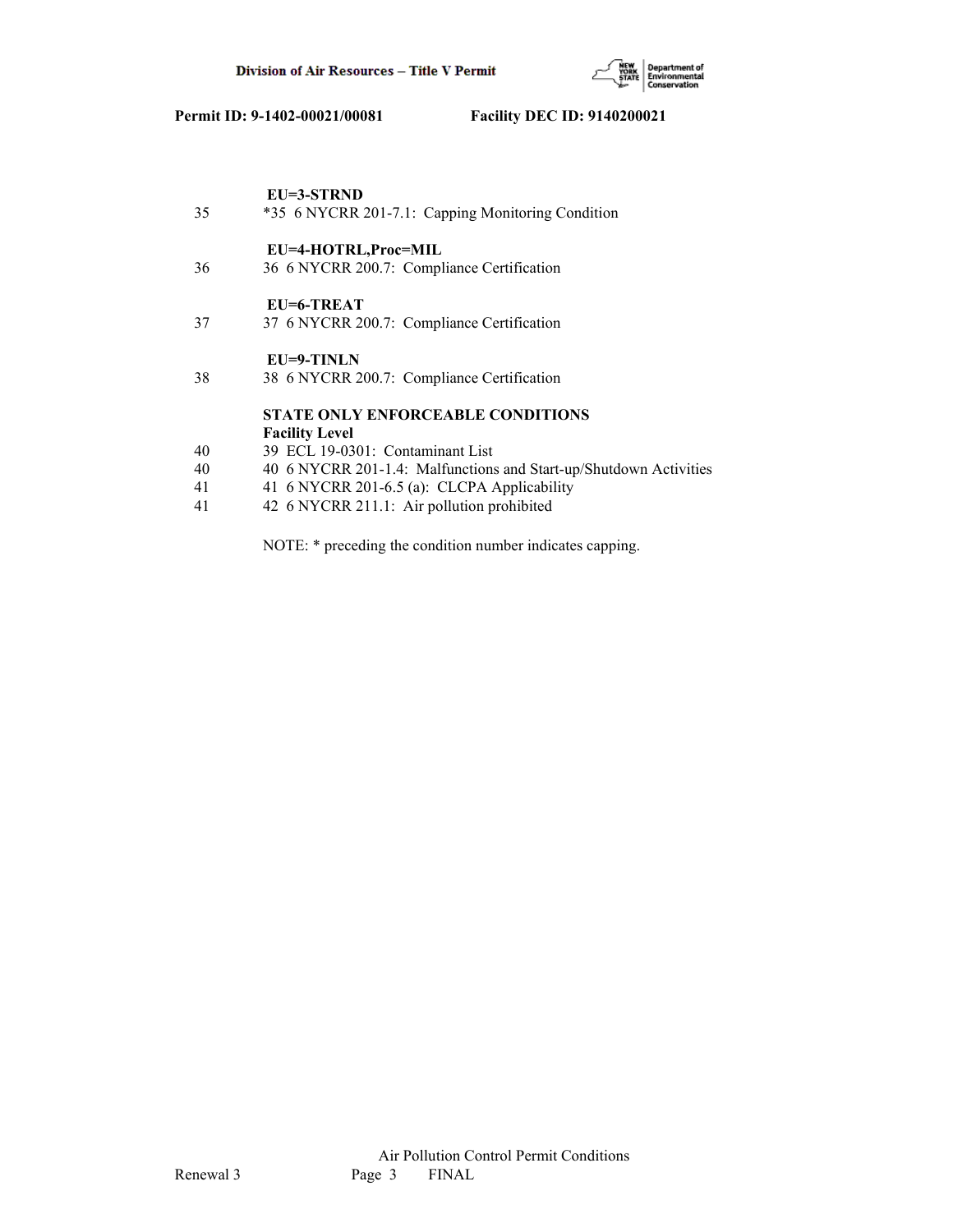

# **FEDERALLY ENFORCEABLE CONDITIONS** Renewal 3/FINAL **\*\*\*\* Facility Level \*\*\*\***

# **NOTIFICATION OF GENERAL PERMITTEE OBLIGATIONS The items listed below are not subject to the annual compliance certification requirements under Title V. Permittees may also have other obligations under regulations of general applicability.**

# **Item A: Public Access to Recordkeeping for Title V Facilities - 6 NYCRR 201-1.10 (b)**

 The Department will make available to the public any permit application, compliance plan, permit, and monitoring and compliance certification report pursuant to Section 503(e) of the Act, except for information entitled to confidential treatment pursuant to 6 NYCRR Part 616 - Public Access to records and Section 114(c) of the Act.

# **Item B: Timely Application for the Renewal of Title V Permits - 6 NYCRR 201-6.2 (a) (4)**

 Owners and/or operators of facilities having an issued Title V permit shall submit a complete application at least 180 days, but not more than eighteen months, prior to the date of permit expiration for permit renewal purposes.

# **Item C: Certification by a Responsible Official - 6 NYCRR 201-6.2 (d) (12)**

 Any application, form, report or compliance certification required to be submitted pursuant to the federally enforceable portions of this permit shall contain a certification of truth, accuracy and completeness by a responsible official. This certification shall state that based on information and belief formed after reasonable inquiry, the statements and information in the document are true, accurate, and complete.

**Item D: Requirement to Comply With All Conditions - 6 NYCRR 201-6.4 (a) (2)**

 The permittee must comply with all conditions of the Title V facility permit. Any permit non-compliance constitutes a violation of the Act and is grounds for enforcement action; for permit termination, revocation and reissuance, or modification; or for denial of a permit renewal application.

**Item E: Permit Revocation, Modification, Reopening, Reissuance or Termination, and Associated Information Submission Requirements - 6 NYCRR 201-6.4 (a) (3)** This permit may be modified, revoked, reopened and reissued, or terminated for cause. The filing of a request by the permittee for a permit modification, revocation and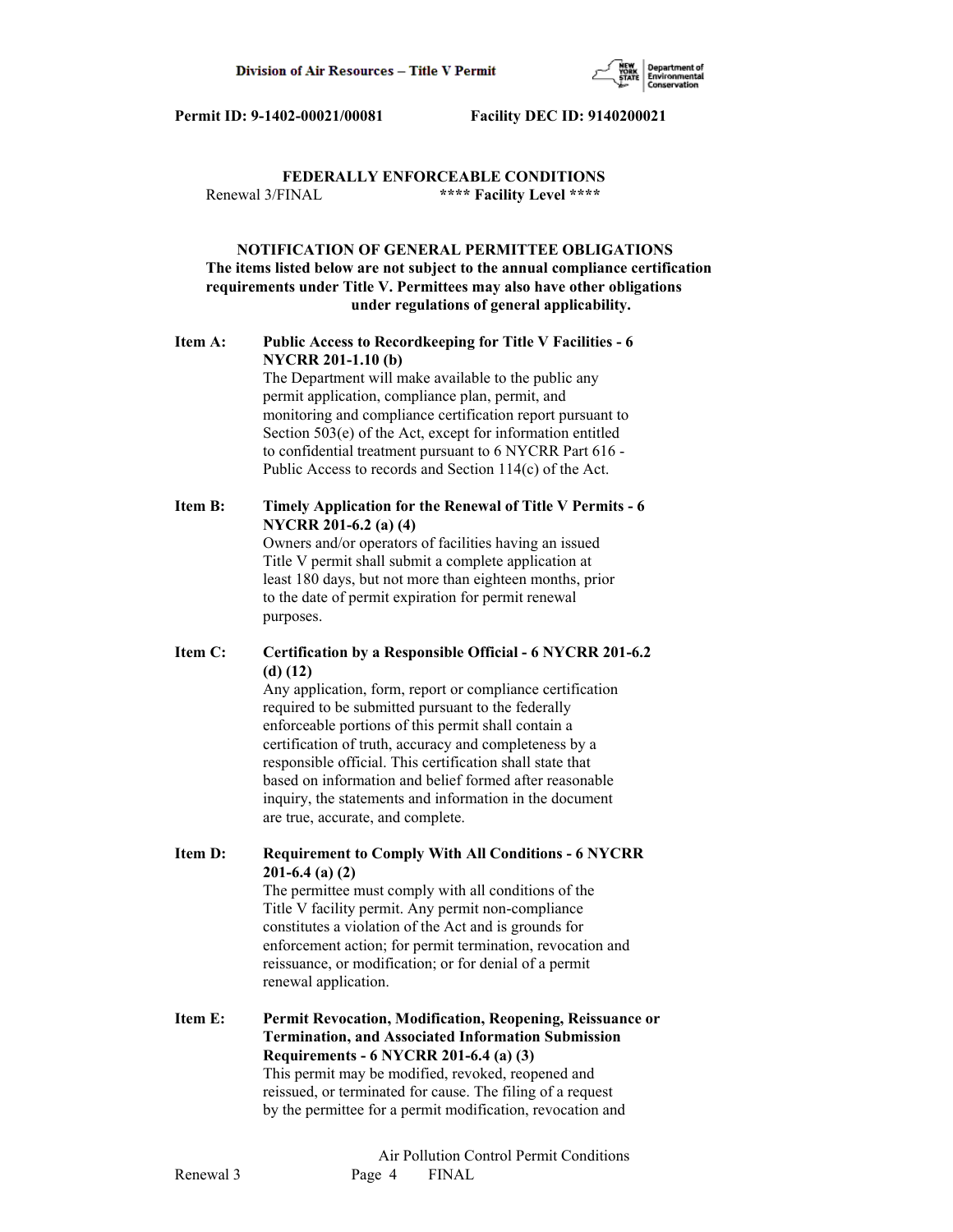

 reissuance, or termination, or of a notification of planned changes or anticipated noncompliance does not stay any permit condition.

**Item F: Cessation or Reduction of Permitted Activity Not a Defense - 6 NYCRR 201-6.4 (a) (5)** It shall not be a defense for a permittee in an enforcement action to claim that a cessation or reduction in the permitted activity would have been necessary in order to maintain compliance with the conditions of this permit.

#### **Item G: Property Rights - 6 NYCRR 201-6.4 (a) (6)**

 This permit does not convey any property rights of any sort or any exclusive privilege.

#### **Item H: Severability - 6 NYCRR 201-6.4 (a) (9)**

 If any provisions, parts or conditions of this permit are found to be invalid or are the subject of a challenge, the remainder of this permit shall continue to be valid.

## **Item I: Permit Shield - 6 NYCRR 201-6.4 (g)**

 All permittees granted a Title V facility permit shall be covered under the protection of a permit shield, except as provided under 6 NYCRR Subpart 201-6. Compliance with the conditions of the permit shall be deemed compliance with any applicable requirements as of the date of permit issuance, provided that such applicable requirements are included and are specifically identified in the permit, or the Department, in acting on the permit application or revision, determines in writing that other requirements specifically identified are not applicable to the major stationary source, and the permit includes the determination or a concise summary thereof. Nothing herein shall preclude the Department from revising or revoking the permit pursuant to 6 NYCRR Part 621 or from exercising its summary abatement authority. Nothing in this permit shall alter or affect the following:

 i. The ability of the Department to seek to bring suit on behalf of the State of New York, or the Administrator to seek to bring suit on behalf of the United States, to immediately restrain any person causing or contributing to pollution presenting an imminent and substantial endangerment to public health, welfare or the environment to stop the emission of air pollutants causing or contributing to such pollution;

ii. The liability of a permittee of the Title V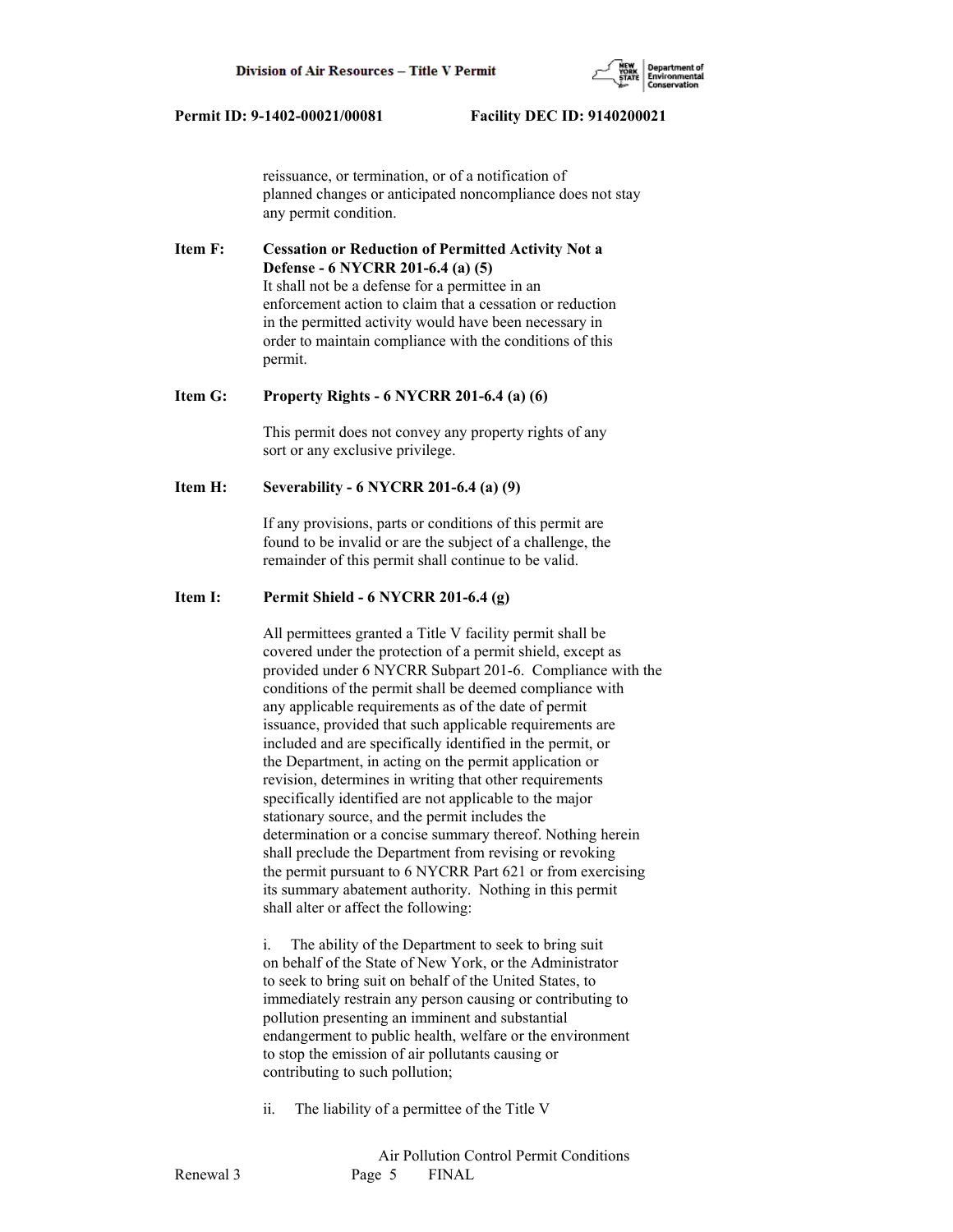

 facility for any violation of applicable requirements prior to or at the time of permit issuance;

 iii. The applicable requirements of Title IV of the Act;

 iv. The ability of the Department or the Administrator to obtain information from the permittee concerning the ability to enter, inspect and monitor the facility.

# **Item J: Reopening for Cause - 6 NYCRR 201-6.4 (i)**

 This Title V permit shall be reopened and revised under any of the following circumstances:

 i. When additional applicable requirements under the act become applicable to a title V facility with a remaining permit term of three or more years, a reopening shall be completed not later than 18 months after promulgation of the applicable requirement. No such reopening is required if the effective date of the requirement is later than the date on which the permit is due to expire, unless the original permit or any of its terms and conditions has been extended by the department pursuant to the provisions of section 201- 6.6 of this Subpart.

 ii. The Department or the Administrator determines that the permit contains a material mistake or that inaccurate statements were made in establishing the emissions standards or other terms or conditions of the permit.

 iii. The Department or the Administrator determines that the Title V permit must be revised or reopened to assure compliance with applicable requirements.

 iv. If the permitted facility is an "affected source" subject to the requirements of Title IV of the Act, and additional requirements (including excess emissions requirements) become applicable. Upon approval by the Administrator, excess emissions offset plans shall be deemed to be incorporated into the permit.

 Proceedings to reopen and issue Title V facility permits shall follow the same procedures as apply to initial permit issuance but shall affect only those parts of the permit for which cause to reopen exists.

 Reopenings shall not be initiated before a notice of such intent is provided to the facility by the Department at least thirty days in advance of the date that the permit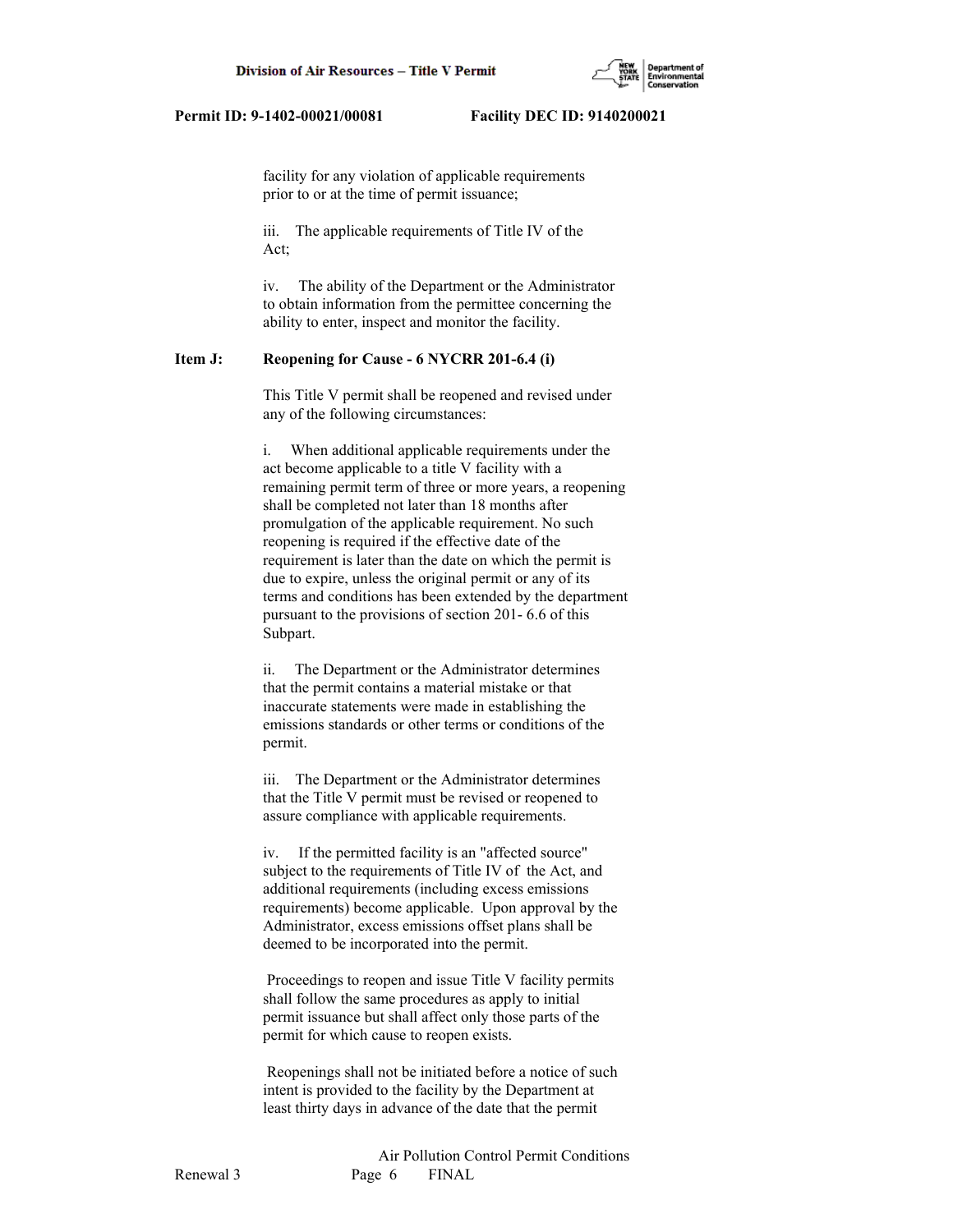

 is to be reopened, except that the Department may provide a shorter time period in the case of an emergency.

**Item K: Permit Exclusion - ECL 19-0305** The issuance of this permit by the Department and the receipt thereof by the Applicant does not and shall not be construed as barring, diminishing, adjudicating or in any way affecting any legal, administrative or equitable rights or claims, actions, suits, causes of action or demands whatsoever that the Department may have against the Applicant for violations based on facts and circumstances alleged to have occurred or existed prior to the effective date of this permit, including, but not limited to, any enforcement action authorized pursuant to the provisions of applicable federal law, the Environmental Conservation Law of the State of New York (ECL) and Chapter III of the Official Compilation of the Codes, Rules and Regulations of the State of New York (NYCRR). The issuance of this permit also shall not in any way affect pending or future enforcement actions under the Clean Air Act brought by the United States or any person.

**Item L: Federally Enforceable Requirements - 40 CFR 70.6 (b)** All terms and conditions in this permit required by the Act or any applicable requirement, including any provisions designed to limit a facility's potential to emit, are enforceable by the Administrator and citizens under the Act. The Department has, in this permit, specifically designated any terms and conditions that are not required under the Act or under any of its applicable requirements as being enforceable under only state regulations.

# **MANDATORY FEDERALLY ENFORCEABLE PERMIT CONDITIONS SUBJECT TO ANNUAL CERTIFICATIONS AT ALL TIMES**

 **The following federally enforceable permit conditions are mandatory for all Title V permits and are subject to annual compliance certification requirements at all times.**

**Condition 1: Acceptable Ambient Air Quality Effective between the dates of 05/24/2022 and 05/23/2027**

#### **Applicable Federal Requirement:6 NYCRR 200.6**

## **Item 1.1:**

Notwithstanding the provisions of 6 NYCRR Chapter III, Subchapter A, no person shall allow or permit any air contamination source to emit air contaminants in quantities which alone or in combination with emissions from other air contamination sources would contravene any applicable ambient air quality standard and/or cause air pollution. In such cases where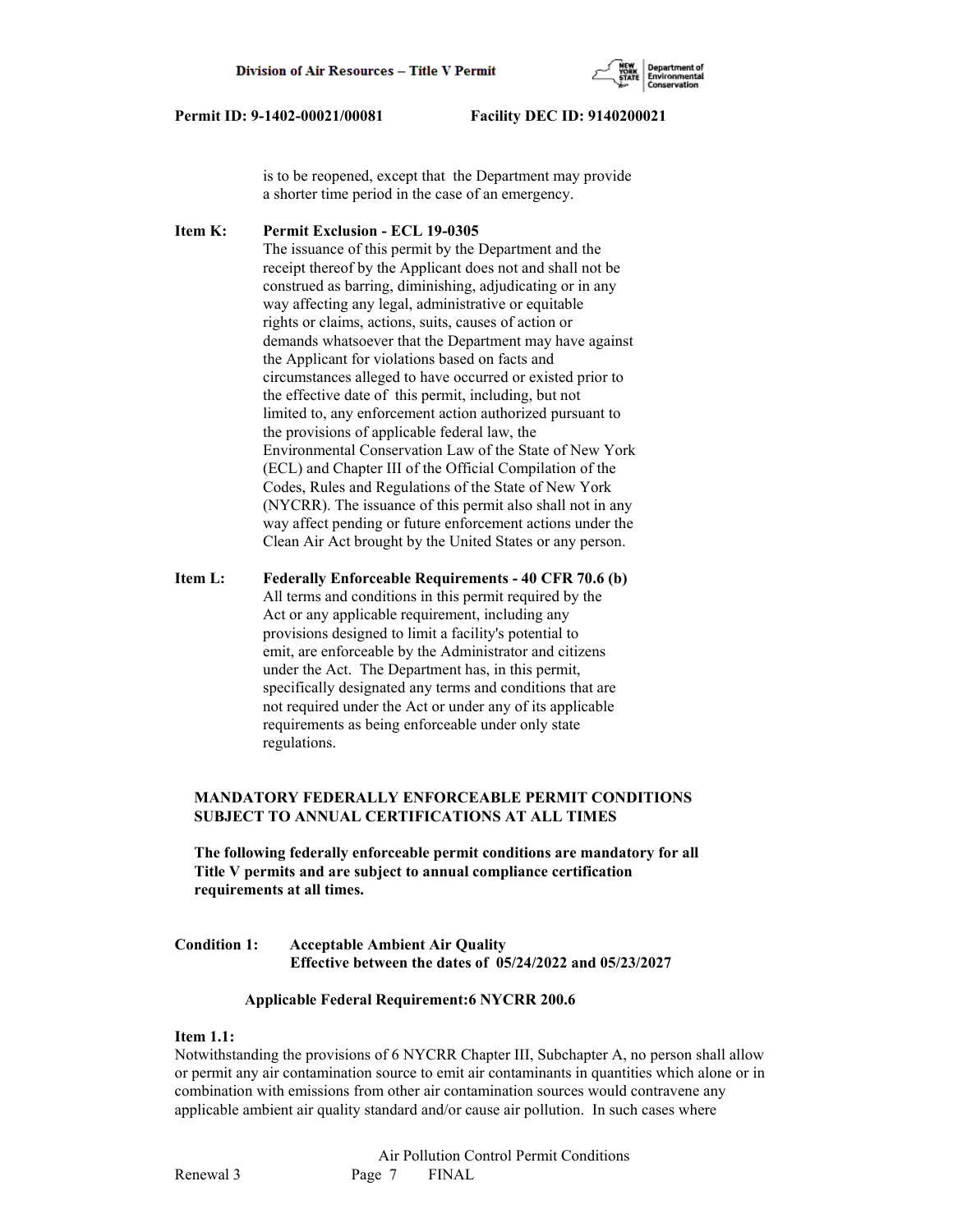

contravention occurs or may occur, the Commissioner shall specify the degree and/or method of emission control required.

## **Condition 2: Fees Effective between the dates of 05/24/2022 and 05/23/2027**

# **Applicable Federal Requirement:6 NYCRR 201-6.4 (a) (7)**

# **Item 2.1:**

The owner and/or operator of a stationary source shall pay fees to the Department consistent with the fee schedule authorized by ECL 72-0303.

# **Condition 3: Recordkeeping and Reporting of Compliance Monitoring Effective between the dates of 05/24/2022 and 05/23/2027**

# **Applicable Federal Requirement:6 NYCRR 201-6.4 (c)**

## **Item 3.1:**

The following information must be included in any required compliance monitoring records and reports:

(i) The date, place, and time of sampling or measurements;

(ii) The date(s) analyses were performed;

(iii)The company or entity that performed the analyses;

(iv) The analytical techniques or methods used including quality assurance and quality control procedures if required;

(v) The results of such analyses including quality assurance data where required; and

(vi) The operating conditions as existing at the time of sampling or measurement.

Any deviation from permit requirements must be clearly identified in all records and reports. Reports must be certified by a responsible official, consistent with Section 201-6.2 of Part 201.

# **Condition 4: Records of Monitoring, Sampling, and Measurement Effective between the dates of 05/24/2022 and 05/23/2027**

# **Applicable Federal Requirement:6 NYCRR 201-6.4 (c) (2)**

# **Item 4.1:**

Compliance monitoring and recordkeeping shall be conducted according to the terms and conditions contained in this permit and shall follow all quality assurance requirements found in applicable regulations. Records of all monitoring data and support information must be retained for a period of at least 5 years from the date of the monitoring, sampling, measurement, report, or application. Support information includes all calibration and maintenance records and all original strip-chart recordings for continuous monitoring instrumentation, and copies of all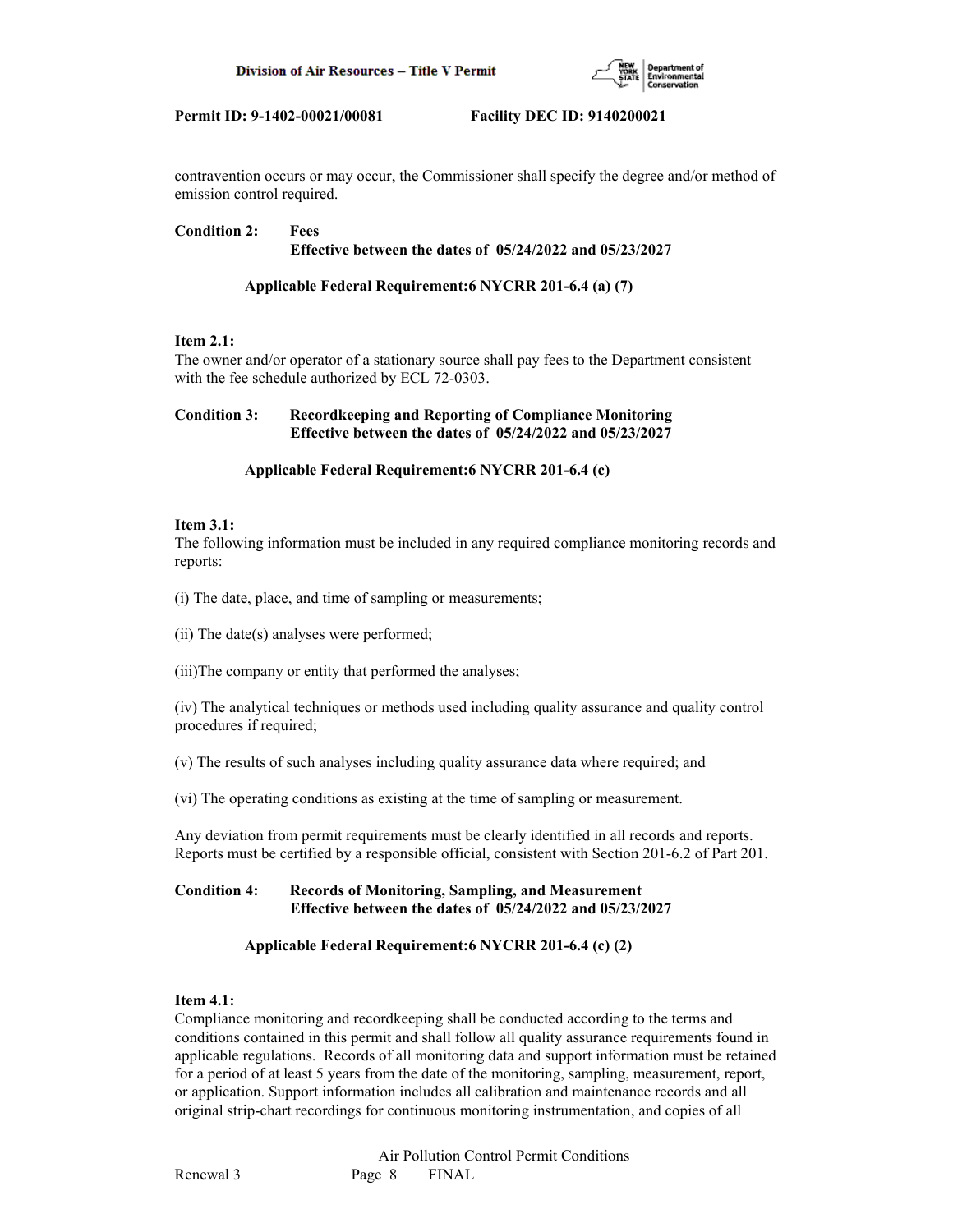

reports required by the permit.

# **Condition 5: Compliance Certification Effective between the dates of 05/24/2022 and 05/23/2027**

#### **Applicable Federal Requirement:6 NYCRR 201-6.4 (c) (3) (ii)**

#### **Item 5.1:**

The Compliance Certification activity will be performed for the Facility.

#### **Item 5.2:**

Compliance Certification shall include the following monitoring:

## Monitoring Type: RECORD KEEPING/MAINTENANCE PROCEDURES Monitoring Description:

 To meet the requirements of this facility permit with respect to reporting, the permittee must:

 Submit reports of any required monitoring at a minimum frequency of every 6 months, based on a calendar year reporting schedule. These reports shall be submitted to the Department within 30 days after the end of a reporting period. All instances of deviations from permit requirements must be clearly identified in such reports. All required reports must be certified by the responsible official for this facility.

 Notify the Department and report permit deviations and incidences of noncompliance stating the probable cause of such deviations, and any corrective actions or preventive measures taken. Where the underlying applicable requirement contains a definition of prompt or otherwise specifies a time frame for reporting deviations, that definition or time frame shall govern. Where the underlying applicable requirement fails to address the time frame for reporting deviations, reports of deviations shall be submitted to the permitting authority based on the following schedule:

 (1) For emissions of a hazardous air pollutant (as identified in an applicable regulation) that continue for more than an hour in excess of permit requirements, the report must be made within 24 hours of the occurrence.

 (2) For emissions of any regulated air pollutant, excluding those listed in paragraph (1) of this section, that continue for more than two hours in excess of permit requirements, the report must be made within 48 hours.

(3) For all other deviations from permit requirements,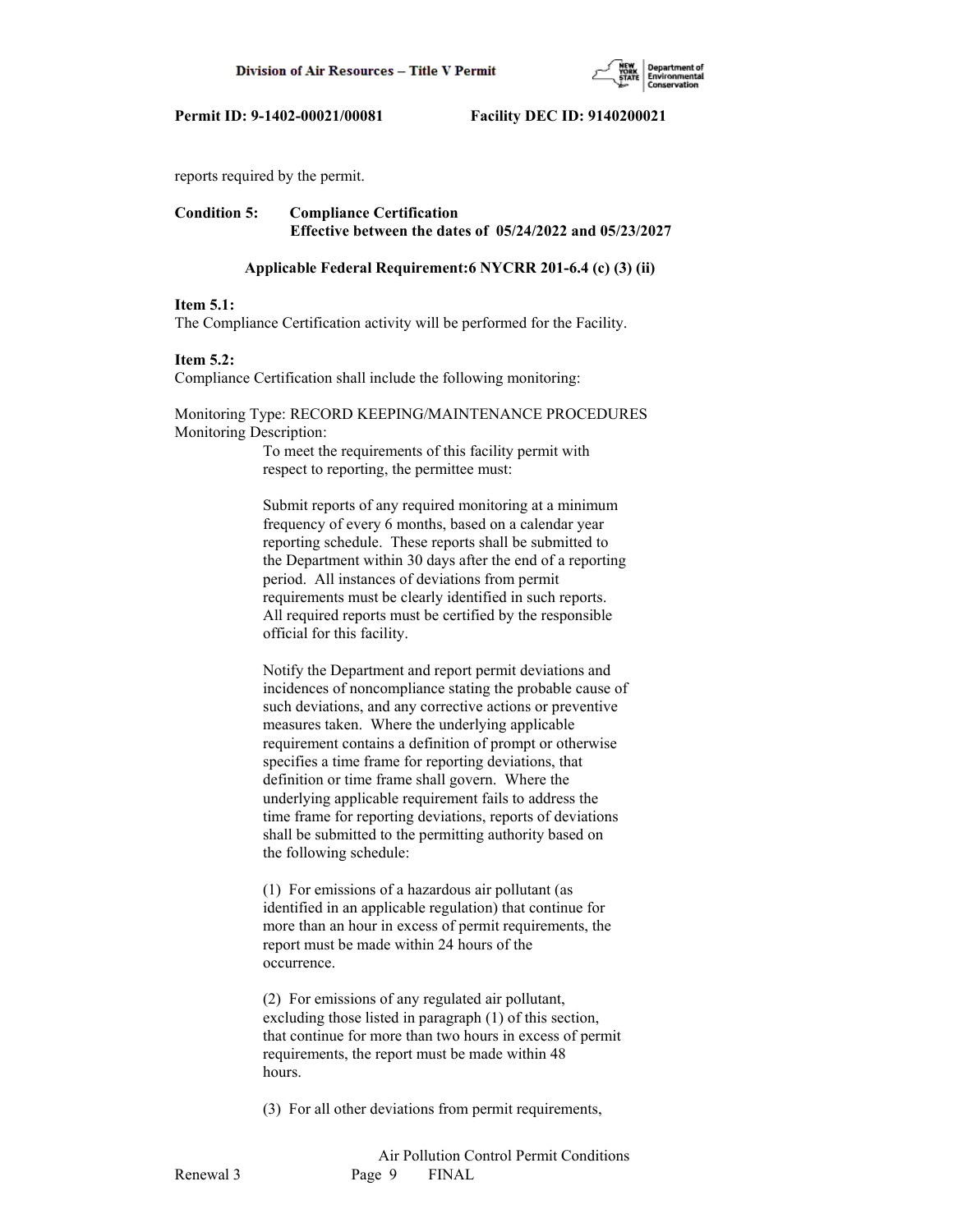the report shall be contained in the 6 month monitoring report required above.

 (4) This permit may contain a more stringent reporting requirement than required by paragraphs  $(1)$ ,  $(2)$  or  $(3)$  above. If more stringent reporting requirements have been placed in this permit or exist in applicable requirements that apply to this facility, the more stringent reporting requirement shall apply.

 If above paragraphs (1) or (2) are met, the source must notify the permitting authority by telephone during normal business hours at the Regional Office of jurisdiction for this permit, attention Regional Air Pollution Control Engineer (RAPCE) according to the timetable listed in paragraphs (1) and (2) of this section. For deviations and incidences that must be reported outside of normal business hours, on weekends, or holidays, the DEC Spill Hotline phone number at 1-800-457-7362 shall be used. A written notice, certified by a responsible official consistent with 6 NYCRR Part 201-6.2(d)(12), must be submitted within 10 working days of an occurrence for deviations reported under (1) and (2). All deviations reported under paragraphs (1) and (2) of this section must also be identified in the 6 month monitoring report required above.

 The provisions of 6 NYCRR 201-1.4 shall apply if the permittee seeks to have a violation excused unless otherwise limited by regulation. In order to have a violation of a federal regulation (such as a new source performance standard or national emissions standard for hazardous air pollutants) excused, the specific federal regulation must provide for an affirmative defense during start-up, shutdowns, malfunctions or upsets. Notwithstanding any recordkeeping and reporting requirements in 6 NYCRR 201-1.4, reports of any deviations shall not be on a less frequent basis than the reporting periods described in paragraphs (1) and (4) above.

 In the case of any condition contained in this permit with a reporting requirement of "Upon request by regulatory agency" the permittee shall include in the semiannual report, a statement for each such condition that the monitoring or recordkeeping was performed as required or requested and a listing of all instances of deviations from these requirements.

 In the case of any emission testing performed during the previous six month reporting period, either due to a request by the Department, EPA, or a regulatory requirement, the permittee shall include in the semiannual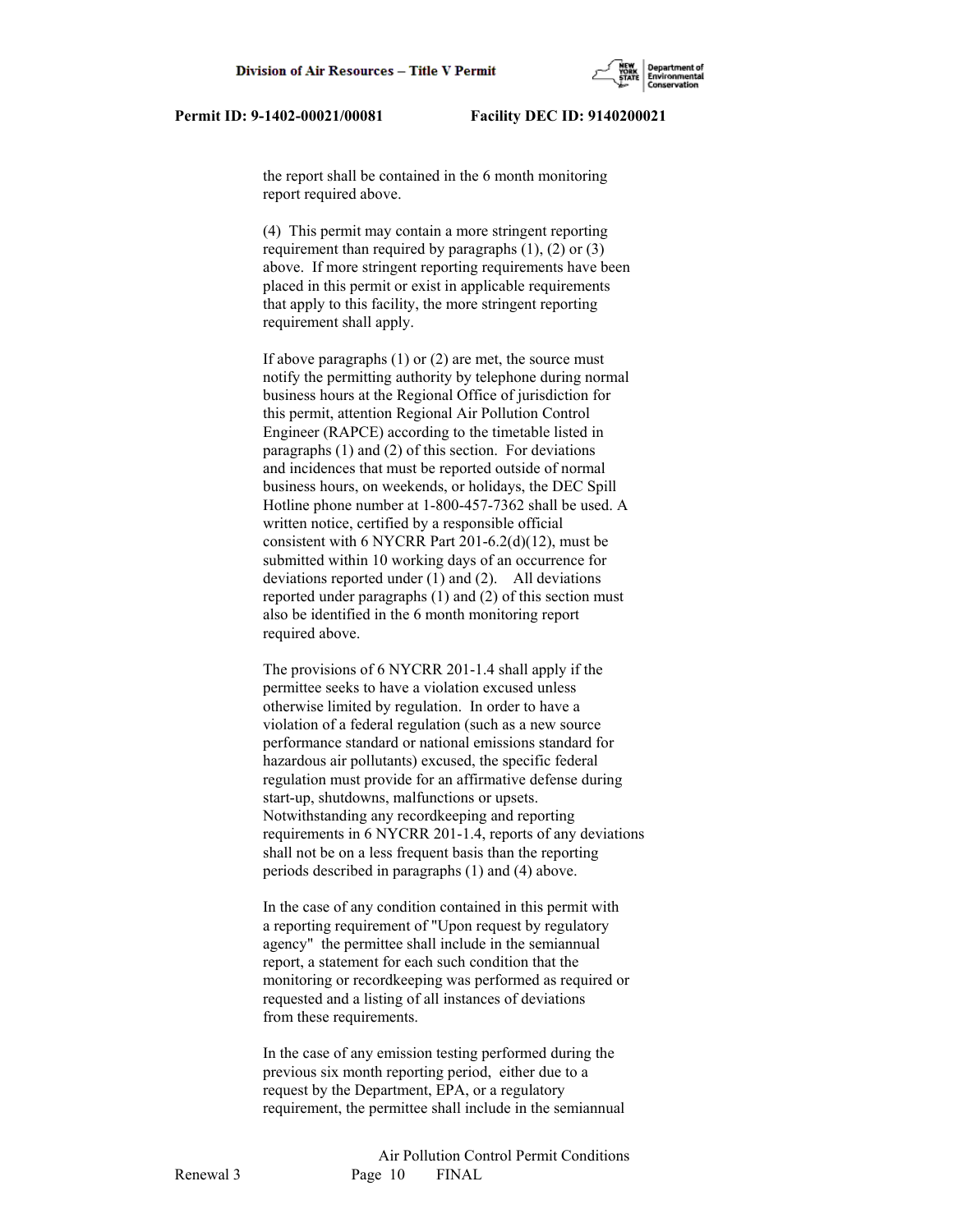

 report a summary of the testing results and shall indicate whether or not the Department or EPA has approved the results.

 All semiannual reports may be submitted electronically or physically. Electronic reports shall be submitted using the Department's Air Compliance and Emissions Electronic-Reporting system (ACE). If the facility owner or operator elects to send physical copies instead, two copies shall be sent to the Department (one copy to the regional air pollution control engineer (RAPCE) in the regional office and one copy to the Bureau of Quality Assurance (BQA) in the DEC central office) and one copy shall be sent to the Administrator (or his or her representative). Mailing addresses for the above referenced persons are contained in the monitoring condition for 6 NYCRR Part 201-6.4(e), contained elsewhere in this permit.

Monitoring Frequency: AS REQUIRED - SEE PERMIT MONITORING DESCRIPTION Reporting Requirements: SEMI-ANNUALLY (CALENDAR) Reports due 30 days after the reporting period. The initial report is due 7/30/2022. Subsequent reports are due every 6 calendar month(s).

# **Condition 6: Compliance Certification Effective between the dates of 05/24/2022 and 05/23/2027**

## **Applicable Federal Requirement:6 NYCRR 201-6.4 (e)**

#### **Item 6.1:**

The Compliance Certification activity will be performed for the Facility.

#### **Item 6.2:**

Compliance Certification shall include the following monitoring:

Monitoring Type: RECORD KEEPING/MAINTENANCE PROCEDURES Monitoring Description:

> Requirements for compliance certifications with terms and conditions contained in this facility permit include the following:

i. Compliance certifications shall contain:

- the identification of each term or condition of the
- permit that is the basis of the certification;
- the compliance status;

- whether compliance was continuous or intermittent;

 - the method(s) used for determining the compliance status of the facility, currently and over the reporting period consistent with the monitoring and related recordkeeping and reporting requirements of this permit;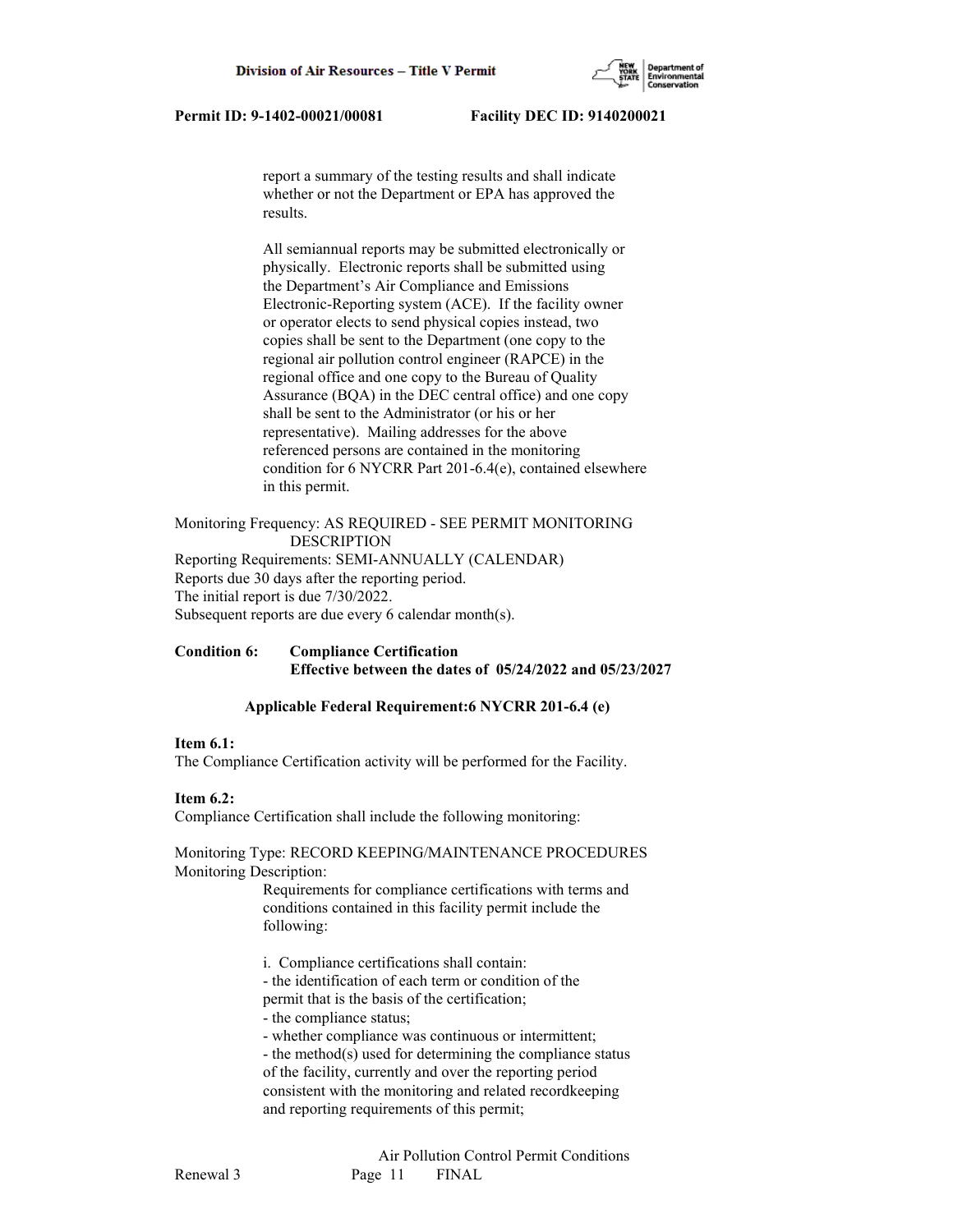- such other facts as the Department may require to determine the compliance status of the facility as specified in any special permit terms or conditions; and

 - such additional requirements as may be specified elsewhere in this permit related to compliance certification.

 ii. The responsible official must include in the annual certification report all terms and conditions contained in this permit which are identified as being subject to certification, including emission limitations, standards, or work practices. That is, the provisions labeled herein as "Compliance Certification" are not the only provisions of this permit for which an annual certification is required.

 iii. Compliance certifications shall be submitted annually. Certification reports are due 30 days after the anniversary date of four consecutive calendar quarters. The first report is due 30 days after the calendar quarter that occurs just prior to the permit anniversary date, unless another quarter has been acceptable by the Department.

 iv. All annual compliance certifications may be submitted electronically or physically. Electronic reports shall be submitted using the Department's Air Compliance and Emissions Electronic-Reporting system (ACE). If the facility owner or operator elects to send physical copies instead, two copies shall be sent to the Department (one copy to the regional air pollution control engineer (RAPCE) in the regional office and one copy to the Bureau of Quality Assurance (BQA) in the DEC central office) and one copy shall be sent to the Administrator (or his or her representative). The mailing addresses for the above referenced persons are:

 Chief – Air Compliance Branch USEPA Region 2 DECA/ACB 290 Broadway, 21st Floor New York, NY 10007

The address for the RAPCE is as follows:

 Regional Air Pollution Control Engineer NYSDEC Region 9 Headquarters 700 Delaware Ave., Buffalo, NY 14209

The address for the BQA is as follows: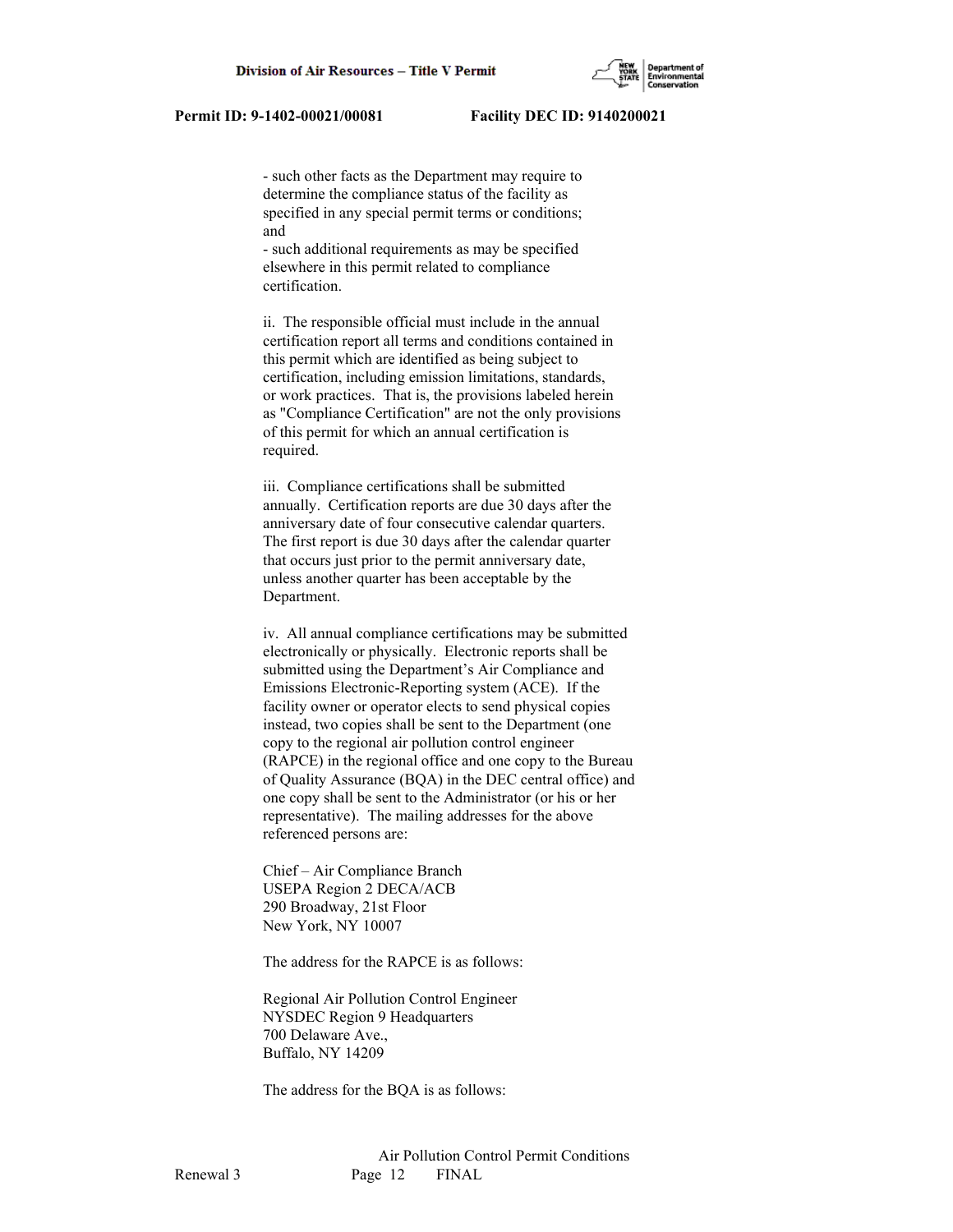

 NYSDEC Bureau of Quality Assurance 625 Broadway Albany, NY 12233-3258

Monitoring Frequency: ANNUALLY Reporting Requirements: ANNUALLY (CALENDAR) Reports due 30 days after the reporting period. The initial report is due 1/30/2023. Subsequent reports are due on the same day each year

# **Condition 7: Compliance Certification Effective between the dates of 05/24/2022 and 05/23/2027**

## **Applicable Federal Requirement:6 NYCRR 202-2.1**

# **Item 7.1:**

The Compliance Certification activity will be performed for the Facility.

## **Item 7.2:**

Compliance Certification shall include the following monitoring:

# Monitoring Type: RECORD KEEPING/MAINTENANCE PROCEDURES Monitoring Description:

 Emission statements shall be submitted on or before April 15th each year for emissions of the previous calendar year.

Monitoring Frequency: ANNUALLY Reporting Requirements: ANNUALLY (CALENDAR) Reports due 106 days after the reporting period. The initial report is due 4/15/2023. Subsequent reports are due every 12 calendar month(s).

# **Condition 8: Recordkeeping requirements Effective between the dates of 05/24/2022 and 05/23/2027**

# **Applicable Federal Requirement:6 NYCRR 202-2.5**

## **Item 8.1:**

(a) The following records shall be maintained for at least five years:

(1) a copy of each emission statement submitted to the department; and

(2) records indicating how the information submitted in the emission statement was determined, including any calculations, data, measurements, and estimates used.

(b) These records shall be made available at the facility to the representatives of the department upon request during normal business hours.

# **Condition 9: Open Fires - Prohibitions Effective between the dates of 05/24/2022 and 05/23/2027**

 Air Pollution Control Permit Conditions Renewal 3 Page 13 FINAL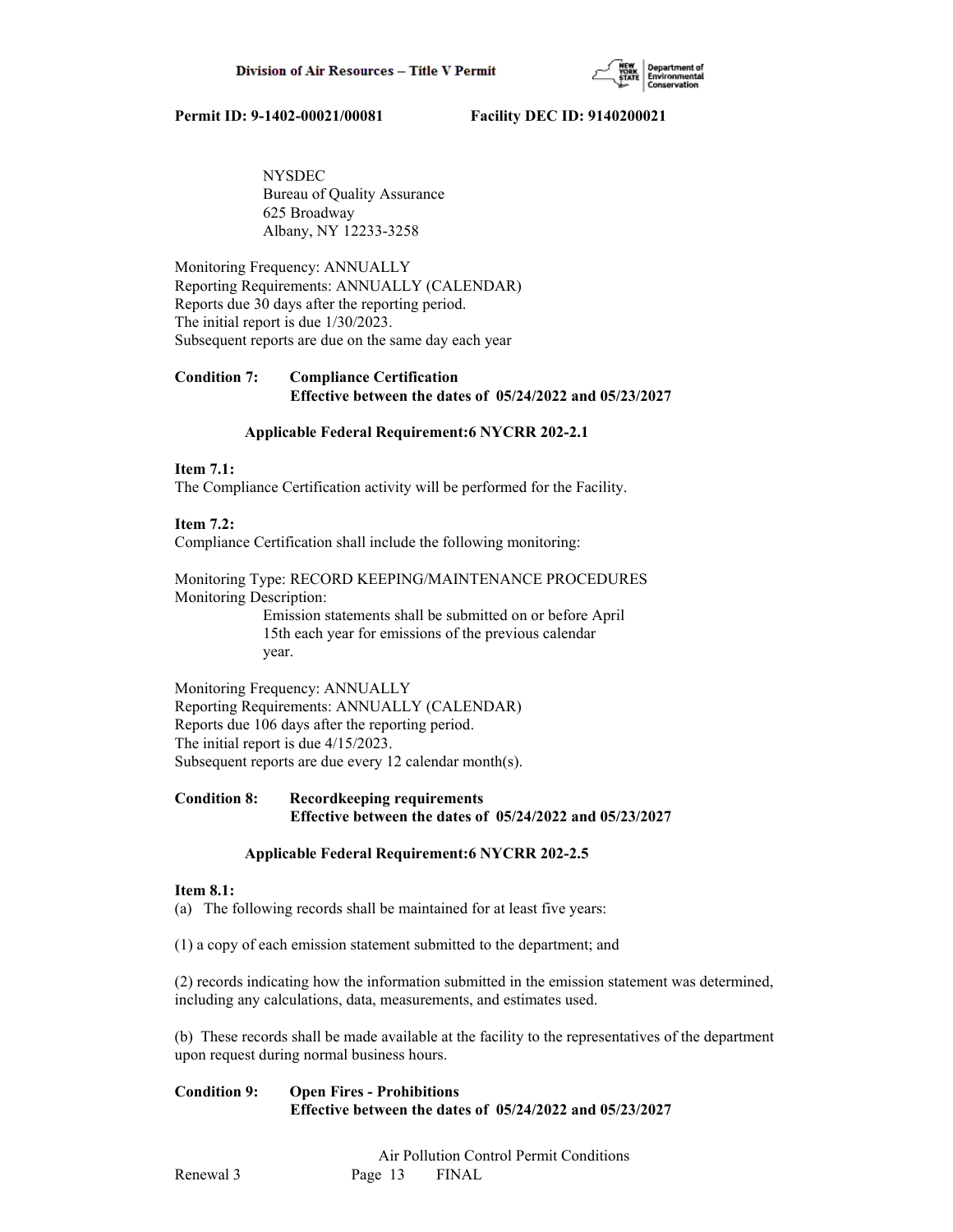

#### **Applicable Federal Requirement:6 NYCRR 215.2**

## **Item 9.1:**

Except as allowed by Title 6 NYCRR Section 215.3, no person shall burn, cause, suffer, allow or permit the burning of any materials in an open fire.

## **Item 9.2**

Per Section 215.3, burning in an open fire, provided it is not contrary to other law or regulation, will be allowed as follows:

(a) On-site burning in any town with a total population less than 20,000 of downed limbs and branches (including branches with attached leaves or needles) less than six inches in diameter and eight feet in length between May 15th and the following March 15th. For the purposes of this subdivision, the total population of a town shall include the population of any village or portion thereof located within the town. However, this subdivision shall not be construed to allow burning within any village.

(b) Barbecue grills, maple sugar arches and similar outdoor cooking devices when actually used for cooking or processing food.

(c) Small fires used for cooking and camp fires provided that only charcoal or untreated wood is used as fuel and the fire is not left unattended until extinguished.

(d) On-site burning of agricultural wastes as part of a valid agricultural operation on contiguous agricultural lands larger than five acres actively devoted to agricultural or horticultural use, provided such waste is actually grown or generated on those lands and such waste is capable of being fully burned within a 24-hour period.

(e) The use of liquid petroleum fueled smudge pots to prevent frost damage to crops.

(f) Ceremonial or celebratory bonfires where not otherwise prohibited by law, provided that only untreated wood or other agricultural products are used as fuel and the fire is not left unattended until extinguished.

(g) Small fires that are used to dispose of a flag or religious item, and small fires or other smoke producing process where not otherwise prohibited by law that are used in connection with a religious ceremony.

(h) Burning on an emergency basis of explosive or other dangerous or contraband materials by police or other public safety organization.

(i) Prescribed burns performed according to Part 194 of this Title.

(j) Fire training, including firefighting, fire rescue, and fire/arson investigation training, performed under applicable rules and guidelines of the New York State Department of State's Office of Fire Prevention and Control. For fire training performed on acquired structures, the structures must be emptied and stripped of any material that is toxic, hazardous or likely to emit toxic smoke (such as asbestos, asphalt shingles and vinyl siding or other vinyl products) prior to burning and must be at least 300 feet from other occupied structures. No more than one structure per lot or within a 300 foot radius (whichever is bigger) may be burned in a training exercise.

(k) Individual open fires as approved by the Director of the Division of Air Resources as may be required in response to an outbreak of a plant or animal disease upon request by the commissioner of the Department of Agriculture and Markets, or for the destruction of invasive plant and insect species.

(l) Individual open fires that are otherwise authorized under the environmental conservation law, or by rule or regulation of the Department.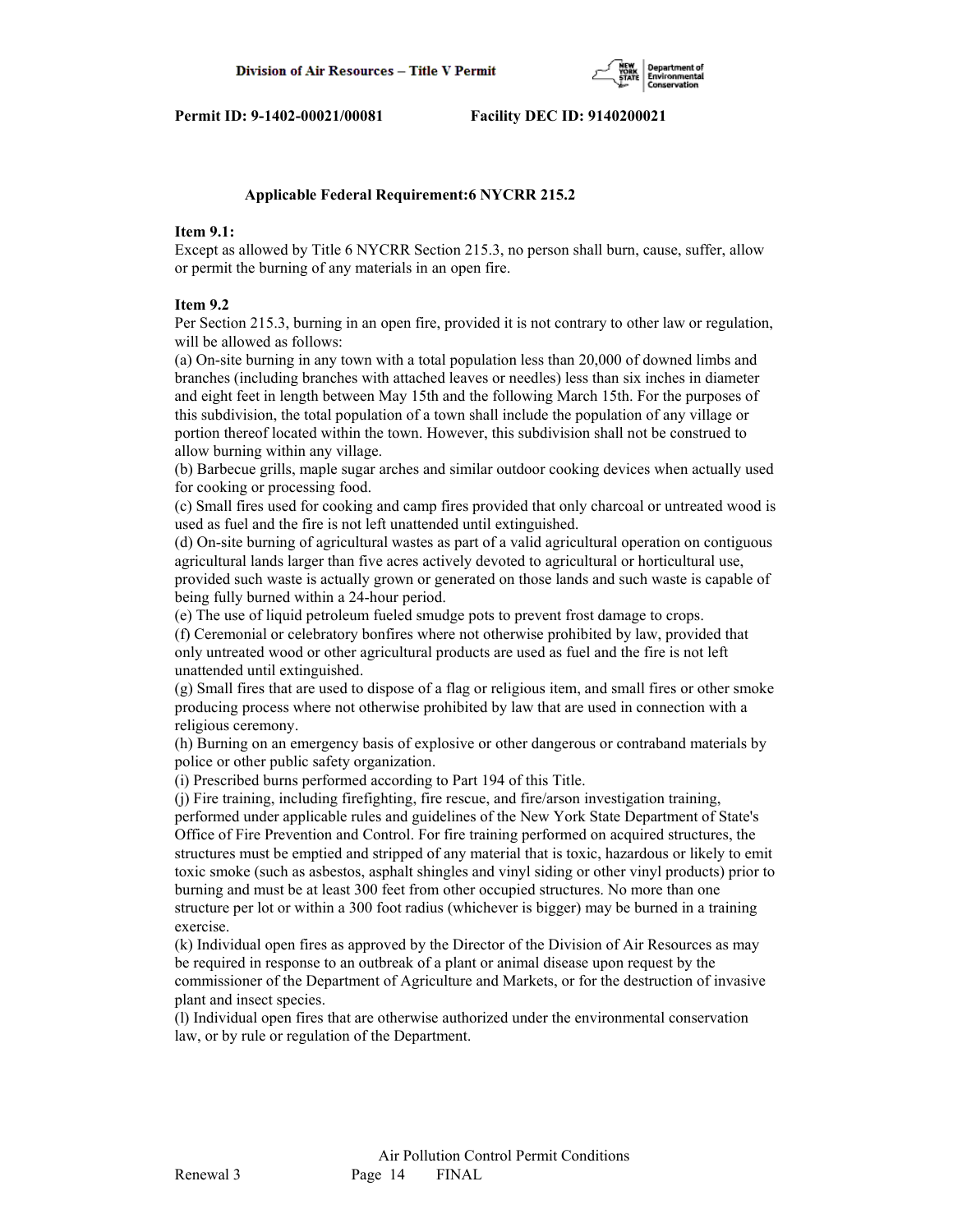

## **MANDATORY FEDERALLY ENFORCEABLE PERMIT CONDITIONS SUBJECT TO ANNUAL CERTIFICATIONS ONLY IF APPLICABLE**

 **The following federally enforceable permit conditions are mandatory for all Title V permits and are subject to annual compliance certification requirements only if effectuated during the reporting period. [NOTE: The corresponding annual compliance certification for those conditions not effectuated during the reporting period shall be specified as "not applicable".]**

**Condition 10: Maintenance of Equipment Effective between the dates of 05/24/2022 and 05/23/2027**

## **Applicable Federal Requirement:6 NYCRR 200.7**

# **Item 10.1:**

Any person who owns or operates an air contamination source which is equipped with an emission control device shall operate such device and keep it in a satisfactory state of maintenance and repair in accordance with ordinary and necessary practices, standards and procedures, inclusive of manufacturer's specifications, required to operate such device effectively.

# **Condition 11: Recycling and Salvage Effective between the dates of 05/24/2022 and 05/23/2027**

## **Applicable Federal Requirement:6 NYCRR 201-1.7**

## **Item 11.1:**

Where practical, the owner or operator of an air contamination source shall recycle or salvage air contaminants collected in an air cleaning device according to the requirements of the ECL.

#### **Condition 12: Prohibition of Reintroduction of Collected Contaminants to the air Effective between the dates of 05/24/2022 and 05/23/2027**

## **Applicable Federal Requirement:6 NYCRR 201-1.8**

## **Item 12.1:**

No person shall unnecessarily remove, handle or cause to be handled, collected air contaminants from an air cleaning device for recycling, salvage or disposal in a manner that would reintroduce them to the outdoor atmosphere.

# **Condition 13: Exempt Sources - Proof of Eligibility Effective between the dates of 05/24/2022 and 05/23/2027**

## **Applicable Federal Requirement:6 NYCRR 201-3.2 (a)**

## **Item 13.1:**

The owner or operator of an emission source or activity that is listed as being exempt may be required to certify that it is operated within the specific criteria described in this Subpart. The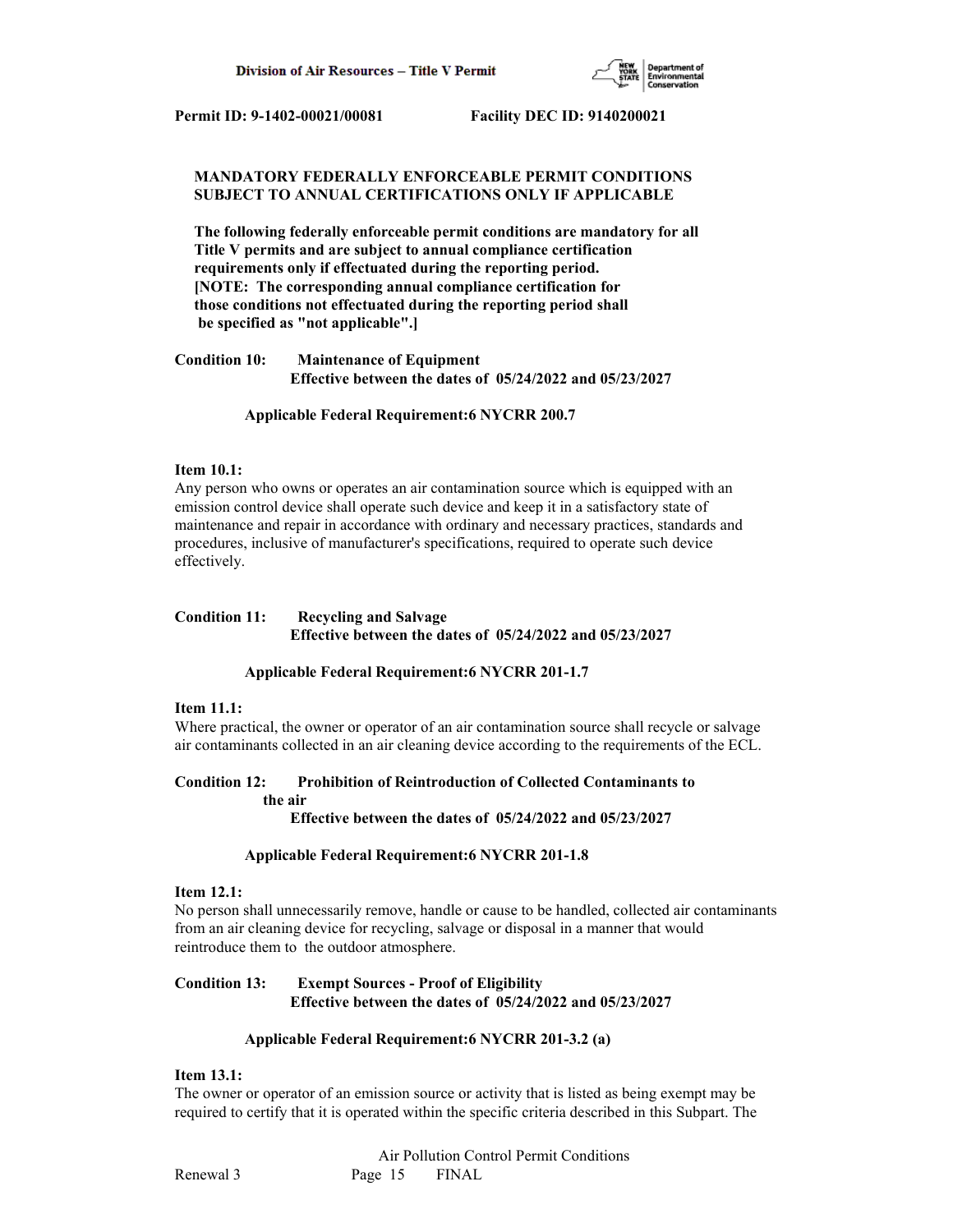

owner or operator of any such emission source or activity must maintain all records necessary for demonstrating compliance with this Subpart on-site for a period of five years, and make them available to representatives of the department upon request.

# **Condition 14: Trivial Sources - Proof of Eligibility Effective between the dates of 05/24/2022 and 05/23/2027**

# **Applicable Federal Requirement:6 NYCRR 201-3.3 (a)**

# **Item 14.1:**

The owner or operator of an emission source or activity that is listed as being trivial in this Section may be required to certify that it is operated within the specific criteria described in this Subpart. The owner or operator of any such emission source or activity must maintain all required records on-site for a period of five years and make them available to representatives of the department upon request.

# **Condition 15: Requirement to Provide Information Effective between the dates of 05/24/2022 and 05/23/2027**

# **Applicable Federal Requirement:6 NYCRR 201-6.4 (a) (4)**

## **Item 15.1:**

The owner and/or operator shall furnish to the department, within a reasonable time, any information that the department may request in writing to determine whether cause exists for modifying, revoking and reissuing, or terminating the permit or to determine compliance with the permit. Upon request, the permittee shall also furnish to the department copies of records required to be kept by the permit or, for information claimed to be confidential, the permittee may furnish such records directly to the administrator along with a claim of confidentiality, if the administrator initiated the request for information or otherwise has need of it.

## **Condition 16: Right to Inspect Effective between the dates of 05/24/2022 and 05/23/2027**

# **Applicable Federal Requirement:6 NYCRR 201-6.4 (a) (8)**

## **Item 16.1:**

The department or an authorized representative shall be allowed upon presentation of credentials and other documents as may be required by law to:

(i) enter upon the permittee's premises where a facility subject to the permitting requirements of this Subpart is located or emissions-related activity is conducted, or where records must be kept under the conditions of the permit;

(ii) have access to and copy, at reasonable times, any records that must be kept under the conditions of the permit;

(iii) inspect at reasonable times any emission sources, equipment (including monitoring and air pollution control equipment), practices, and operations regulated or required under the permit; and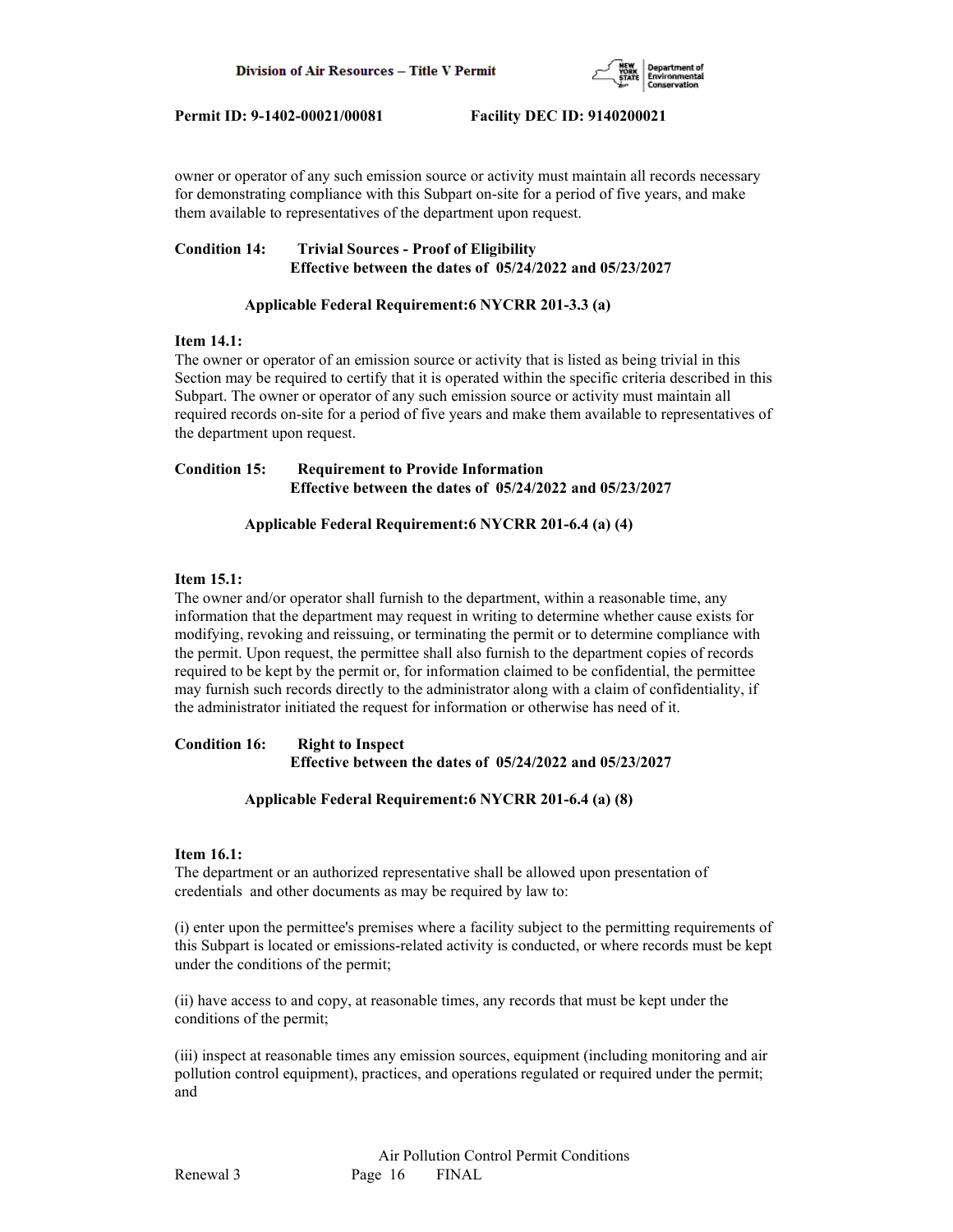

(iv) sample or monitor at reasonable times substances or parameters for the purpose of assuring compliance with the permit or applicable requirements.

## **Condition 17: Required Emissions Tests Effective between the dates of 05/24/2022 and 05/23/2027**

## **Applicable Federal Requirement:6 NYCRR 202-1.1**

# **Item 17.1:**

For the purpose of ascertaining compliance or non-compliance with any air pollution control code, rule or regulation, the commissioner may require the person who owns such air contamination source to submit an acceptable report of measured emissions within a stated time.

## **Condition 18: Accidental release provisions. Effective between the dates of 05/24/2022 and 05/23/2027**

## **Applicable Federal Requirement:40 CFR Part 68**

## **Item 18.1:**

If a chemical is listed in Tables 1,2,3 or 4 of 40 CFR §68.130 is present in a process in quantities greater than the threshold quantity listed in Tables 1,2,3 or 4, the following requirements will apply:

a) The owner or operator shall comply with the provisions of 40 CFR Part 68 and;

b) The owner or operator shall submit at the time of permit issuance (if not previously submitted) one of the following, if such quantities are present:

1) A compliance schedule for meeting the requirements of 40 CFR Part 68 by the date provided in 40 CFR §68.10(a) or,

2) A certification statement that the source is in compliance with all requirements of 40 CFR Part 68, including the registration and submission of the Risk Management Plan. Information should be submitted to:

Risk Management Plan Reporting Center C/O CSC 8400 Corporate Dr Carrollton, Md. 20785

# **Condition 19: Recycling and Emissions Reduction Effective between the dates of 05/24/2022 and 05/23/2027**

## **Applicable Federal Requirement:40CFR 82, Subpart F**

## **Item 19.1:**

The permittee shall comply with all applicable provisions of 40 CFR Part 82.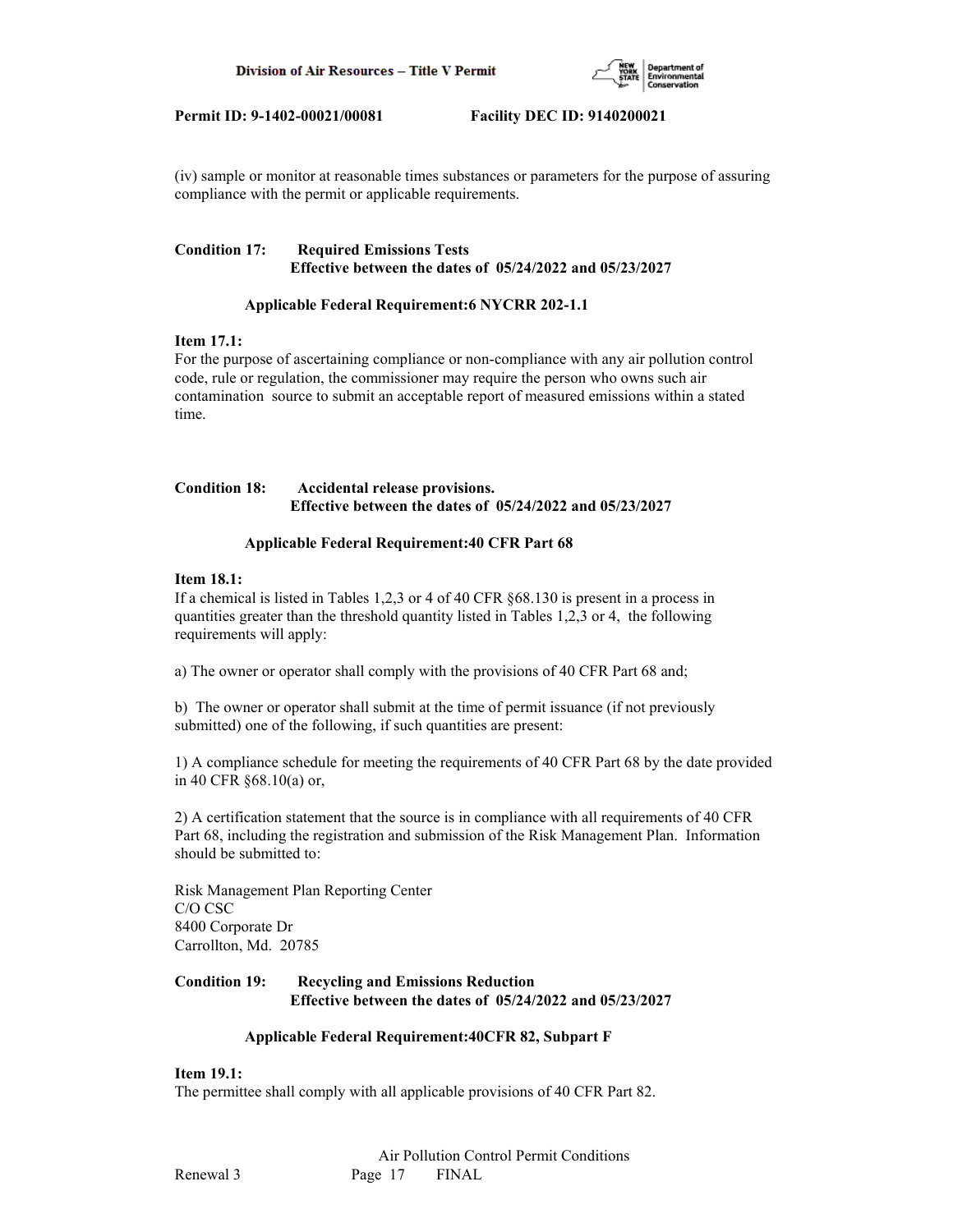

# **The following conditions are subject to annual compliance certification requirements for Title V permits only.**

# **Condition 20: Emission Unit Definition Effective between the dates of 05/24/2022 and 05/23/2027**

## **Applicable Federal Requirement:6 NYCRR Subpart 201-6**

#### **Item 20.1:**

The facility is authorized to perform regulated processes under this permit for: Emission Unit: 1-CASTS

Emission Unit Description:

 There are four casting stations in operation at the Aurubis facility, designated as castings stations 2, 3, 4, and 5. Copper stock and alloying elements are melted in electric induction furnaces and poured into water cooled molds to form cakes. Fluxing agents are used for mold release. Natural gas preheat torches are used at each casting station to maintain the temperature of the runner boxes. Overhead fans are used to vent fugitive emissions. Casting stations 2 and 3 have five fans each, casting station 4 has three fans, and casting station 5 has four fans. In addition, emissions from casting stations 2 through 4 are vented to a baghouse. Emissions from casting station 5 are vented to a second baghouse. In addition, the electric induction furnaces are subject to 40 CFR Part 60 Subpart M which has a 10% opacity limit.

Building(s): CASTSHOP

## **Item 20.2:**

The facility is authorized to perform regulated processes under this permit for: Emission Unit: 2-ANEAL

Emission Unit Description:

 There are three types of annealing equipment in use at the Aurubis facility: strand anneals, bell anneals, and cup annealing furnaces. Copper alloy stock is heat treated in one of the three types of furnaces depending on the desired properties. The furnaces use natural gas to generate a carbon-rich atmosphere to heat-treat the metal.

 Building(s): 24 29 2A 31 33 PRESSRM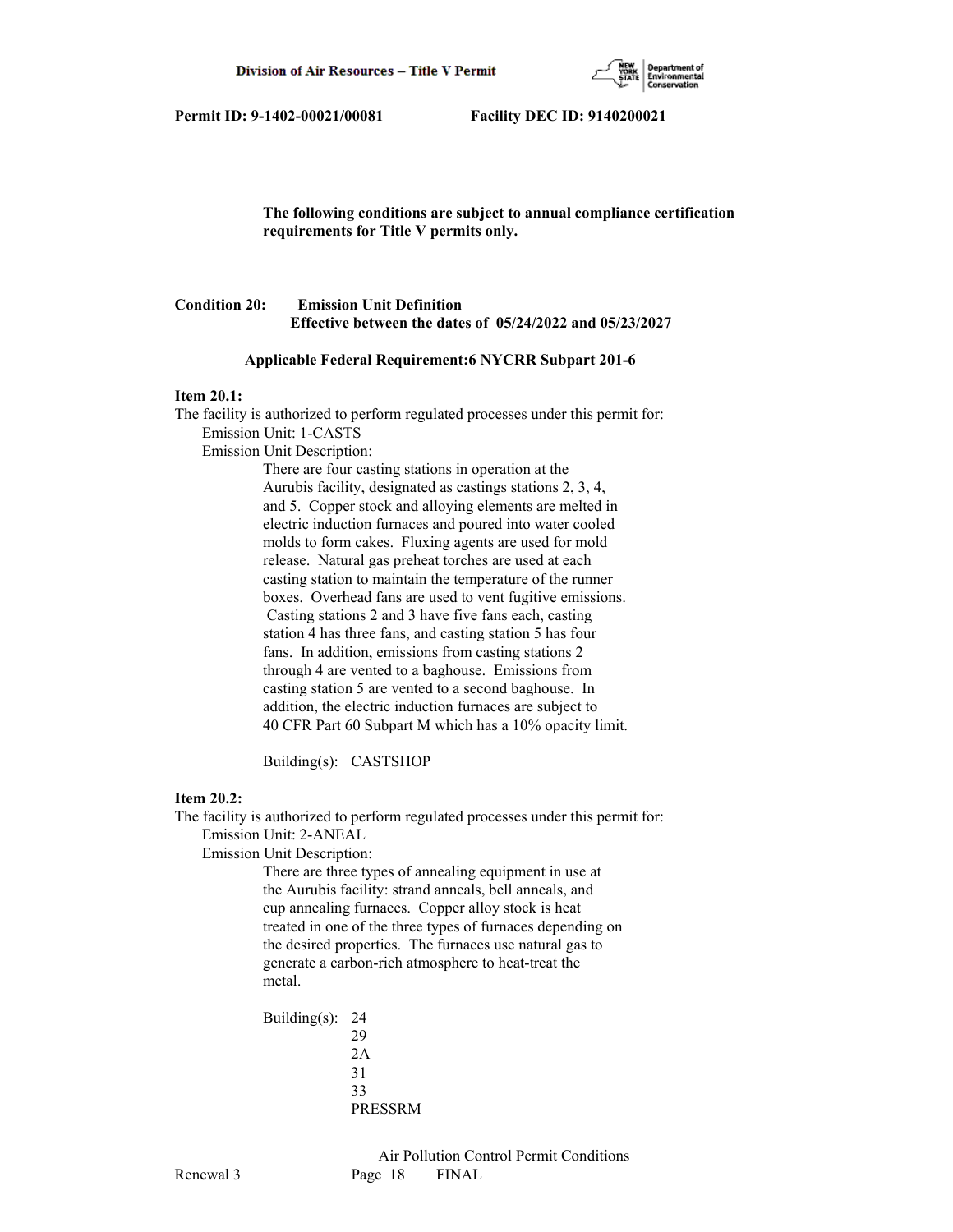

# **STANNEAL**

## **Item 20.3:**

The facility is authorized to perform regulated processes under this permit for: Emission Unit: 3-STRND

Emission Unit Description:

 The 148 strand anneal furnace uses natural gas to generate a carbon-rich atmosphere to heat-treat the metal.

Building(s): STANNEAL

## **Item 20.4:**

The facility is authorized to perform regulated processes under this permit for: Emission Unit: 4-HOTRL

Emission Unit Description:

 Two natural gas furnaces are used to heat cakes of copper alloy prior to rolling. Emissions from these furnaces are from the combustion of natural gas. After rolling, bars are surface milled. Chips are transported by a vacuum system, are collected by two cyclones and a scrubber (installed January 2005). The collected chips are recycled.

 Building(s): 25A CAKESTRG

#### **Item 20.5:**

The facility is authorized to perform regulated processes under this permit for: Emission Unit: 6-TREAT

Emission Unit Description:

 A steam jacket dryer is used to dry filter cake at the wastewater treatment plant. A wet scrubber is used to control emissions. Control efficiency of the scrubber is 99%.

Building(s): 1

#### **Item 20.6:**

The facility is authorized to perform regulated processes under this permit for: Emission Unit: 7-CRACK

Emission Unit Description:

 A cracking tank is used to reclaim oil from an oil/water emulsion. Emissions of hydrogen sulfide and oil mist are vented through emission point 00050.

Building(s): TUBEBAY

# **Item 20.7:**

The facility is authorized to perform regulated processes under this permit for: Emission Unit: 8-SHAKE

Emission Unit Description:

Two sorting shaker tables identified as the ash table and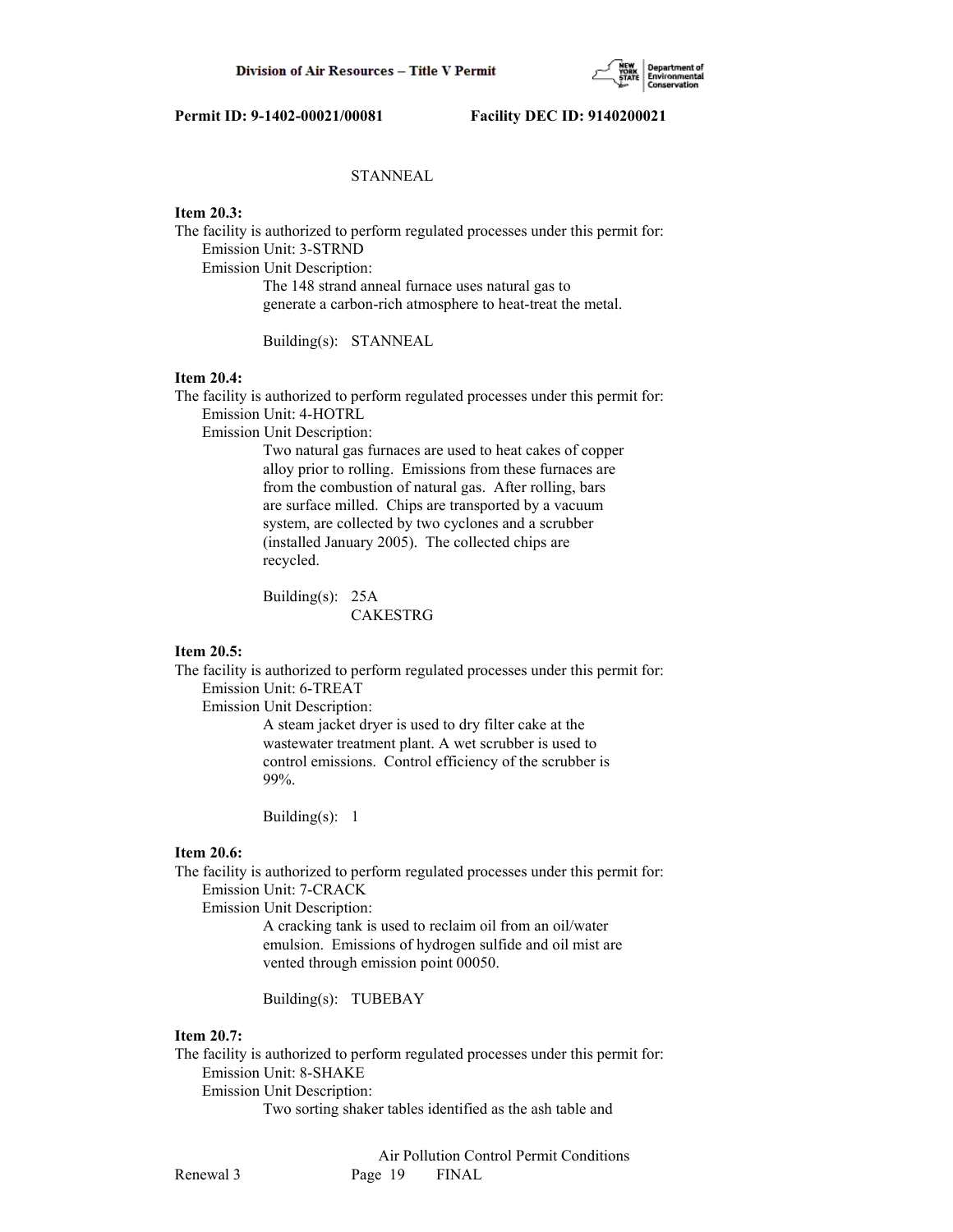

 Didion table are used to sort the casting stations' skimming and runner box debris prior to being sent out for brass/copper reclamation. A dust collector is used for controlling particulate emissions at the Didion table. This system exhausts inside the building.

Building(s): SCRAPSTG

#### **Item 20.8:**

The facility is authorized to perform regulated processes under this permit for:

Emission Unit: 9-TINLN

Emission Unit Description:

 The emission unit consists of a flux application tank, an on-line molten tin application tank, a refining station molten tin tank and a scrubber to reduce emissions to atmosphere.

Building(s): N CON. BAY

# **Condition 21: Progress Reports Due Semiannually Effective between the dates of 05/24/2022 and 05/23/2027**

#### **Applicable Federal Requirement:6 NYCRR 201-6.4 (d) (4)**

## **Item 21.1:**

Progress reports consistent with an applicable schedule of compliance are to be submitted at least semiannually, or at a more frequent period if specified in the applicable requirement or by the department. Such progress reports shall contain the following:

(i) dates for achieving the activities, milestones, or compliance required in the schedule of compliance, and dates when such activities, milestones or compliance were achieved; and

(ii) an explanation of why any dates in the schedule of compliance were not or will not be met, and any preventive or corrective measures adopted.

## **Condition 22: Operational Flexibility Effective between the dates of 05/24/2022 and 05/23/2027**

## **Applicable Federal Requirement:6 NYCRR 201-6.4 (f)**

## **Item 22.1:**

A permit modification is not required for changes that are provided for in the permit. Such changes include approved alternate operating scenarios and changes that have been submitted and approved pursuant to an established operational flexibility protocol and the requirements of this section. Each such change cannot be a modification under any provision of Title I of the Clean Air Act or exceed, or cause the facility to exceed, an emissions cap or limitation in the permit. The facility owner or operator must incorporate all changes into any compliance certifications, record keeping, and/or reporting required by the permit.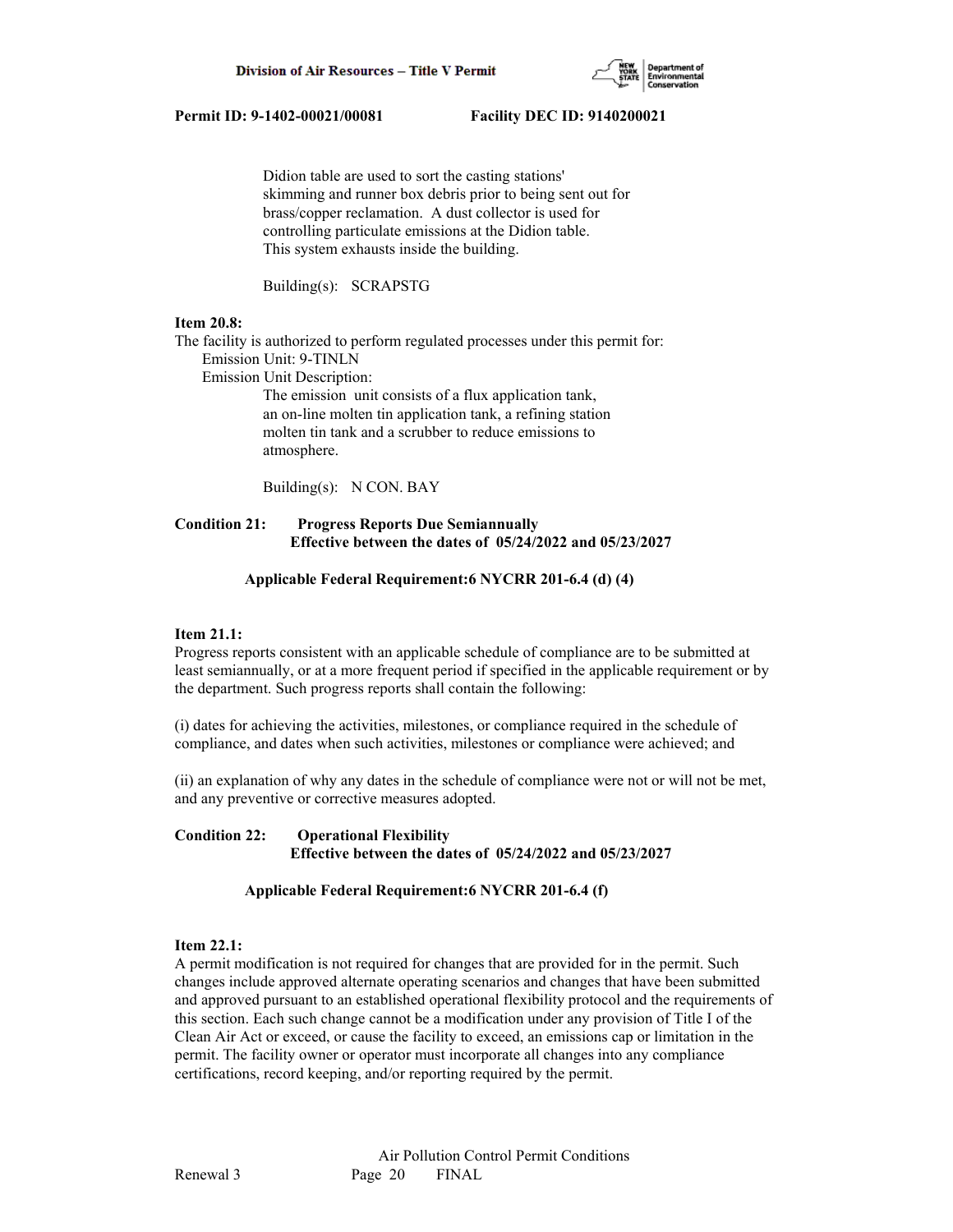

# **Condition 23: Facility Permissible Emissions Effective between the dates of 05/24/2022 and 05/23/2027**

## **Applicable Federal Requirement:6 NYCRR 201-7.1**

#### **Item 23.1:**

The sum of emissions from the emission units specified in this permit shall not equal or exceed the following Potential To Emit (PTE) rate for each regulated contaminant:

> CAS No: 000630-08-0 PTE: 2,000,000 pounds per year Name: CARBON MONOXIDE

## **Condition 24: Statement dates for emissions statements. Effective between the dates of 05/24/2022 and 05/23/2027**

## **Applicable Federal Requirement:6 NYCRR 202-2.4 (a) (3)**

# **Item 24.1:**

This facility is required to submit an annual emission statement electronically and these emissions statements must be submitted to the department as per the following schedule:

(i) March 15th of each year for facilities with three or fewer processes listed in their Title V permit:

(ii) March 31st of each year for facilities with four to six processes listed in their Title V permit:

- (iii) April 15th of each year for facilities with 7 to 12 processes listed in their Title V permit:
- (iv) April 30th of each year for facilities with 13 or more processes listed in their Title V permit.

## **Condition 25: Visible Emissions Limited Effective between the dates of 05/24/2022 and 05/23/2027**

## **Applicable Federal Requirement:6 NYCRR 211.2**

## **Item 25.1:**

Except as permitted by a specific part of this Subchapter and for open fires for which a restricted burning permit has been issued, no person shall cause or allow any air contamination source to emit any material having an opacity equal to or greater than 20 percent (six minute average) except for one continuous six-minute period per hour of not more than 57 percent opacity.

# **Condition 26: Compliance Certification Effective between the dates of 05/24/2022 and 05/23/2027**

# **Applicable Federal Requirement:6 NYCRR 212-1.6 (a)**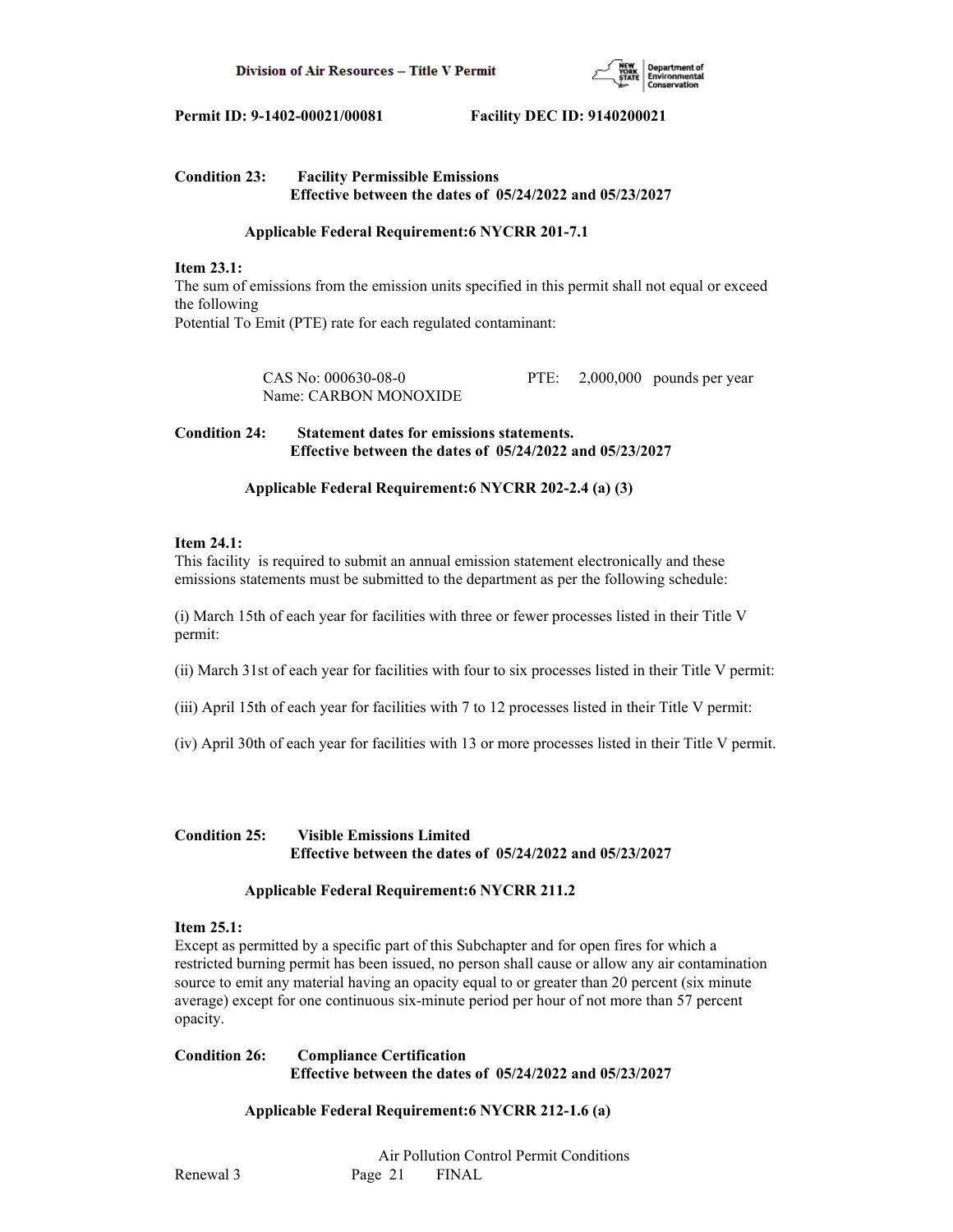

### **Item 26.1:**

The Compliance Certification activity will be performed for the Facility.

 Regulated Contaminant(s): CAS No: 0NY075-00-0 PARTICULATES

## **Item 26.2:**

Compliance Certification shall include the following monitoring:

# Monitoring Type: MONITORING OF PROCESS OR CONTROL DEVICE PARAMETERS AS SURROGATE

Monitoring Description:

 Facility owner or operator shall not cause or allow emissions having an average opacity of 20 percent or greater for any consecutive six minute period from any emission source subject to 6 NYCRR Part 212 into the outdoor atmosphere. The induction furnaces are subject to 40 CFR Part 60 Subpart M which has a 10% opacity limit. The facility owner or operator will observe all regulated emission points visible from ground level within the boundaries of the facility at least once each week during daylight hours. Should any visible emissions appear, the facility owner or operator shall determine the cause and immediately make the necessary correction(s). These observations will be recorded in a log book at the facility and shall be made available to the Department upon request. Records will be maintained for a minimum of 5 years. If after corrections are made and any emissions continue to be observed, the facility owner or operator will conduct a Method 9 assessment to determine the degree of opacity. The facility owner or operator will notify the DEC immediately if the Method 9 test indicates that the opacity standard is not met.

 The Department reserves the right to perform or require the performance of a Method 9 opacity evaluation at any time during facility operation to determine compliance with the above opacity limit.

Parameter Monitored: OPACITY Upper Permit Limit: 20 percent Reference Test Method: EPA Method 9 Monitoring Frequency: WEEKLY Averaging Method: 6-MINUTE AVERAGE (METHOD 9) Reporting Requirements: SEMI-ANNUALLY (CALENDAR) Reports due 30 days after the reporting period. The initial report is due 7/30/2022. Subsequent reports are due every 6 calendar month(s).

## **Condition 27: Compliance Certification Effective between the dates of 05/24/2022 and 05/23/2027**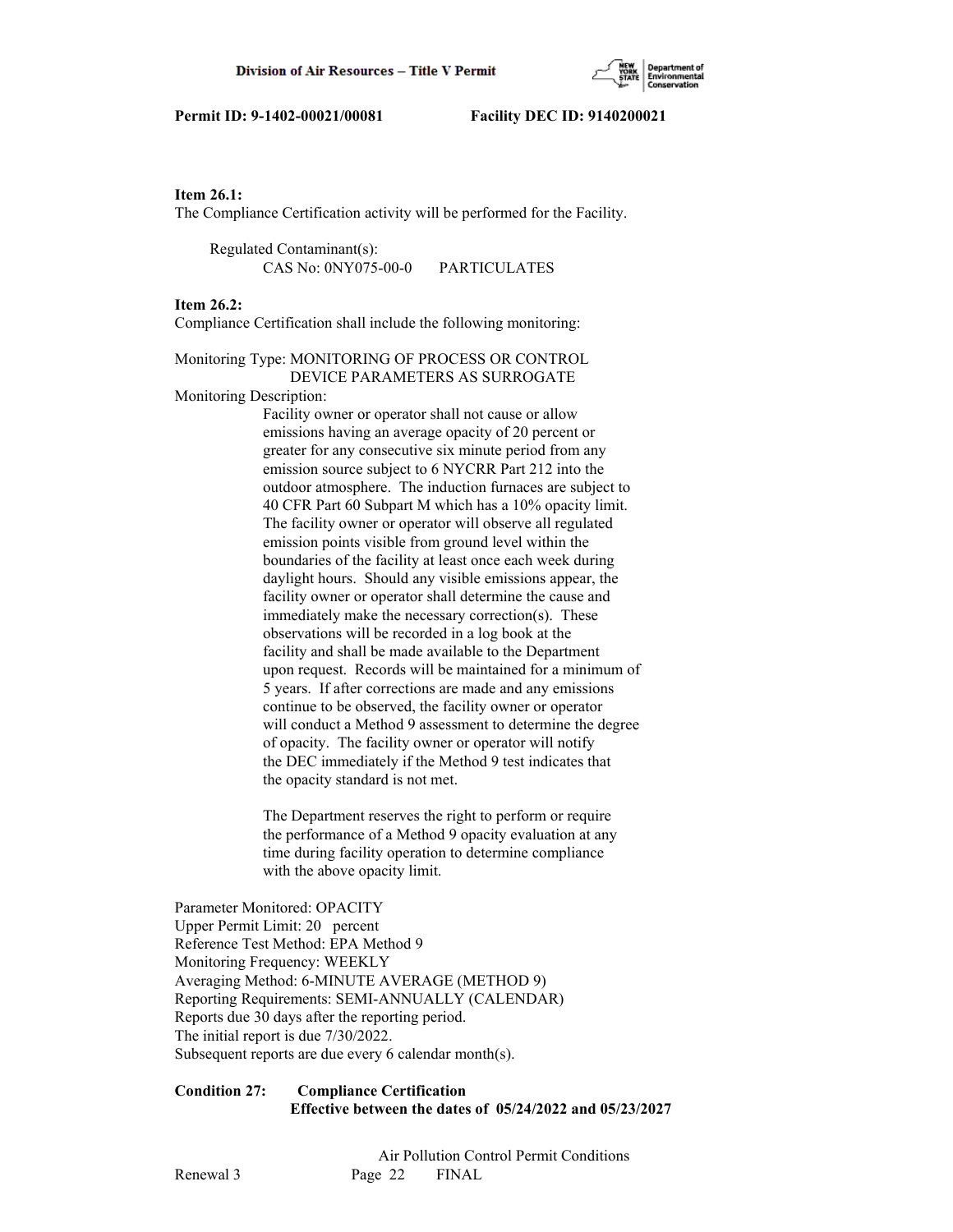

#### **Applicable Federal Requirement:6 NYCRR 212-2.4 (b)**

#### **Item 27.1:**

The Compliance Certification activity will be performed for the facility: The Compliance Certification applies to:

Emission Unit: 1-CASTS

Emission Unit: 4-HOTRL

Emission Unit: 9-TINLN

 Regulated Contaminant(s): CAS No: 0NY075-00-0 PARTICULATES

## **Item 27.2:**

Compliance Certification shall include the following monitoring:

Monitoring Type: INTERMITTENT EMISSION TESTING Monitoring Description:

> Emissions from any process emission source for which an application was received by the department after July 1, 1973 are restricted as follows: (1) No facility owner or operator shall cause or allow emissions of particulate that exceed 0.050 grains per cubic foot of exhaust gas, expressed at standard conditions on a dry gas basis, except in instances where determination of permissible emission rate using process weight for a specific source category emitting solid particulate is based upon table 5 and table 6 of subdivisions 212-2.5(a) and (b) of this Subpart.

Parameter Monitored: PARTICULATES Upper Permit Limit: 0.050 grains per cubic foot Reference Test Method: EPA Method 5 Monitoring Frequency: UPON REQUEST OF REGULATORY AGENCY Averaging Method: MAXIMUM - NOT TO EXCEED STATED VALUE - SEE MONITORING DESCRIPTION Reporting Requirements: UPON REQUEST BY REGULATORY AGENCY

#### **\*\*\*\* Emission Unit Level \*\*\*\***

# **Condition 28: Emission Point Definition By Emission Unit Effective between the dates of 05/24/2022 and 05/23/2027**

#### **Applicable Federal Requirement:6 NYCRR Subpart 201-6**

**Item 28.1:**

The following emission points are included in this permit for the cited Emission Unit: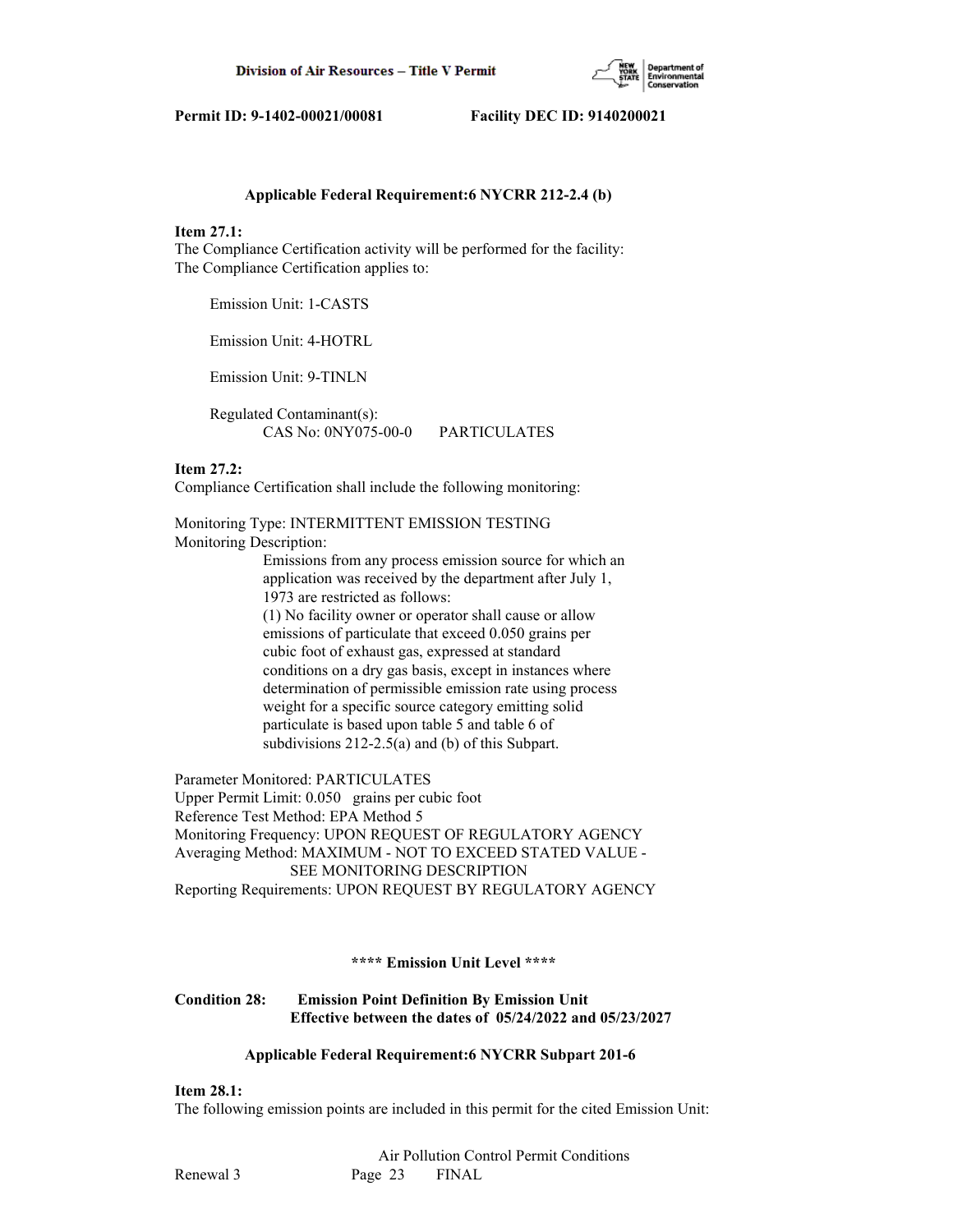

| Emission Unit:<br>1-CASTS       |                       |                    |
|---------------------------------|-----------------------|--------------------|
| <b>Emission Point:</b><br>00030 |                       |                    |
| Height $(ft.)$ : 28             | Diameter (in.): $12$  |                    |
| NYTMN (km.): 4762.52            | NYTME (km.): 182.429  |                    |
| <b>Emission Point:</b><br>00033 |                       |                    |
| Height $(ft.)$ : 58             | Diameter $(in.)$ : 48 |                    |
| NYTMN (km.): 4762.52            | NYTME (km.): 182.429  |                    |
| <b>Emission Point:</b><br>00034 |                       |                    |
| Height $(ft.)$ : 58             | Diameter $(in.)$ : 48 |                    |
| NYTMN (km.): 4762.52            | NYTME (km.): 182.429  |                    |
| <b>Emission Point:</b><br>00040 |                       |                    |
| Height $(ft.)$ : 58             | Diameter $(in.)$ : 48 |                    |
| NYTMN (km.): 4762.52            | NYTME (km.): 182.429  |                    |
| <b>Emission Point:</b><br>00055 |                       |                    |
| Height $(ft.)$ : 60             | Diameter (in.): 30    |                    |
| NYTMN (km.): 4762.52            | NYTME (km.): 182.429  | Building: CASTSHOP |
|                                 |                       |                    |

# **Item 28.2:**

The following emission points are included in this permit for the cited Emission Unit:

| Emission Unit: 2-ANEAL          |                      |                           |
|---------------------------------|----------------------|---------------------------|
| <b>Emission Point:</b><br>00056 |                      |                           |
| Height $(ft.)$ : 100            | Diameter (in.): 42   |                           |
| NYTMN (km.): 4762.52            | NYTME (km.): 182.429 | Building: 24              |
| <b>Emission Point:</b><br>00057 |                      |                           |
| Height $(ft.)$ : 100            | Diameter (in.): 45   |                           |
| NYTMN (km.): 4762.52            | NYTME (km.): 182.429 | Building: 29              |
| <b>Emission Point:</b><br>00058 |                      |                           |
| Height $(ft.): 82$              | Length $(in.)$ : 20  | Width $(in.)$ : 24        |
| NYTMN (km.): 4762.52            | NYTME (km.): 182.429 | <b>Building: STANNEAL</b> |
| <b>Emission Point:</b><br>00059 |                      |                           |
| Height $(ft.)$ : 118            | Length $(in.)$ : 26  | Width $(in.)$ : 26        |
| NYTMN (km.): 4762.52            | NYTME (km.): 182.429 | Building: 31              |
| <b>Emission Point:</b><br>00060 |                      |                           |
| Height $(ft.)$ : 118            | Length $(in.)$ : 29  | Width $(in.)$ : 30        |
| NYTMN (km.): 4762.52            | NYTME (km.): 182.429 | Building: 33              |
| <b>Emission Point:</b><br>00063 |                      |                           |
| Height $(ft.)$ : 40             | Diameter (in.): 2    |                           |
| NYTMN (km.): 4762.52            | NYTME (km.): 182.429 | <b>Building: PRESSRM</b>  |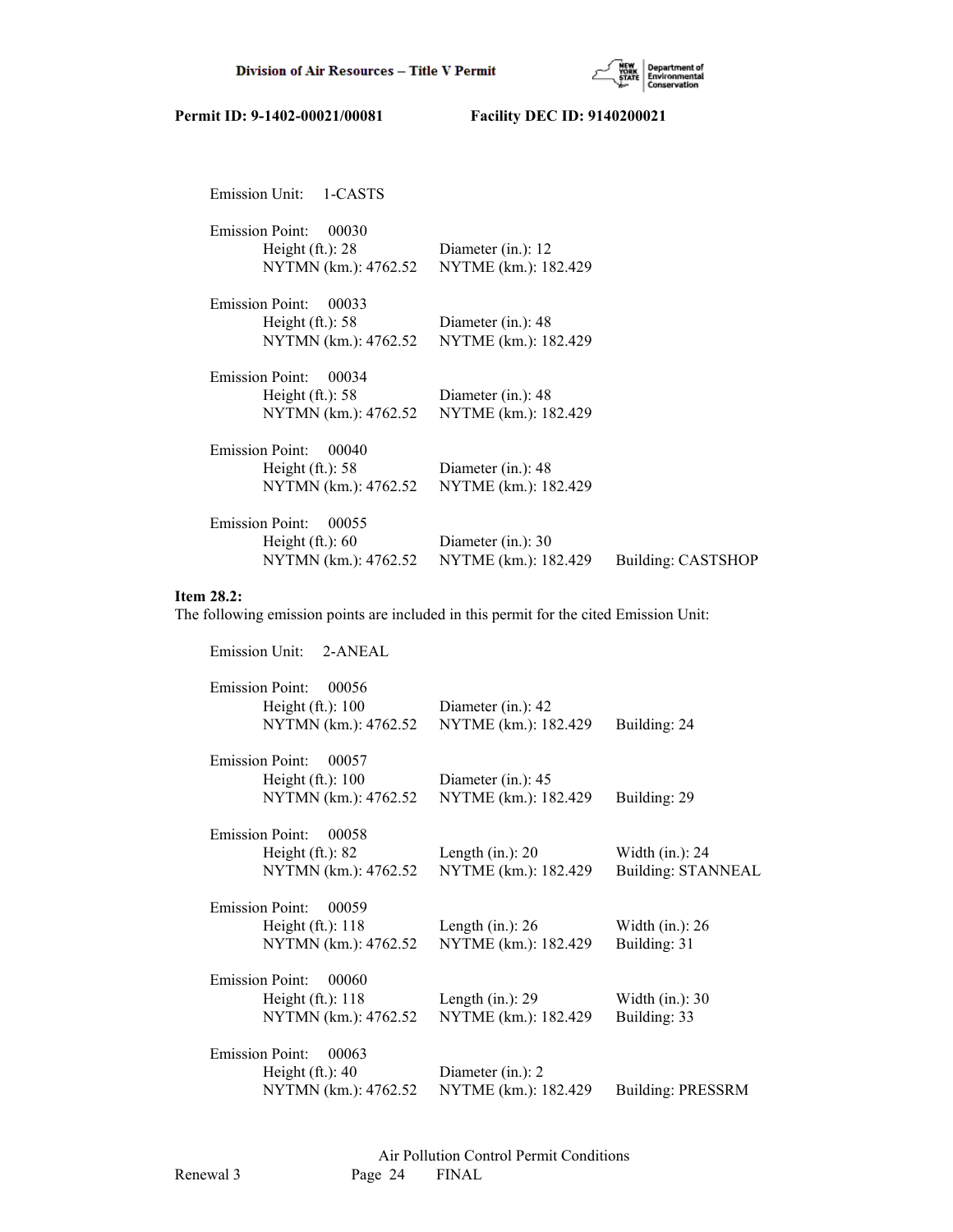

| <b>Emission Point:</b><br>00064 |                      |                          |
|---------------------------------|----------------------|--------------------------|
| Height $(ft.)$ : 40             | Diameter (in.): 2    |                          |
| NYTMN (km.): 4762.52            | NYTME (km.): 182.429 | <b>Building: PRESSRM</b> |
| <b>Emission Point:</b><br>00065 |                      |                          |
| Height $(ft.)$ : 40             | Length $(in.)$ : 5   | Width $(in.): 17$        |
| NYTMN (km.): 4762.52            | NYTME (km.): 182.429 | Building: 2A             |
| <b>Emission Point:</b><br>00066 |                      |                          |
| Height $(ft.)$ : 40             | Diameter $(in.)$ : 5 |                          |
| NYTMN (km.): 4762.52            | NYTME (km.): 182.429 | Building: 2A             |
| <b>Emission Point:</b><br>00067 |                      |                          |
| Height $(ft.)$ : 40             | Length $(in.)$ : 5   | Width $(in.): 17$        |
| NYTMN (km.): 4762.52            | NYTME (km.): 182.429 | Building: 2A             |
| <b>Emission Point:</b><br>00068 |                      |                          |
| Height $(ft.)$ : 26             | Length $(in.)$ : 5   | Width (in.): 17          |
| NYTMN (km.): 4762.52            | NYTME (km.): 182.429 | Building: 2A             |
| <b>Emission Point:</b><br>00069 |                      |                          |
| Height $(ft.)$ : 26             | Length $(in.)$ : 5   | Width $(in.)$ : 17       |
| NYTMN (km.): 4762.52            | NYTME (km.): 182.429 | Building: 2A             |
|                                 |                      |                          |

# **Item 28.3:**

The following emission points are included in this permit for the cited Emission Unit:

| Emission Unit: 3-STRND          |                      |                    |
|---------------------------------|----------------------|--------------------|
| <b>Emission Point:</b><br>00061 |                      |                    |
| Height $(ft.)$ : 40             | Diameter $(in.)$ : 9 |                    |
| NYTMN (km.): 4762.52            | NYTME (km.): 182.429 | Building: STANNEAL |
| <b>Emission Point:</b><br>00062 |                      |                    |
| Height $(ft.)$ : 40             | Diameter $(in.)$ : 9 |                    |
| NYTMN (km.): 4762.52            | NYTME (km.): 182.429 | Building: STANNEAL |

## **Item 28.4:**

The following emission points are included in this permit for the cited Emission Unit:

| Emission Unit:<br>4-HOTRL                              |                      |                    |
|--------------------------------------------------------|----------------------|--------------------|
| <b>Emission Point:</b><br>00070<br>Height $(ft.)$ : 50 | Length $(in.)$ : 46  | Width $(in.)$ : 64 |
| NYTMN (km.): 4762.52                                   | NYTME (km.): 182.429 | Building: CAKESTRG |
| <b>Emission Point:</b><br>00071                        |                      |                    |
| Height $(ft.)$ : 50                                    | Length $(in.)$ : 36  | Width $(in.)$ : 68 |
| NYTMN (km.): 4762.52                                   | NYTME (km.): 182.429 | Building: CAKESTRG |
| <b>Emission Point:</b><br>00100                        |                      |                    |
| Height $(ft.)$ : 69                                    | Diameter (in.): 70   |                    |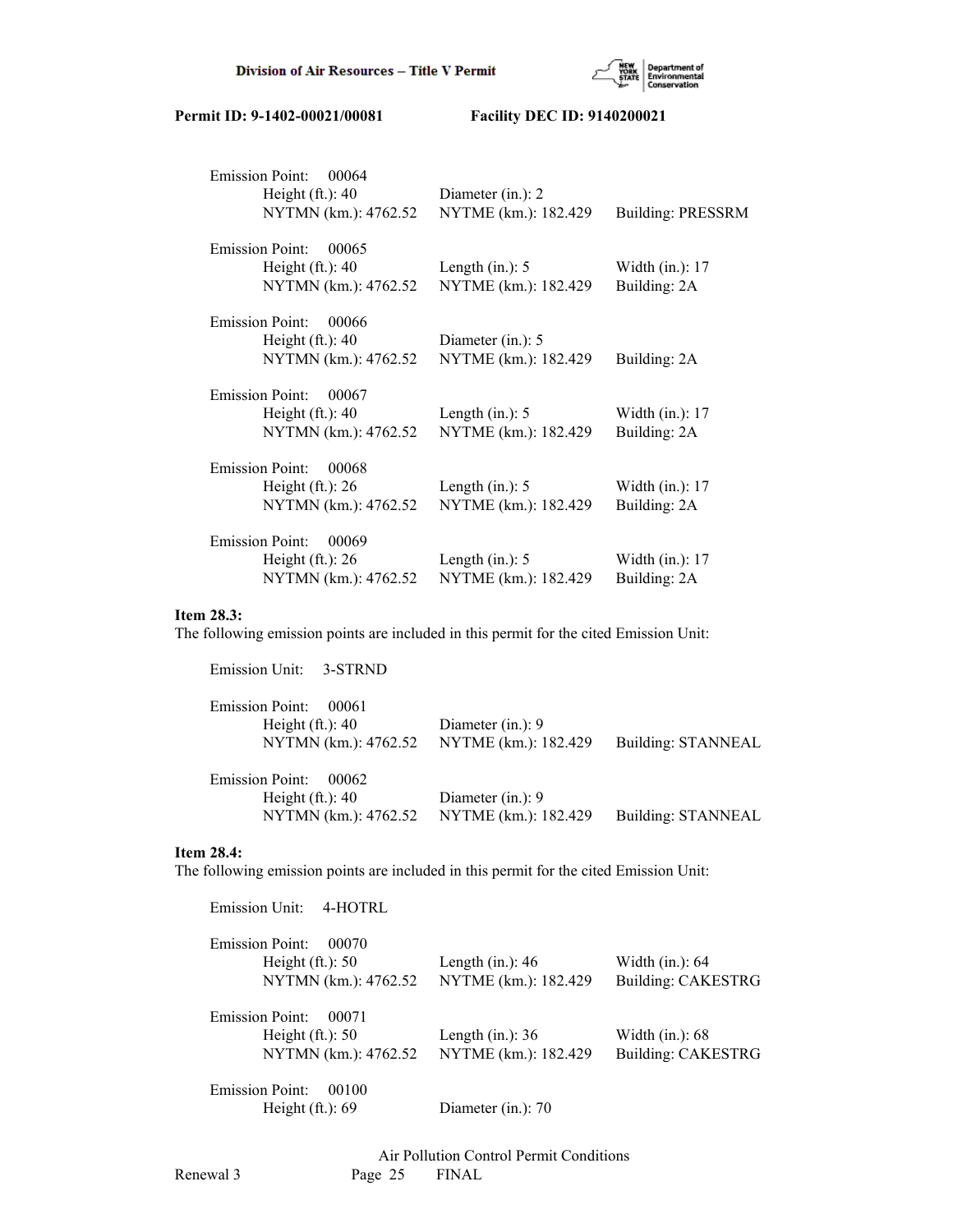

NYTMN (km.): 4762.3 NYTME (km.): 182.4 Building: 25A

## **Item 28.5:**

The following emission points are included in this permit for the cited Emission Unit:

Emission Unit: 6-TREAT

| Emission Point: 00048 |                      |
|-----------------------|----------------------|
| Height $(ft.)$ : 39   | Diameter (in.): $16$ |
| NYTMN (km.): 4762.52  | NYTME (km.): 182.429 |

# **Item 28.6:**

The following emission points are included in this permit for the cited Emission Unit:

| Emission Unit: 7-CRACK |                      |                       |
|------------------------|----------------------|-----------------------|
| Emission Point: 00050  |                      |                       |
| Height $(ft.)$ : 39    |                      | Diameter $(in.)$ : 20 |
|                        | NYTMN (km.): 4762.52 | NYTME (km.): 182.429  |

# **Item 28.7:**

The following emission points are included in this permit for the cited Emission Unit:

Emission Unit: 8-SHAKE

| Emission Point: 00052                     |                      |
|-------------------------------------------|----------------------|
| Height $(ft.)$ : 43                       | Diameter (in.): $36$ |
| NYTMN (km.): 4762.52 NYTME (km.): 182.429 |                      |

## **Item 28.8:**

The following emission points are included in this permit for the cited Emission Unit:

| <b>Emission Unit:</b><br>9-TINLN |                       |                      |
|----------------------------------|-----------------------|----------------------|
| <b>Emission Point:</b><br>00080  |                       |                      |
| Height $(ft.)$ : 49              | Diameter $(in.)$ : 32 |                      |
| NYTMN (km.): 4762.52             | NYTME (km.): 182.429  | Building: N CON. BAY |
| Emission Point:<br>00081         |                       |                      |
| Height $(ft.)$ : 49              | Diameter $(in.)$ : 13 |                      |
| NYTMN (km.): 4762.52             | NYTME (km.): 182.429  | Building: N CON. BAY |
| Emission Point:<br>00082         |                       |                      |
| Height $(ft.)$ : 49              | Diameter $(in.)$ : 13 |                      |
| NYTMN (km.): 4762.52             | NYTME (km.): 182.429  | Building: N CON. BAY |
|                                  |                       |                      |

# **Condition 29: Process Definition By Emission Unit Effective between the dates of 05/24/2022 and 05/23/2027**

# **Applicable Federal Requirement:6 NYCRR Subpart 201-6**

**Item 29.1:**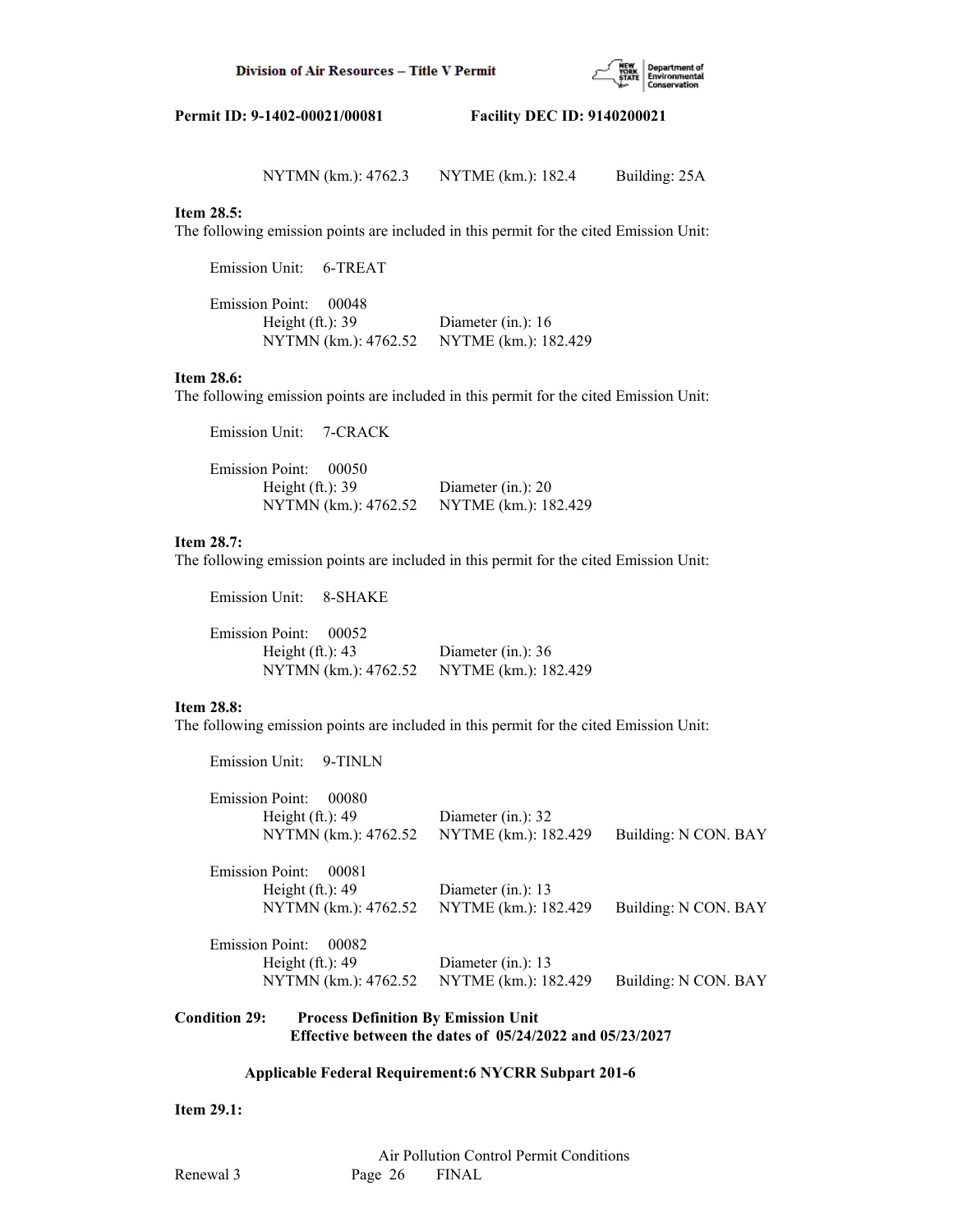

This permit authorizes the following regulated processes for the cited Emission Unit:

 Emission Unit: 1-CASTS Process: CAS Source Classification Code: 3-04-050-01 Process Description: Copper and alloying elements, including zinc alloy, are melted in electric induction furnaces and poured off into water cooled molds to form flat cakes. Charcoal, carbon black, and other fluxing agents are used to minimize excessive fuming. Two baghouses are utilized to control emissions. Overhead roof fans are also used to alleviate fugitive emissions.

 Emission Source/Control: C5BH1 - Control Control Type: FABRIC FILTER

 Emission Source/Control: C5BH2 - Control Control Type: CENTRIFUGAL

 Emission Source/Control: CSBH1 - Control Control Type: FABRIC FILTER

 Emission Source/Control: CSBH2 - Control Control Type: FABRIC FILTER

Emission Source/Control: CAST2 - Process

Emission Source/Control: CAST3 - Process

Emission Source/Control: CAST4 - Process

Emission Source/Control: CAST5 - Process

## **Item 29.2:**

This permit authorizes the following regulated processes for the cited Emission Unit:

 Emission Unit: 1-CASTS Process: HTR Source Classification Code: 3-03-900-03 Process Description: Natural gas is combusted in preheat torches at each of the five casting stations to maintain the temperature of the molten alloy as it is being pouted through the runner boxes. Emissions are vented through the baghouses as well as the overhead roof fans.

 Emission Source/Control: C5BH1 - Control Control Type: FABRIC FILTER

 Emission Source/Control: C5BH2 - Control Control Type: CENTRIFUGAL

Emission Source/Control: CSBH1 - Control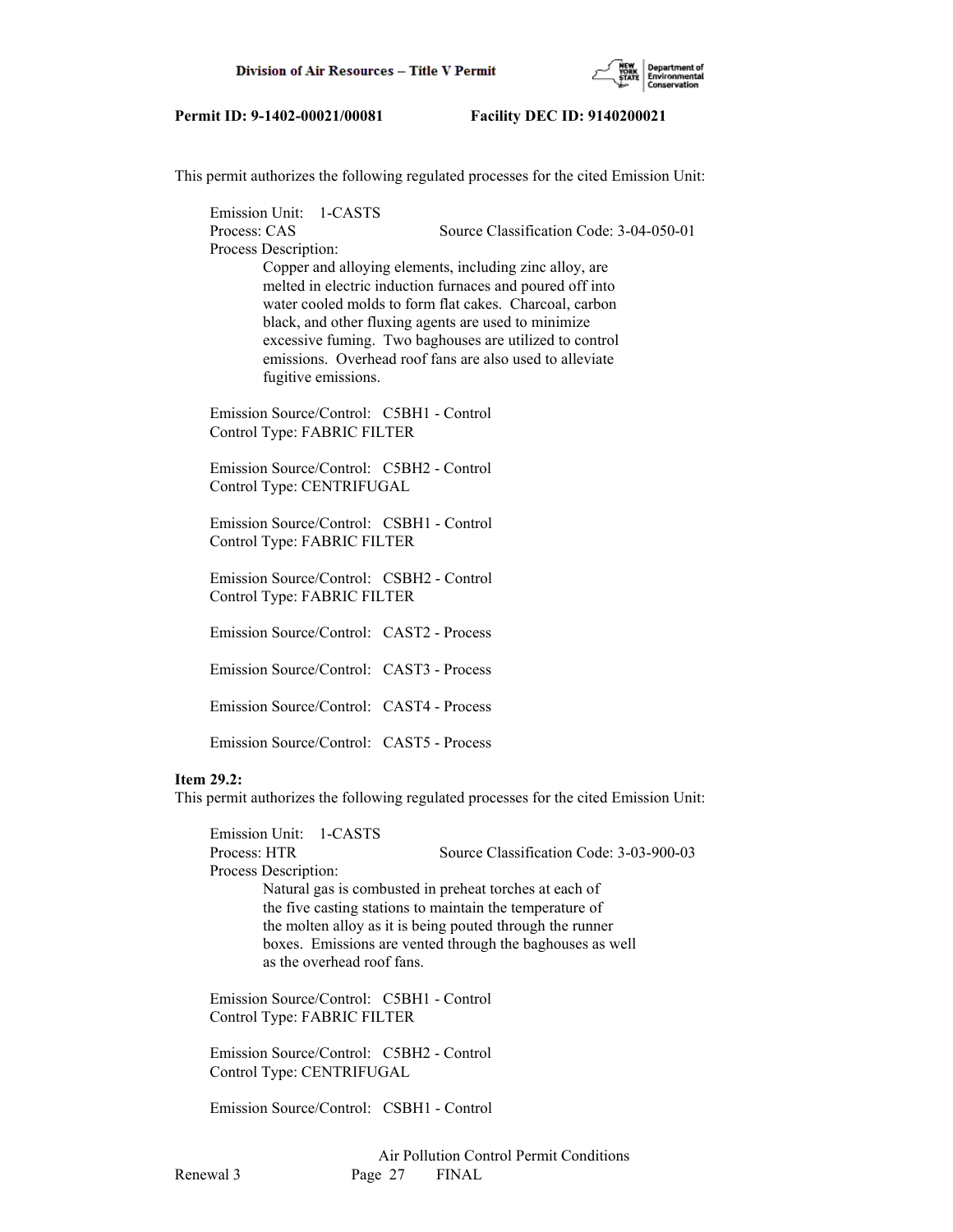

Control Type: FABRIC FILTER

 Emission Source/Control: CSBH2 - Control Control Type: FABRIC FILTER

Emission Source/Control: CAST2 - Process

Emission Source/Control: CAST3 - Process

Emission Source/Control: CAST4 - Process

Emission Source/Control: CAST5 - Process

Emission Source/Control: TORCH - Process

#### **Item 29.3:**

This permit authorizes the following regulated processes for the cited Emission Unit:

| Emission Unit: 2-ANEAL |                                             |                                                               |
|------------------------|---------------------------------------------|---------------------------------------------------------------|
| Process: ANL           |                                             | Source Classification Code: 3-03-009-34                       |
| Process Description:   |                                             |                                                               |
|                        |                                             | There are 12 annealing furnaces installed prior to 1970       |
|                        |                                             | in use at the facility to heat treat copper alloy. There      |
|                        |                                             | are 3 types: strand anneals, bell anneals, and annealing      |
|                        |                                             | furnaces. The 12 furnaces are located across 7 different      |
|                        |                                             | buildings: building $#24, #29, #31, #33, 2a$ , press room and |
|                        |                                             | the strip anneal bay. The furnaces use natural gas to         |
|                        |                                             | create a carbon rich atmosphere for treating the alloy.       |
|                        |                                             | The heat treating enhances the physical properties of the     |
|                        |                                             | alloy making it stronger and/or more malleable. This          |
|                        |                                             | process is similar to the annealing process used in the       |
|                        |                                             | steel industry, however the same emission factors do not      |
|                        |                                             | apply. Emissions from the annealing furnaces at the           |
|                        | natural gas usage records.                  | Aurubis facility are based on stack testing results and       |
|                        |                                             |                                                               |
|                        | $Emission \simeq Coutrol (Gontrol + 121DI)$ |                                                               |

Emission Source/Control: 121BL - Combustion

- Emission Source/Control: 125BL Combustion
- Emission Source/Control: 127BL Combustion
- Emission Source/Control: 128BL Combustion
- Emission Source/Control: 129BL Combustion

Emission Source/Control: 132ST - Combustion

Emission Source/Control: 133ST - Combustion

Emission Source/Control: 134ST - Combustion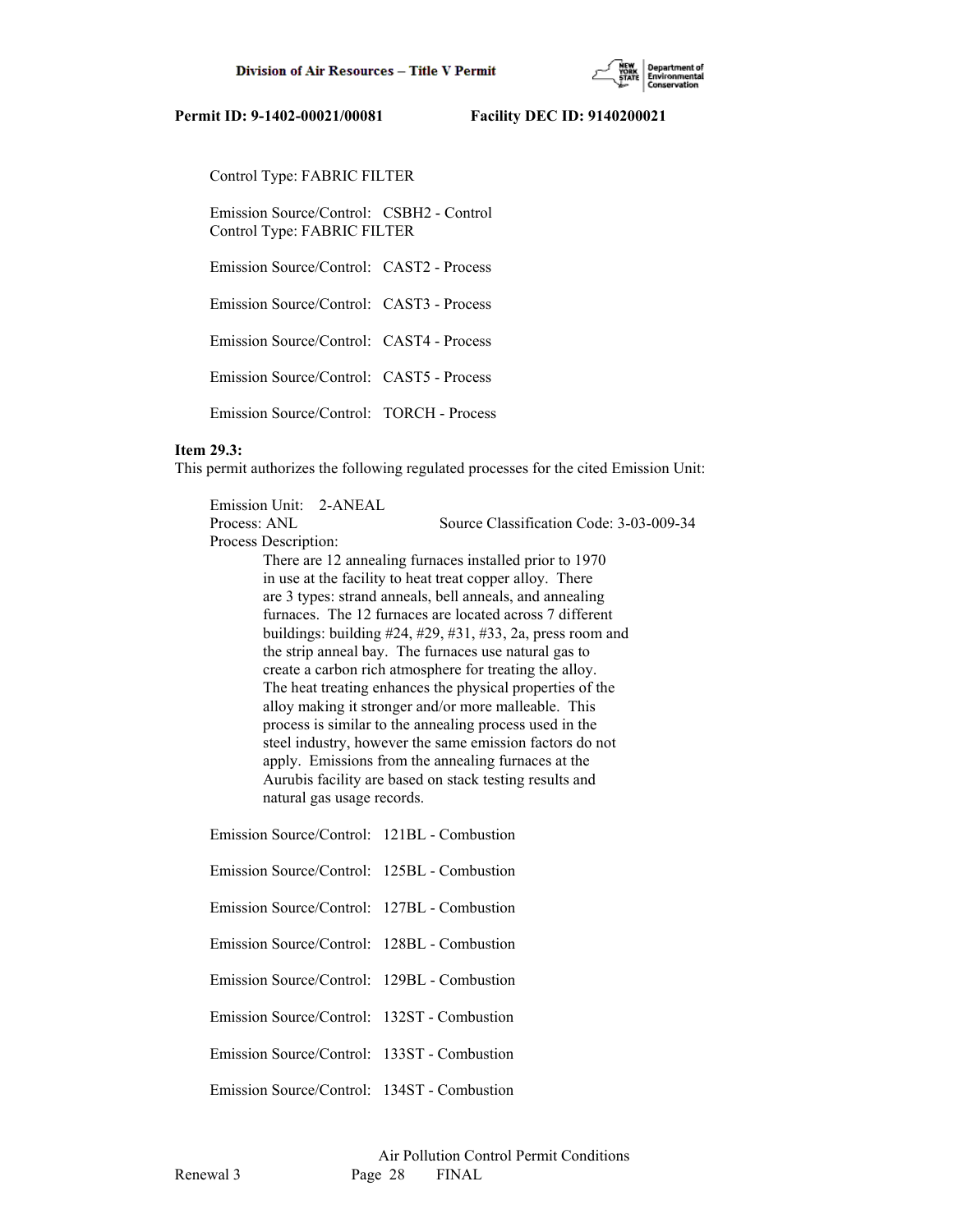

Emission Source/Control: 135AN - Combustion

Emission Source/Control: 138AN - Combustion

Emission Source/Control: 143ST - Combustion

Emission Source/Control: 147ST - Combustion

# **Item 29.4:**

This permit authorizes the following regulated processes for the cited Emission Unit:

 Emission Unit: 3-STRND Process: STR Source Classification Code: 3-03-009-34 Process Description: An additional strand annealing furnace is in use at the facility to heat treat copper alloy, the 148 strand. This furnace uses natural gas to create a carbon rich atmosphere for treating the alloy. The heat treating enhances the physical properties of the alloy. This process is similar to the annealing process used in the steel industry, however the same emission factors do not apply. Emissions from the annealing furnaces at the Aurubis facility are based on stack testing results and natural gas usage records. The 148 strand anneal furnace was installed after 1974 and is subject to compliance with Prevention of Significant Deterioration (PSD) regulations.

Emission Source/Control: 148ST - Combustion

# **Item 29.5:**

This permit authorizes the following regulated processes for the cited Emission Unit:

 Emission Unit: 4-HOTRL Process: CHT Source Classification Code: 3-99-900-03 Process Description: Natural gas is used to fire two furnaces, the 130 and 146 cake heaters. These furnaces are used to heat cakes of copper alloy prior to hot or cold rolling.

Emission Source/Control: 130CH - Combustion

Emission Source/Control: 146CH - Combustion

#### **Item 29.6:**

This permit authorizes the following regulated processes for the cited Emission Unit:

 Emission Unit: 4-HOTRL Process: MIL Source Classification Code: 3-05-150-03 Process Description: Copper alloy bars are surface milled at the torin mill, generating chips which are transported by a vacuum system.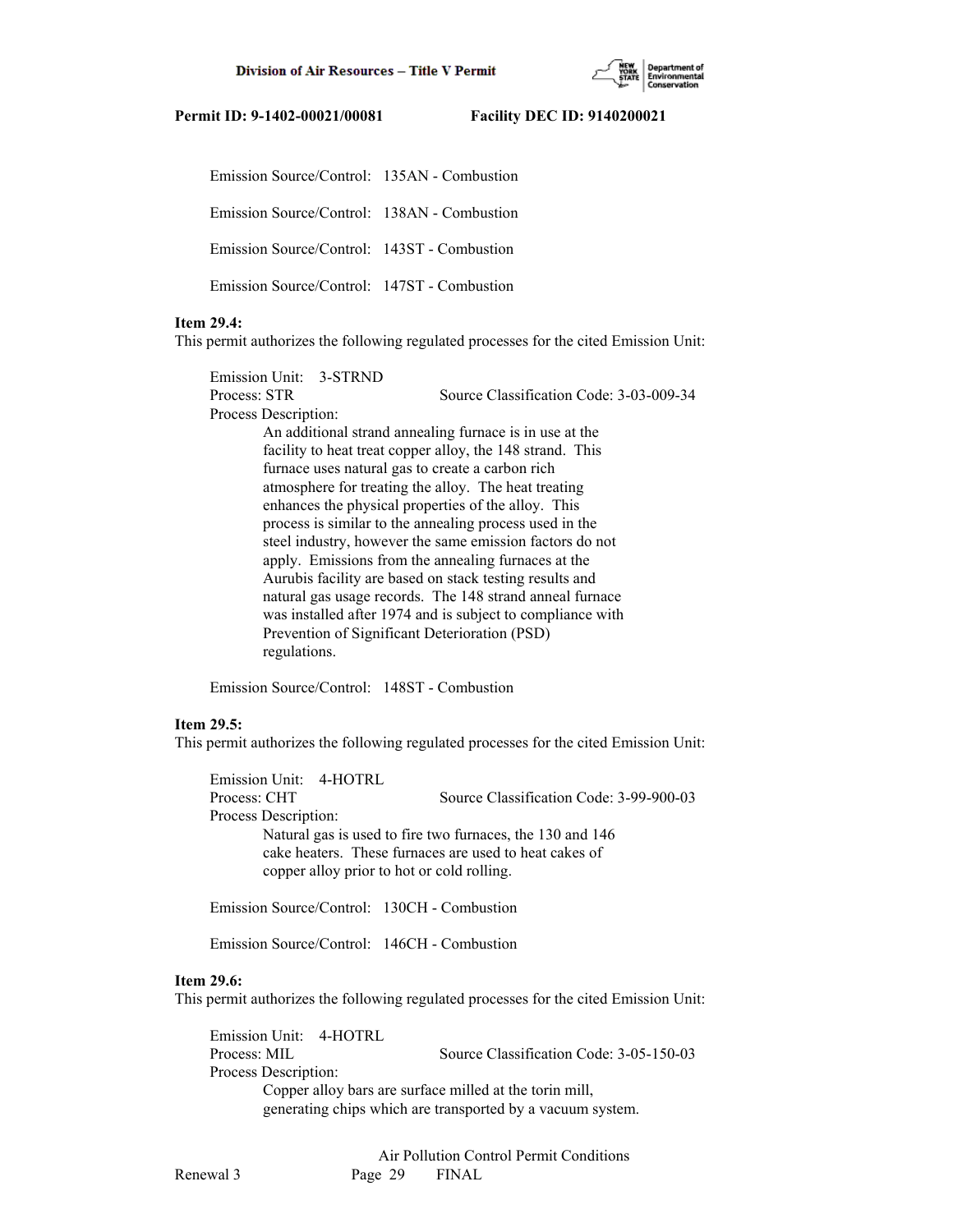

 The chips are collected by a centrifugal precipitator and a rotoclone and are recycled.

Emission Source/Control: TORIN - Process

#### **Item 29.7:**

This permit authorizes the following regulated processes for the cited Emission Unit:

 Emission Unit: 6-TREAT Process: DRY Source Classification Code: 3-99-999-94 Process Description: A steam jacket dryer is used to dry filter cake at the wastewater treatment plant. A wet scrubber is used to control emissions. Control efficiency of the scrubber is 99%.

 Emission Source/Control: DRYER - Control Control Type: WET SCRUBBER

Emission Source/Control: STMJK - Process

#### **Item 29.8:**

This permit authorizes the following regulated processes for the cited Emission Unit:

 Emission Unit: 7-CRACK Process: OIL Source Classification Code: 3-99-999-95 Process Description: Soluble oil and water is used as a coolant in the rolling operations at the facility. The oil and water emulsion is collected and separated in a cracking tank.

Emission Source/Control: CRKTK - Process

#### **Item 29.9:**

This permit authorizes the following regulated processes for the cited Emission Unit:

 Emission Unit: 8-SHAKE Process: SHK Source Classification Code: 3-99-999-94 Process Description: Two sorting shaker tables are used to sort the casting stations' skimming and runner box debris prior to being sent out for brass and copper reclamation.

Emission Source/Control: STSHK - Process

#### **Item 29.10:**

This permit authorizes the following regulated processes for the cited Emission Unit:

 Emission Unit: 9-TINLN Process: GAS Source Classification Code: 3-04-002-99 Process Description: Natural gas is combusted in the flux dryer to provide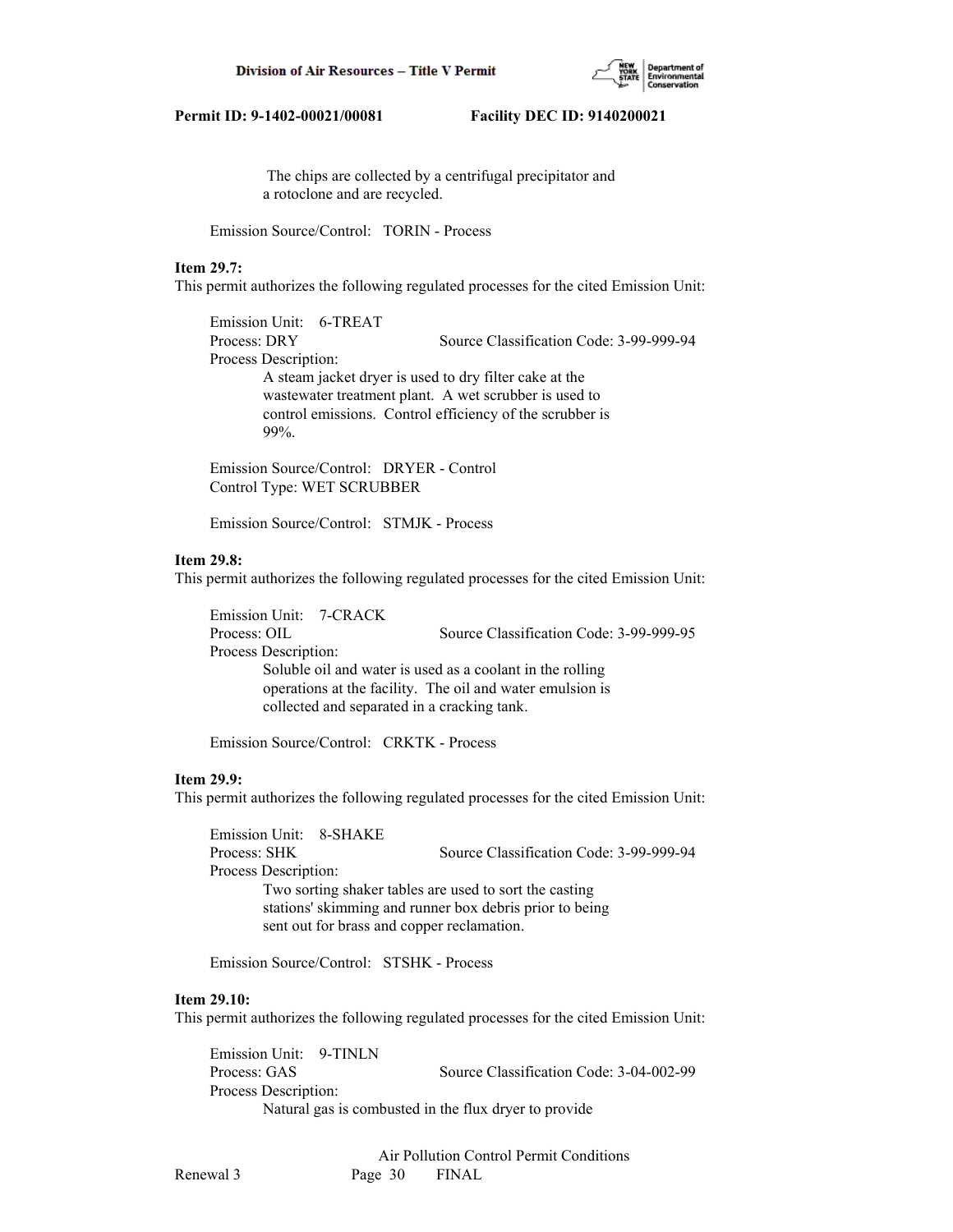

 heat to dry the flux before entering the tin bath, and in the on-line tin pot and refining tin pot to provide heat and maintain temperatures necessary to keep the tin molten.

 Emission Source/Control: FLUXD - Process Design Capacity: 300 feet per minute

 Emission Source/Control: ONLIN - Process Design Capacity: 300 feet per minute

Emission Source/Control: REFIN - Process

## **Item 29.11:**

This permit authorizes the following regulated processes for the cited Emission Unit:

 Emission Unit: 9-TINLN Process: TIN Source Classification Code: 3-04-002-99 Process Description: Emissions collected by the scrubber system include hydrochloric acid (HCl) from the flux tank, flux dryer, and from the refining station. Zinc oxide mist is also collected by the scrubber system, from the refining station.

 Emission Source/Control: SCR80 - Control Control Type: WET SCRUBBER

 Emission Source/Control: FLUXD - Process Design Capacity: 300 feet per minute

Emission Source/Control: REFIN - Process

## **Condition 30: Emission Unit Permissible Emissions Effective between the dates of 05/24/2022 and 05/23/2027**

#### **Applicable Federal Requirement:6 NYCRR 201-7.1**

### **Item 30.1:**

The sum of emissions from all regulated processes specified in this permit for the emission unit cited

shall not exceed the following Potential to Emit (PTE) rates for each regulated contaminant:

Emission Unit: 3-STRND

 CAS No: 000630-08-0 Name: CARBON MONOXIDE PTE(s): 21.7 pounds per hour

190,000 pounds per year

**Condition 31: Compliance Certification Effective between the dates of 05/24/2022 and 05/23/2027**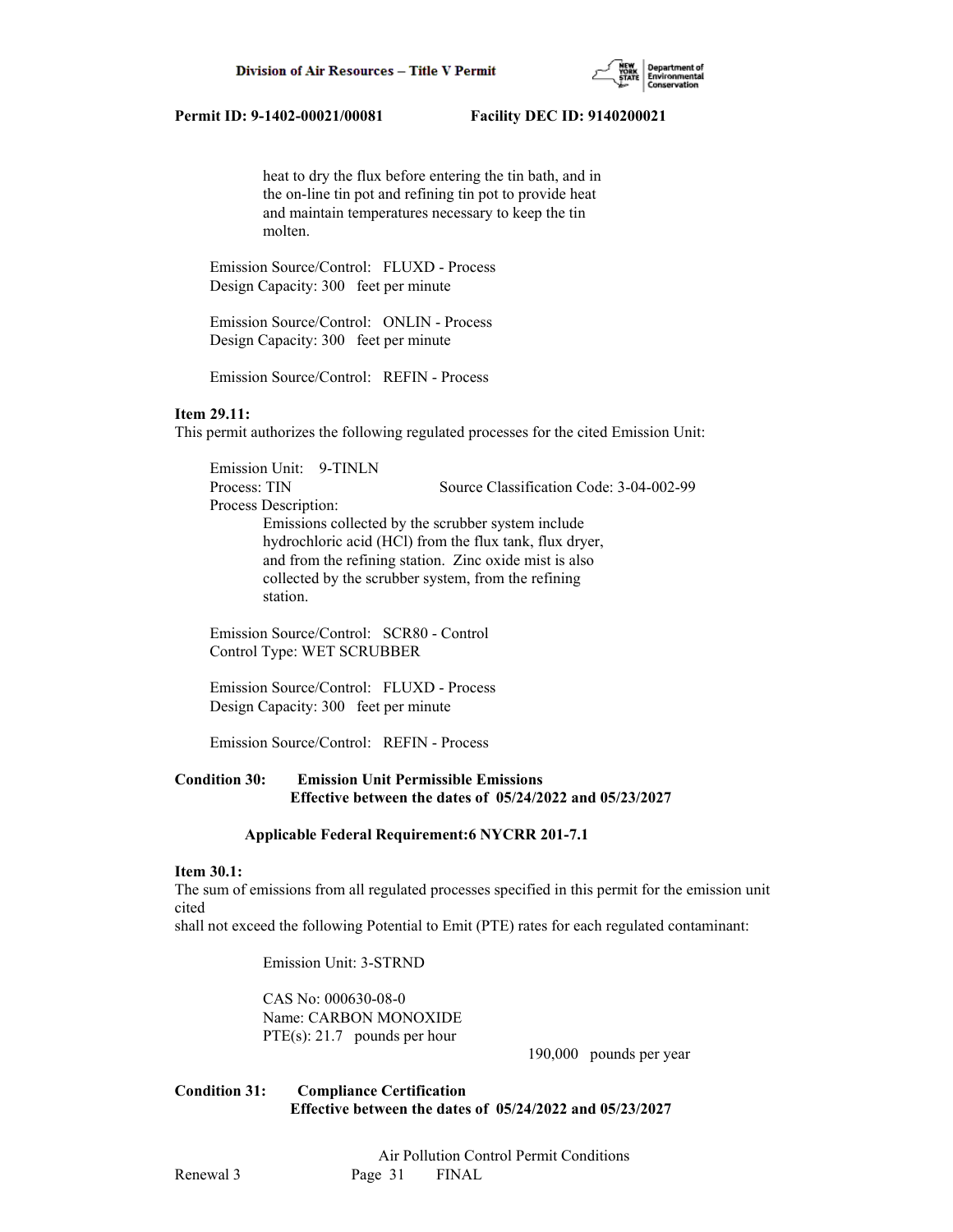

#### **Applicable Federal Requirement:6 NYCRR 202-1.1**

#### **Item 31.1:**

The Compliance Certification activity will be performed for:

Emission Unit: 1-CASTS

 Regulated Contaminant(s): CAS No: 0NY075-00-0 PARTICULATES

#### **Item 31.2:**

Compliance Certification shall include the following monitoring:

Monitoring Type: INTERMITTENT EMISSION TESTING Monitoring Description:

> The facility must conduct a performance test on both baghouses, EP 00030 and EP 00055, within 180 days of the issuance date of this permit in order to demonstrate that these devices are achieving the maximum level of control as suggested by the manufacturer. The performance testing must be performed in accordance with 40 CFR 60, Appendix A, using USEPA approved test methods. The test protocol(s) shall be submitted to the Regional Air Pollution Control Engineer (RAPCE) at least 60 days prior to the proposed test date(s). Department staff will be afforded the opportunity to witness the performance test by notifying the RAPCE of the actual test date at least 30 days prior to the test date. A test report shall be submitted to the RAPCE within 60 days of test completion. Testing of these devices is required every 5 years.

 To ensure that the baghouses are operating as designed, the following emissions must also be tested using USEPA methods, or those approved by the Department, within 180 days of the issuance date of this permit: Aluminum, Iron, Lead, Magnesium, Manganese, Mercury, Nickel, Silver, Sodium, Thallium, Arsenic, Barium, Beryllium, Cadmium, Chromium, Cobalt, Copper, Vanadium, Zinc, Calcium, Selenium, and Dioxin and Dioxin-like Compounds.

Lower Permit Limit: 99.9 percent Reference Test Method: EPA Method 5 Monitoring Frequency: AS REQUIRED - SEE PERMIT MONITORING DESCRIPTION Averaging Method: Arithmetic average of stack test runs Reporting Requirements: AS REQUIRED - SEE MONITORING DESCRIPTION

**Condition 32: Compliance Certification Effective between the dates of 05/24/2022 and 05/23/2027**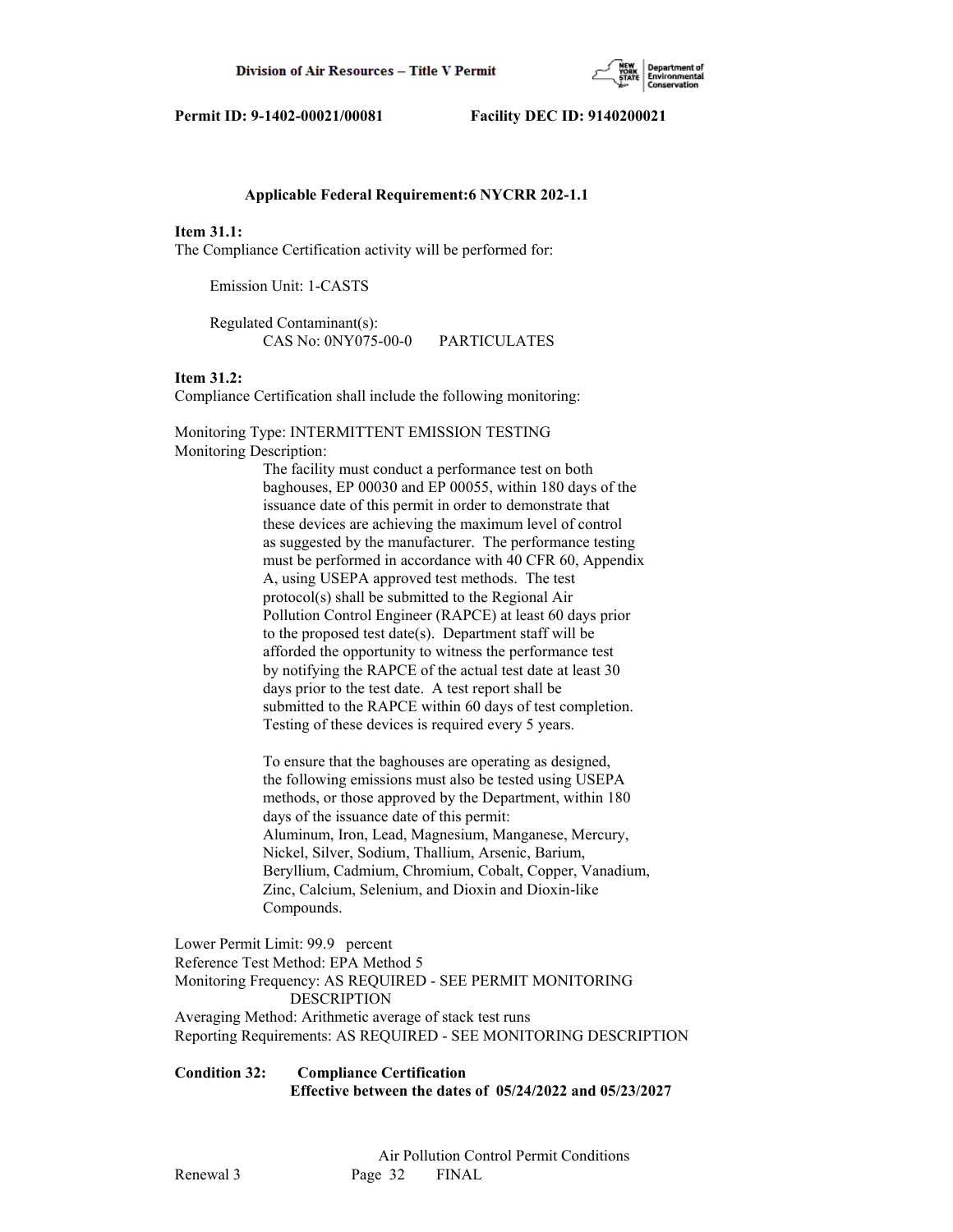

### **Applicable Federal Requirement:40CFR 60.132(b), NSPS Subpart M**

#### **Item 32.1:**

The Compliance Certification activity will be performed for:

Emission Unit: 1-CASTS

 Regulated Contaminant(s): CAS No: 0NY075-00-0 PARTICULATES

## **Item 32.2:**

Compliance Certification shall include the following monitoring:

## Monitoring Type: MONITORING OF PROCESS OR CONTROL DEVICE PARAMETERS AS SURROGATE

Monitoring Description:

 The facility owner or operator shall observe emission point(s) associated with the emission unit 1-CASTS weekly during daylight hours. If any visible emissions are present, the facility owner or operator shall determine the cause immediately and make the necessary correction(s). The records of these observations will be recorded in a bound log book at the facility and shall be made available to the Department upon request. Records will be maintained for a minimum of 5 years.

 If after corrections are made and the emissions appear to be potentially in excess of 10% opacity, the facility owner or operator will conduct a Method 9 evaluation to determine the degree of opacity. The Department reserves the right to perform or require the performance of a Method 9 evaluation.

Parameter Monitored: OPACITY Upper Permit Limit: 10 percent Reference Test Method: Method 9 Monitoring Frequency: WEEKLY Averaging Method: 6 MINUTE AVERAGE Reporting Requirements: SEMI-ANNUALLY (CALENDAR) Reports due 30 days after the reporting period. The initial report is due 7/30/2022. Subsequent reports are due every 6 calendar month(s).

# **Condition 33: Compliance Certification Effective between the dates of 05/24/2022 and 05/23/2027**

## **Applicable Federal Requirement:6 NYCRR 200.7**

**Item 33.1:**

The Compliance Certification activity will be performed for: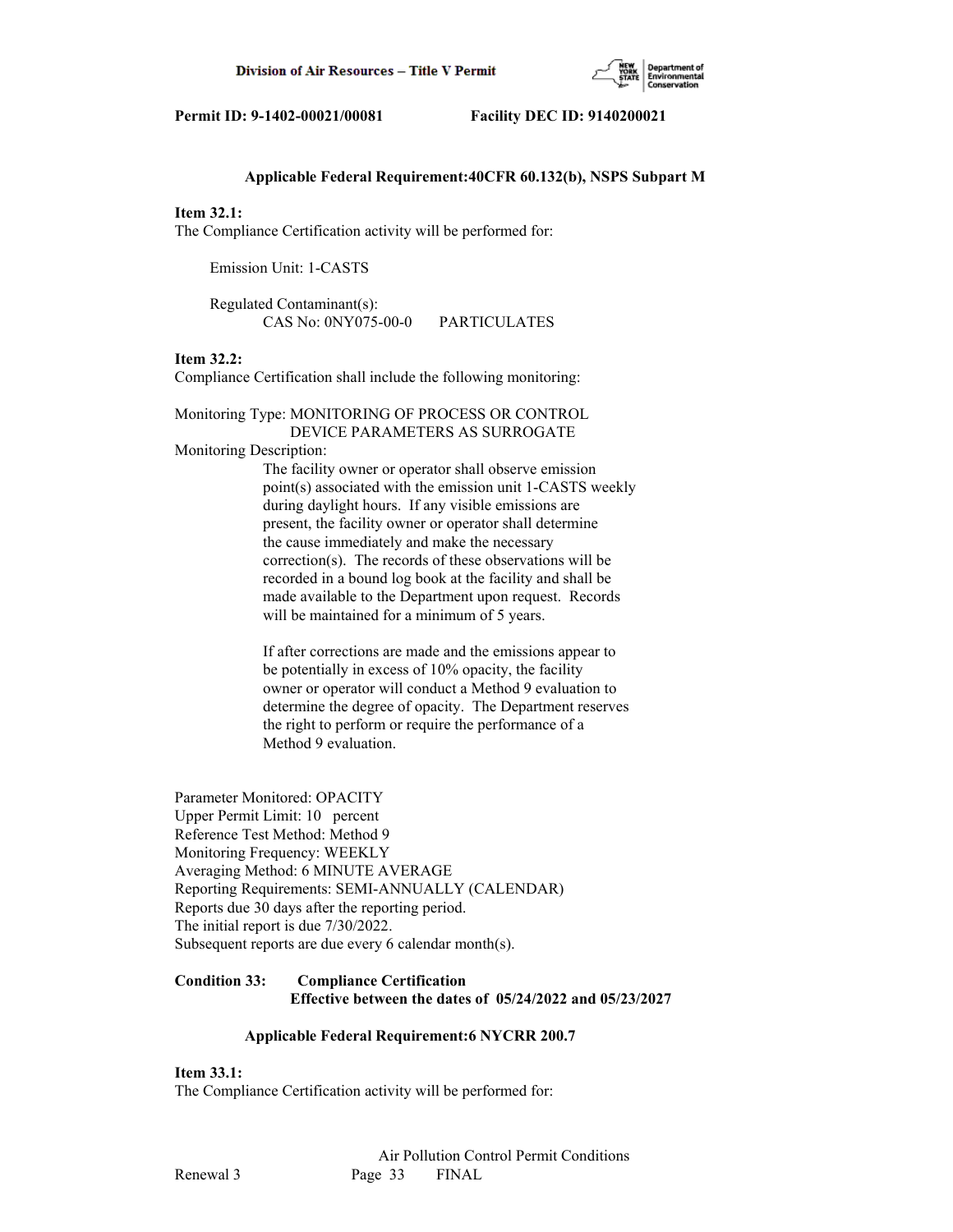

| Emission Unit: 1-CASTS    | Emission Point: 00030 |
|---------------------------|-----------------------|
| Regulated Contaminant(s): |                       |
| CAS No: 0NY075-00-0       | PARTICULATES          |

#### **Item 33.2:**

Compliance Certification shall include the following monitoring:

Monitoring Type: MONITORING OF PROCESS OR CONTROL DEVICE PARAMETERS AS SURROGATE

#### Monitoring Description:

 Flow through the baghouse will be measured on the outlet of the baghouse. A minimum flow of 70,000 cfm and a maximum flow of 110,000 cfm will be monitored to demonstrate that the bags are intact, but not overloaded. An alarm condition for a flow below 70,000 cfm would indicate blinding, or other obstruction, and would result in a system check and maintenance activity initiated within 24 hours. An alarm condition for a flow above 110,000 cfm would result in the individual baghouse module being shut down and the bags would be replaced before being brought on-line. Audible alarms for high and low flow are installed.

Parameter Monitored: AIR FLOW Lower Permit Limit: 70,000 cubic feet per minute Upper Permit Limit: 110,000 cubic feet per minute Monitoring Frequency: CONTINUOUS Averaging Method: RANGE - NOT TO FALL OUTSIDE OF STATED RANGE AT ANY TIME Reporting Requirements: SEMI-ANNUALLY (CALENDAR) Reports due 30 days after the reporting period. The initial report is due 7/30/2022. Subsequent reports are due every 6 calendar month(s).

# **Condition 34: Compliance Certification Effective between the dates of 05/24/2022 and 05/23/2027**

# **Applicable Federal Requirement:6 NYCRR 200.7**

# **Item 34.1:**

The Compliance Certification activity will be performed for:

Emission Unit: 1-CASTS Emission Point: 00055

Regulated Contaminant(s):

CAS No: 0NY075-00-0 PARTICULATES

#### **Item 34.2:**

Compliance Certification shall include the following monitoring:

Monitoring Type: MONITORING OF PROCESS OR CONTROL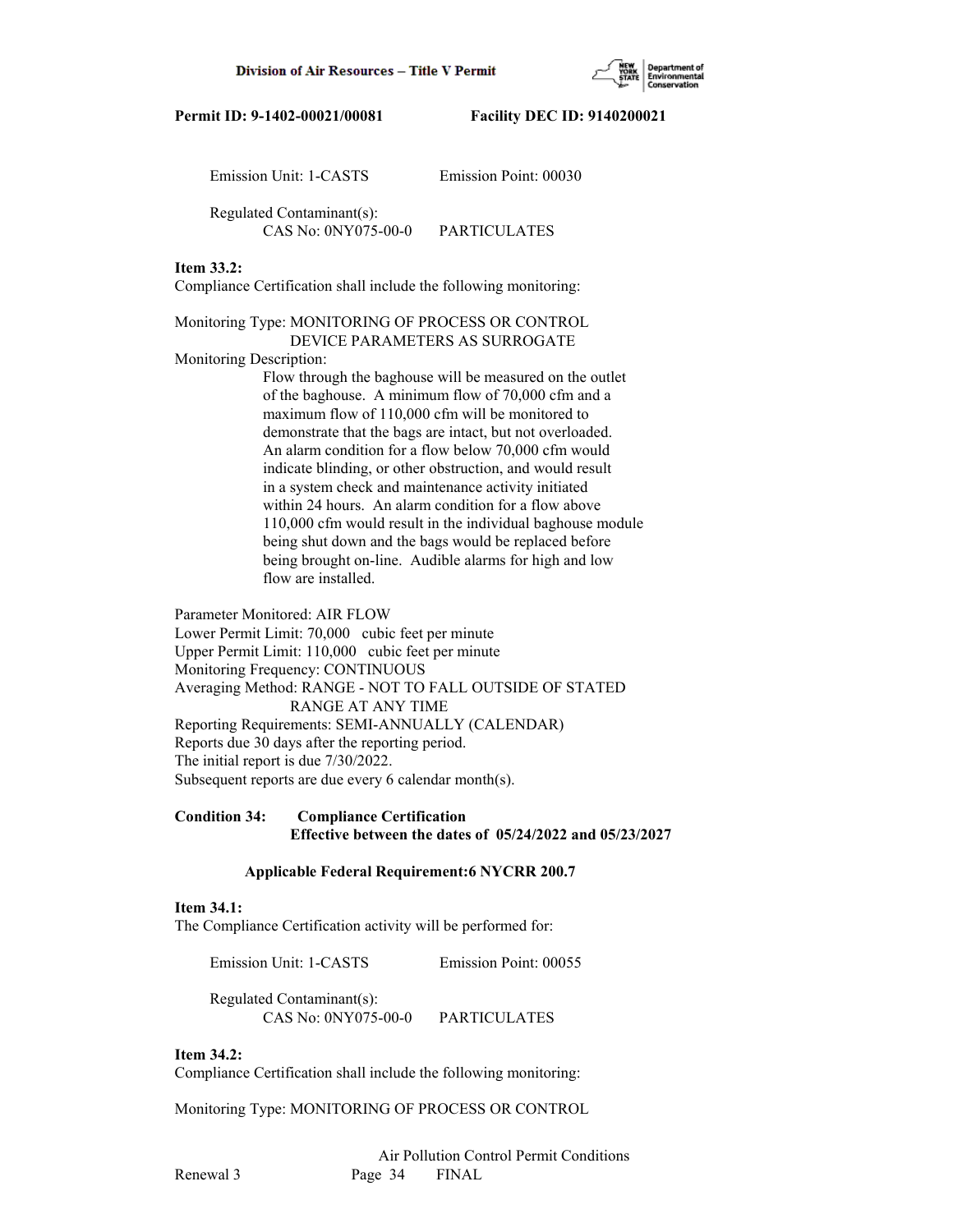

#### DEVICE PARAMETERS AS SURROGATE

Monitoring Description:

 Flow through the baghouse will be measured on the outlet of the baghouse. A minimum flow of 15,000 cfm and a maximum flow of 45,000 cfm will be monitored to demonstrate that the bags are intact, but not overloaded. An alarm condition for a flow below 15,000 cfm would indicate blinding, or other obstruction, and would result in a system check and maintenance activity initiated within 24 hours. An alarm condition for a flow above 45,000 cfm would result in the individual baghouse module being shut down and the bags would be replaced before being brought on-line. Audible alarms for high and low flow are installed.

Parameter Monitored: AIR FLOW Lower Permit Limit: 15,000 cubic feet per minute Upper Permit Limit: 45,000 cubic feet per minute Monitoring Frequency: CONTINUOUS Averaging Method: RANGE - NOT TO FALL OUTSIDE OF STATED RANGE AT ANY TIME Reporting Requirements: SEMI-ANNUALLY (CALENDAR) Reports due 30 days after the reporting period. The initial report is due 7/30/2022. Subsequent reports are due every 6 calendar month(s).

## **Condition 35: Capping Monitoring Condition Effective between the dates of 05/24/2022 and 05/23/2027**

# **Applicable Federal Requirement:6 NYCRR 201-7.1**

#### **Item 35.1:**

Under the authority of 6 NYCRR Part 201-7, this condition contains an emission cap for the purpose of limiting emissions from the facility, emission unit or process to avoid being subject to the following applicable requirement(s) that the facility, emission unit or process would otherwise be subject to:

40 CFR 52.21

#### **Item 35.2:**

Operation of this facility shall take place in accordance with the approved criteria, emission limits, terms, conditions and standards in this permit.

#### **Item 35.3:**

The owner or operator of the permitted facility must maintain all required records on-site for a period of five years and make them available to representatives of the Department upon request. Department representatives must be granted access to any facility regulated by this Subpart, during normal operating hours, for the purpose of determining compliance with this and any other state and federal air pollution control requirements, regulations or law.

#### **Item 35.4:**

On an annual basis, unless otherwise specified below, beginning one year after the granting of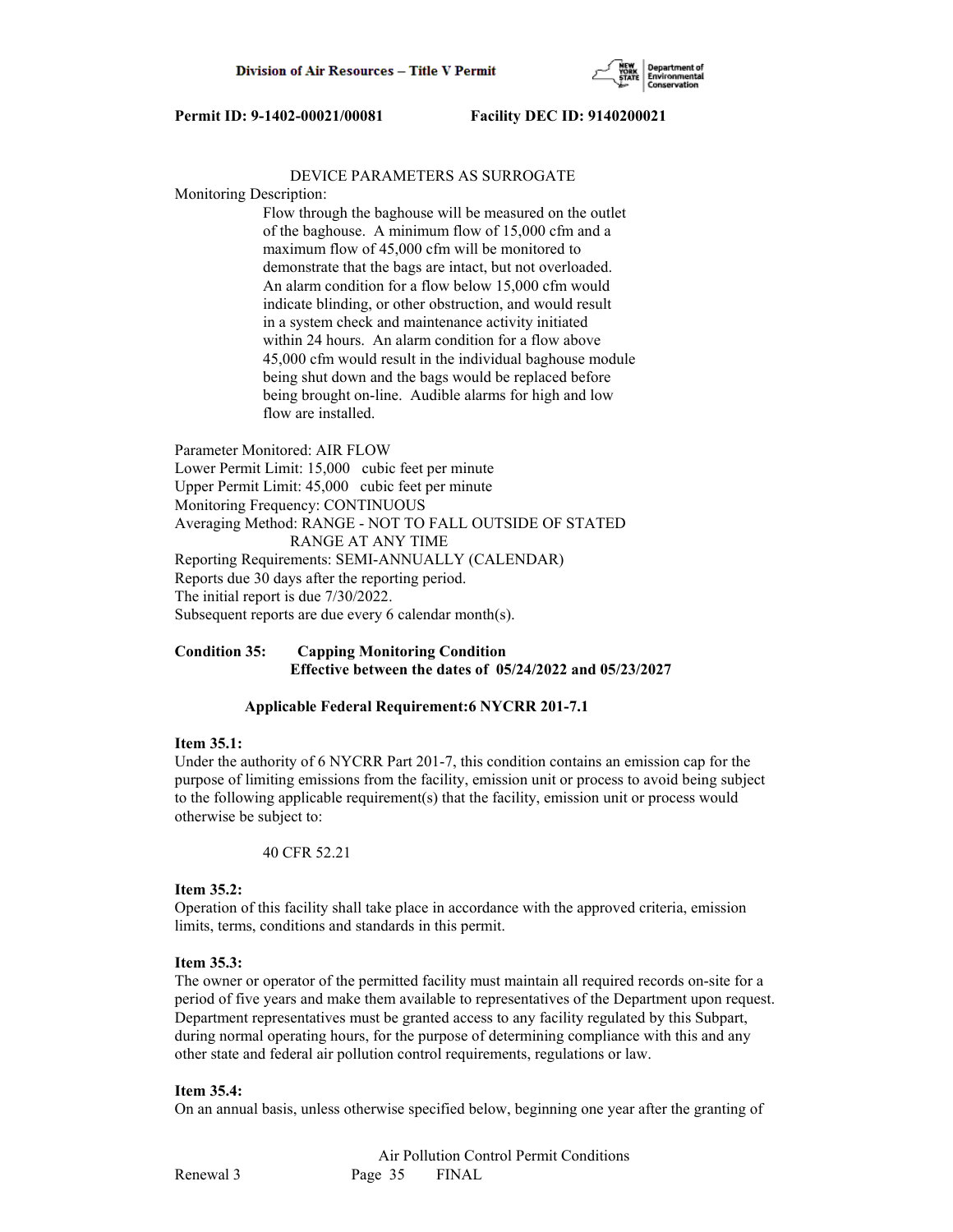

an emissions cap, the responsible official shall provide a certification to the Department that the facility has operated all emission units within the limits imposed by the emission cap. This certification shall include a brief summary of the emissions subject to the cap for that time period and a comparison to the threshold levels that would require compliance with an applicable requirement.

#### **Item 35.5:**

The emission of pollutants that exceed the applicability thresholds for an applicable requirement, for which the facility has obtained an emissions cap, constitutes a violation of Part 201 and of the Act.

#### **Item 35.6:**

The Compliance Certification activity will be performed for:

Emission Unit: 3-STRND

 Regulated Contaminant(s): CAS No: 000630-08-0 CARBON MONOXIDE

**Item 35.7:**

Compliance Certification shall include the following monitoring:

 Capping: Yes Monitoring Type: MONITORING OF PROCESS OR CONTROL DEVICE PARAMETERS AS SURROGATE

Monitoring Description:

 Natural gas usage for the 148 strand anneal will be monitored monthly to ensure that the CO emission limit of 100 tons per year (TPY) is not exceeded. Based on the 1994 stack test data, natural gas usage shall be limited to 4,147,465 cubic feet per year. The natural gas usage data must be submitted with the annual compliance certification report.

Parameter Monitored: NATURAL GAS

Upper Permit Limit: 4,147,465 cubic feet per year Monitoring Frequency: MONTHLY Averaging Method: ANNUAL MAXIMUM ROLLED MONTHLY Reporting Requirements: ANNUALLY (CALENDAR) Reports due 30 days after the reporting period. The initial report is due 1/30/2023. Subsequent reports are due every 12 calendar month(s).

#### **Condition 36: Compliance Certification Effective between the dates of 05/24/2022 and 05/23/2027**

#### **Applicable Federal Requirement:6 NYCRR 200.7**

#### **Item 36.1:**

The Compliance Certification activity will be performed for:

Emission Unit: 4-HOTRL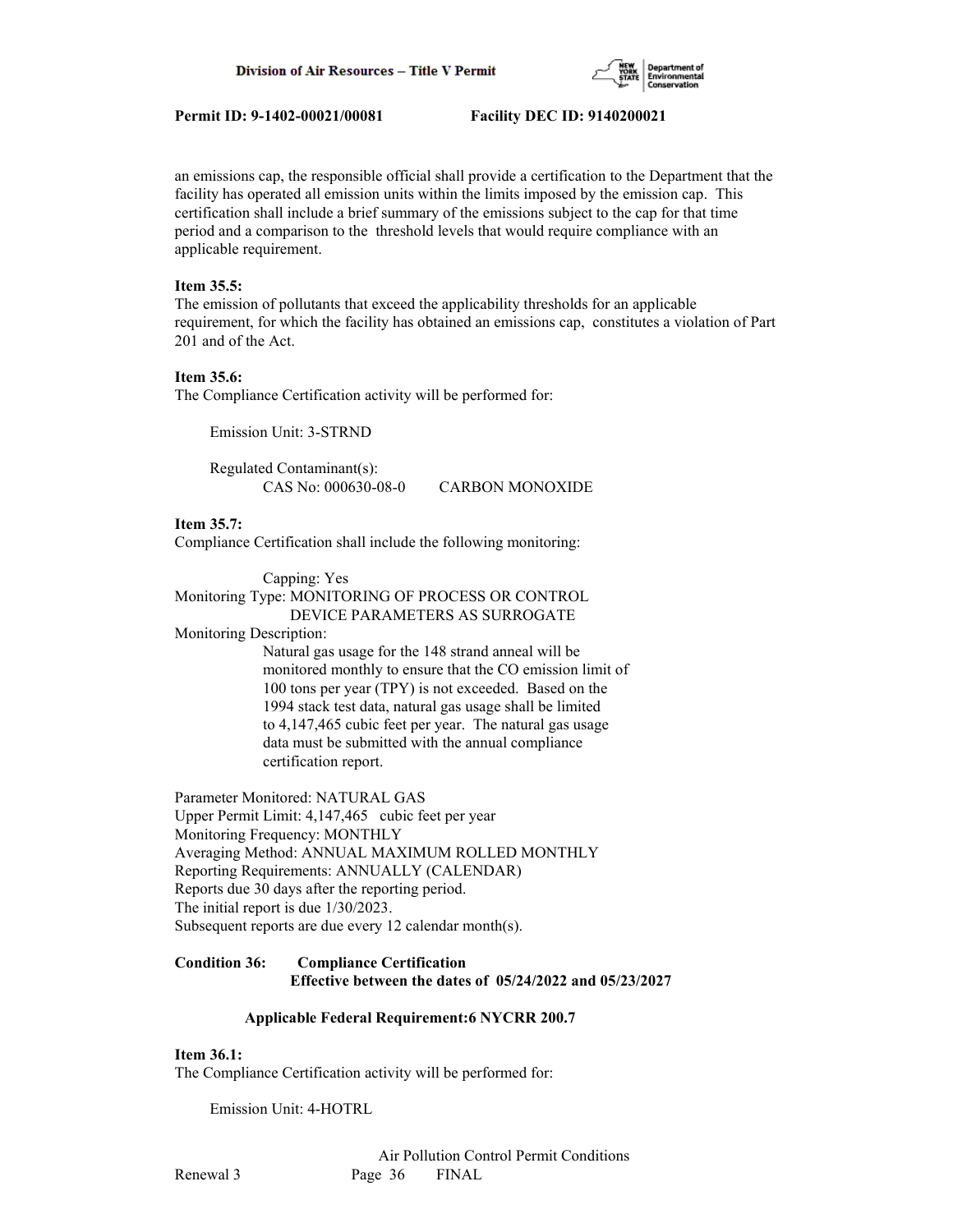Process: MIL

 Regulated Contaminant(s): CAS No: 0NY075-00-0 PARTICULATES

## **Item 36.2:**

Compliance Certification shall include the following monitoring:

Monitoring Type: RECORD KEEPING/MAINTENANCE PROCEDURES Monitoring Description:

> Maintenance of the vacuum system and cyclones will be performed to ensure the proper operation and collection efficiency. Equipment will be visibly inspected on a weekly basis to determine the need for cleaning. Records of the inspections and maintenance activities must be maintained at the facility for five years.

Monitoring Frequency: WEEKLY Reporting Requirements: SEMI-ANNUALLY (CALENDAR) Reports due 30 days after the reporting period. The initial report is due 7/30/2022. Subsequent reports are due every 6 calendar month(s).

# **Condition 37: Compliance Certification Effective between the dates of 05/24/2022 and 05/23/2027**

## **Applicable Federal Requirement:6 NYCRR 200.7**

## **Item 37.1:**

The Compliance Certification activity will be performed for:

Emission Unit: 6-TREAT

 Regulated Contaminant(s): CAS No: 0NY075-00-0 PARTICULATES

## **Item 37.2:**

Compliance Certification shall include the following monitoring:

Monitoring Type: RECORD KEEPING/MAINTENANCE PROCEDURES Monitoring Description:

> Maintenance of the scrubber will be performed to ensure operation of the equipment at maximum collection efficiency. Equipment will be inspected weekly to meet this requirement. Records of the inspections and maintenance activities must be maintained at the facility for five years.

Monitoring Frequency: WEEKLY Reporting Requirements: SEMI-ANNUALLY (CALENDAR) Reports due 30 days after the reporting period. The initial report is due 7/30/2022.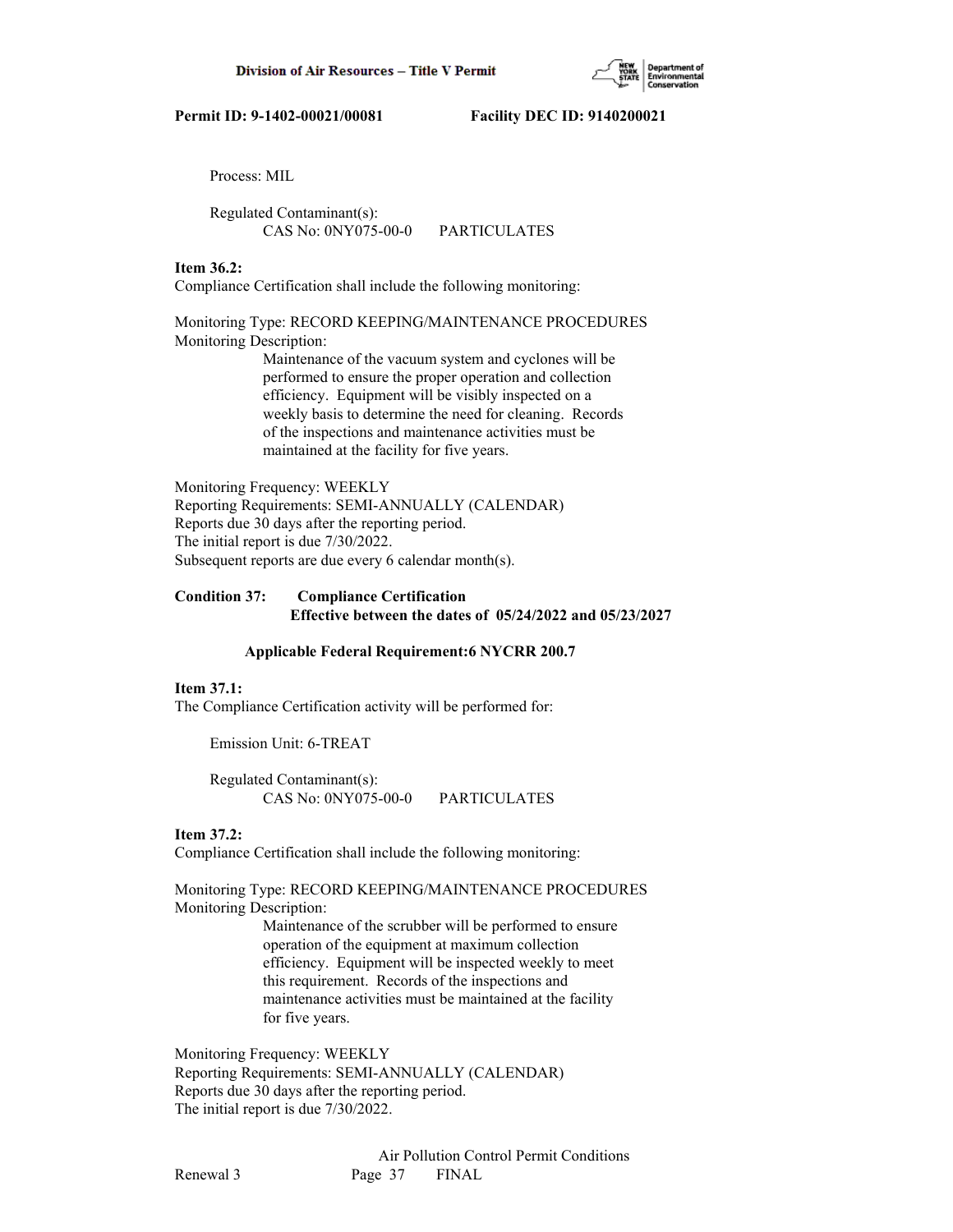

Subsequent reports are due every 6 calendar month(s).

# **Condition 38: Compliance Certification Effective between the dates of 05/24/2022 and 05/23/2027**

## **Applicable Federal Requirement:6 NYCRR 200.7**

#### **Item 38.1:**

The Compliance Certification activity will be performed for:

Emission Unit: 9-TINLN

 Regulated Contaminant(s): CAS No: 007647-01-0 HYDROGEN CHLORIDE

# **Item 38.2:**

Compliance Certification shall include the following monitoring:

Monitoring Type: RECORD KEEPING/MAINTENANCE PROCEDURES Monitoring Description:

> The scrubber must be operated at all times of operation. The scrubber must be operated and maintained according to the manufacturers specifications. The facility owner or operator of this emission source must maintain all required records on site for a period of five (5) years. Manufacturer information relating to operation and maintenance of scrubber system is maintained on-site.

Monitoring Frequency: CONTINUOUS Reporting Requirements: SEMI-ANNUALLY (CALENDAR) Reports due 30 days after the reporting period. The initial report is due 7/30/2022. Subsequent reports are due every 6 calendar month(s).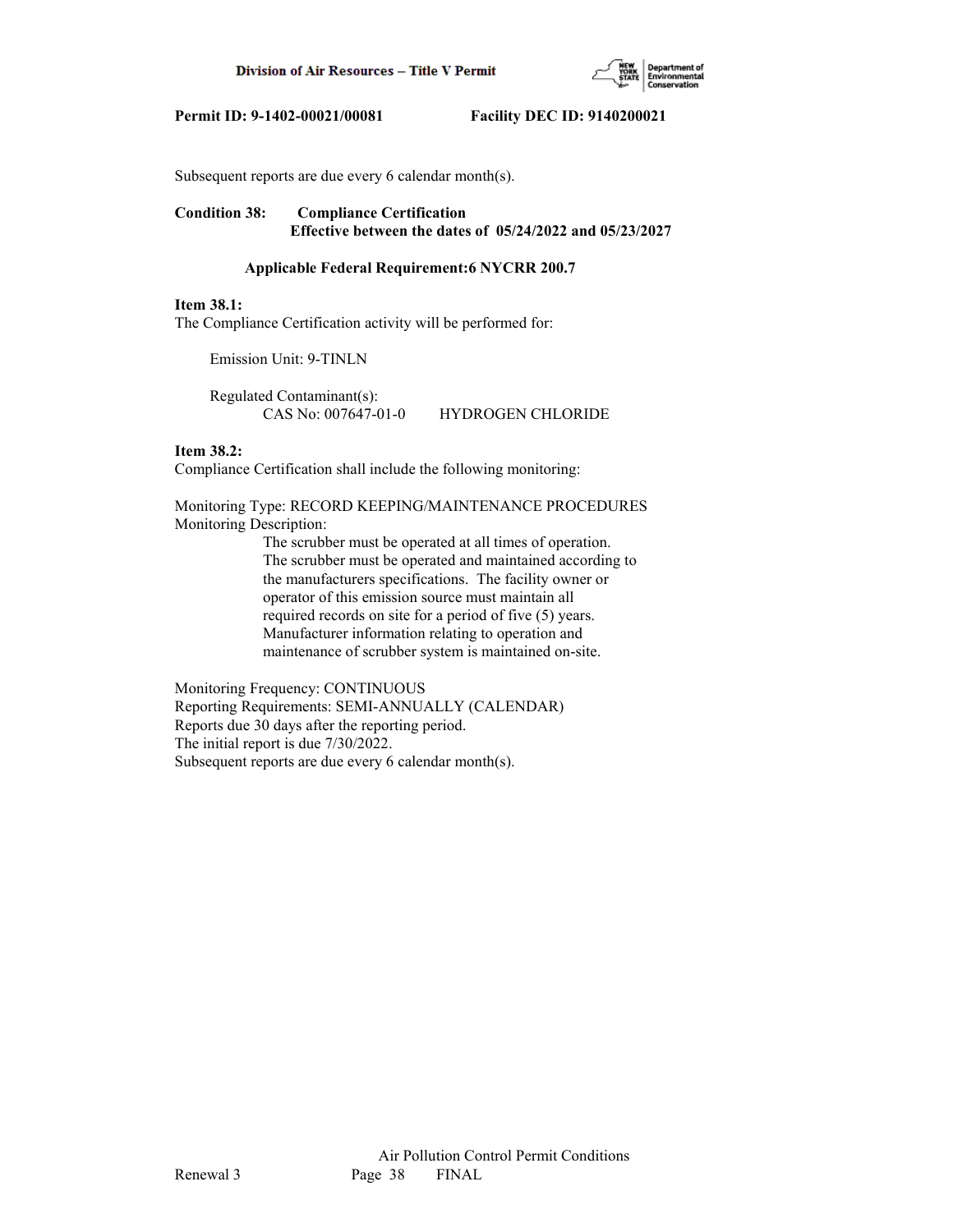

# **STATE ONLY ENFORCEABLE CONDITIONS \*\*\*\* Facility Level \*\*\*\***

 **NOTIFICATION OF GENERAL PERMITTEE OBLIGATIONS This section contains terms and conditions which are not federally enforceable. Permittees may also have other obligations under regulations of general applicability**

## **Item A: Emergency Defense - 6 NYCRR 201-1.5**

 An emergency, as defined in 6 NYCRR subpart 201-2, constitutes an affirmative defense to penalties sought in an enforcement action brought by the department for noncompliance with emissions limitations or permit conditions for all facilities in New York State.

 (a) The affirmative defense of emergency shall demonstrate, through properly signed, contemporaneous operating logs, or other relevant evidence that:

 (1) an emergency occurred and that the facility owner or operator can identify the cause(s) of the emergency;

 (2) the equipment at the facility was being properly operated and maintained;

 (3) during the period of the emergency the facility owner or operator took all reasonable steps to minimize the levels of emissions that exceeded the emission standards, or other requirements in the permit; and

 (4) the facility owner or operator notified the department within two working days after the event occurred. This notice must contain a description of the emergency, any steps taken to mitigate emissions, and any corrective actions taken.

 (b) In any enforcement proceeding, the facility owner or operator seeking to establish the occurrence of an emergency has the burden of proof.

 (c) This provision is in addition to any emergency or malfunction provision contained in any applicable requirement.

Item B: **General Provisions for State Enforceable Permit Terms and Condition - 6 NYCRR Part 201-5** Any person who owns and/or operates stationary sources shall operate and maintain all emission units and any required emission control devices in compliance with all

 applicable Parts of this Chapter and existing laws, and shall operate the facility in accordance with all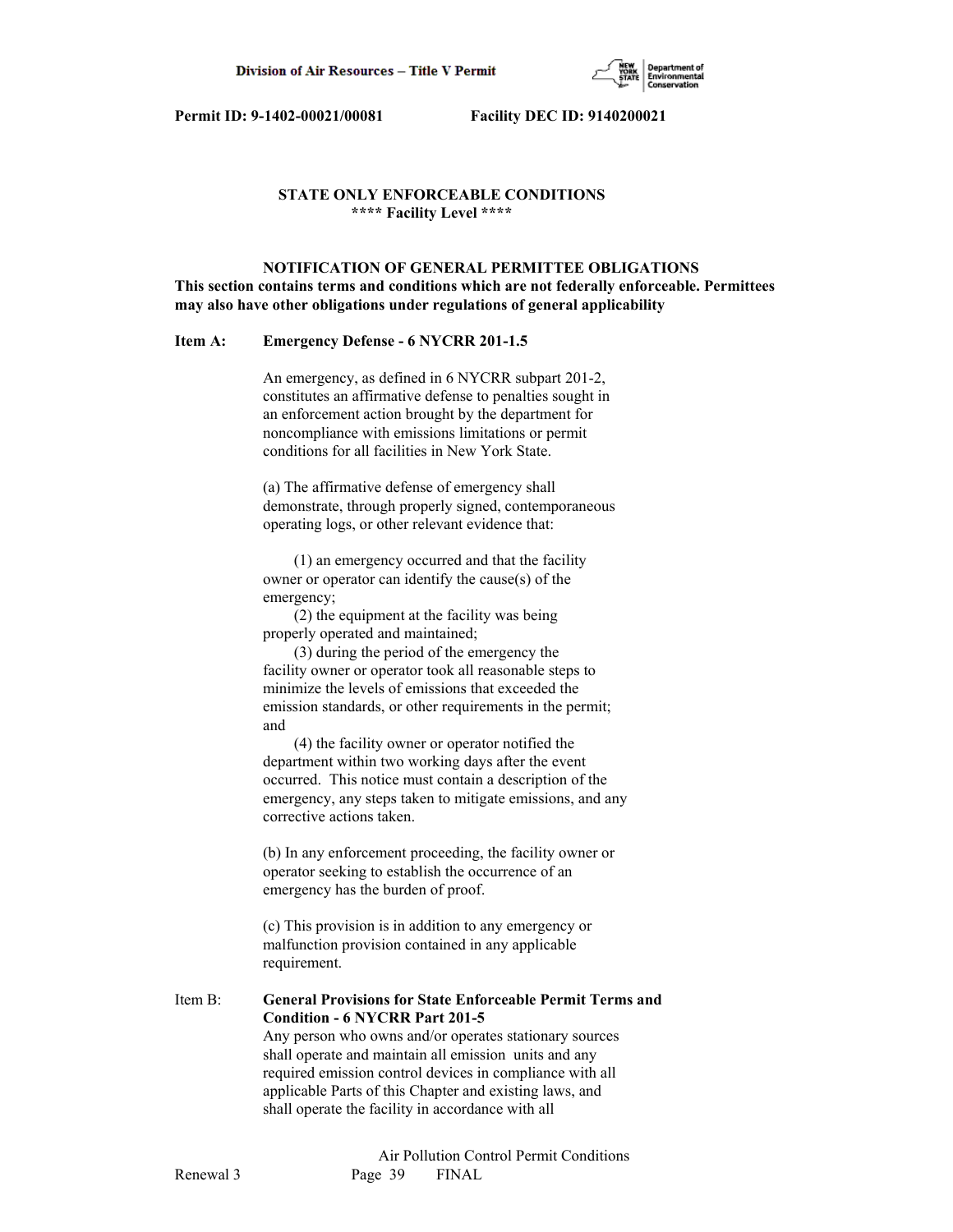

 criteria, emission limits, terms, conditions, and standards in this permit. Failure of such person to properly operate and maintain the effectiveness of such emission units and emission control devices may be sufficient reason for the Department to revoke or deny a permit.

 The owner or operator of the permitted facility must maintain all required records on-site for a period of five years and make them available to representatives of the Department upon request. Department representatives must be granted access to any facility regulated by this Subpart, during normal operating hours, for the purpose of determining compliance with this and any other state and federal air pollution control requirements, regulations or law.

## **STATE ONLY APPLICABLE REQUIREMENTS**

# **The following conditions are state applicable requirements and are not subject to compliance certification requirements unless otherwise noted or required under 6 NYCRR Part 201.**

# **Condition 39: Contaminant List Effective between the dates of 05/24/2022 and 05/23/2027**

#### **Applicable State Requirement:ECL 19-0301**

#### **Item 39.1:**

Emissions of the following contaminants are subject to contaminant specific requirements in this permit(emission limits, control requirements or compliance monitoring conditions).

> CAS No: 000630-08-0 Name: CARBON MONOXIDE

 CAS No: 007647-01-0 Name: HYDROGEN CHLORIDE

 CAS No: 0NY075-00-0 Name: PARTICULATES

## **Condition 40: Malfunctions and Start-up/Shutdown Activities Effective between the dates of 05/24/2022 and 05/23/2027**

## **Applicable State Requirement:6 NYCRR 201-1.4**

#### **Item 40.1:**

(a) The facility owner or operator shall take all necessary and appropriate actions to prevent the emission of air pollutants that result in contravention of any applicable emission standard during periods of start-up, shutdown, or malfunction.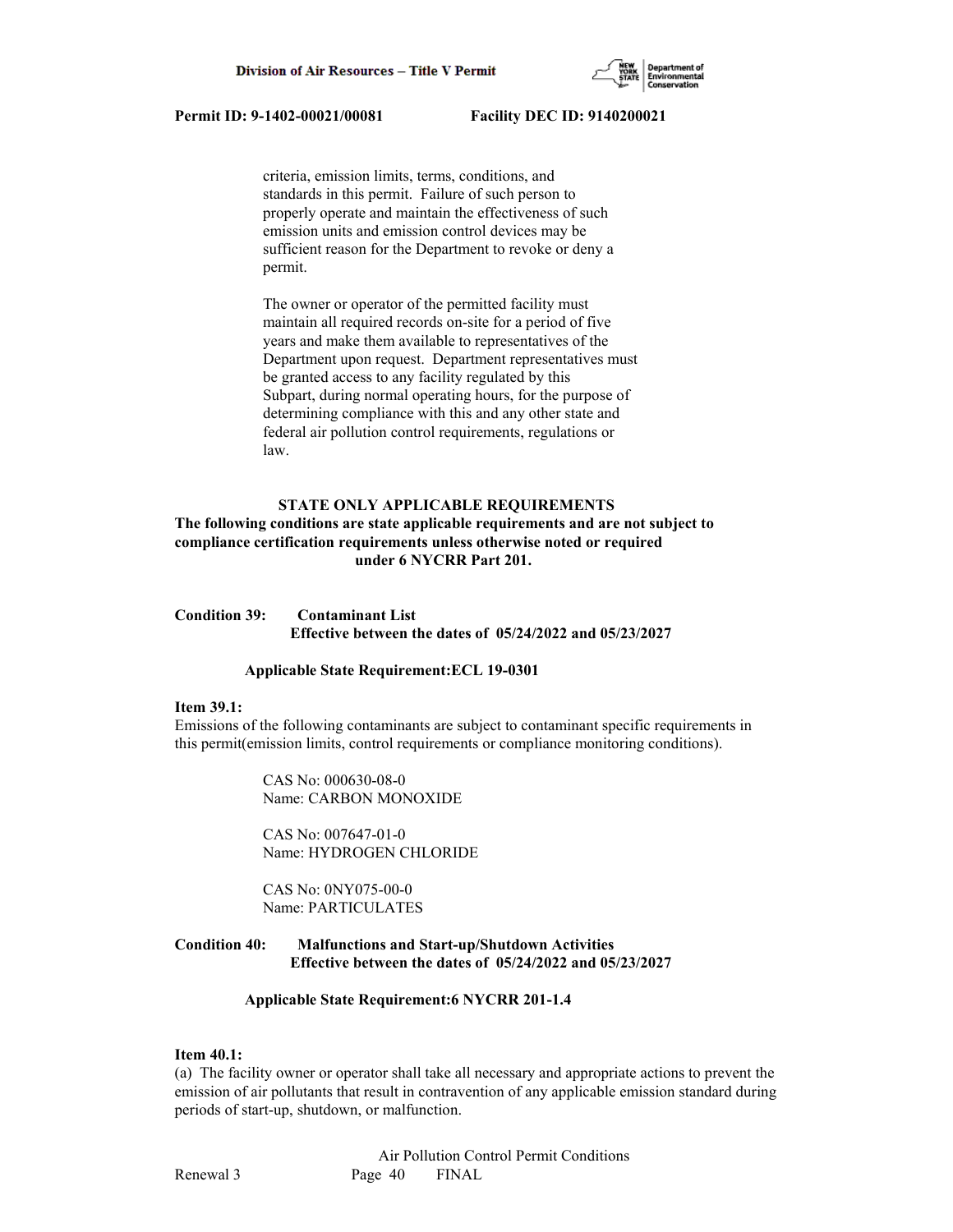

(b) The facility owner or operator shall compile and maintain records of all equipment maintenance and start-up/shutdown activities when they are expected to result in an exceedance of any applicable emission standard, and shall submit a report of such activities to the department when required by a permit condition or upon request by the department. Such reports shall state whether an exceedance occurred and if it was unavoidable, include the time, frequency and duration of the exceedance, and an estimate of the emission rates of any air contaminants released. Such records shall be maintained for a period of at least five years and made available for review to department representatives upon request. Facility owners or operators subject to continuous monitoring and quarterly reporting requirements need not submit additional reports of exceedances to the department.

(c) In the event that air contaminant emissions exceed any applicable emission standard due to a malfunction, the facility owner or operator shall notify the department as soon as possible during normal working hours, but not later than two working days after becoming aware that the malfunction occurred. In addition, the facility owner or operator shall compile and maintain a record of all malfunctions. Such records shall be maintained at the facility for a period of at least five years and must be made available to the department upon request. When requested by the department, the facility owner or operator shall submit a written report to the department describing the malfunction, the corrective action taken, the air contaminants emitted, and the resulting emission rates and/or opacity.

(d) The department may also require the facility owner or operator to include, in reports described under Subdivisions (b) and (c) of this Section, an estimate of the maximum ground level concentration of each air contaminant emitted and the effect of such emissions.

(e) A violation of any applicable emission standard resulting from start-up, shutdown, or malfunction conditions at a permitted or registered facility may not be subject to an enforcement action by the department and/or penalty if the department determines, in its sole discretion, that such a violation was unavoidable. The actions and recordkeeping and reporting requirements listed above must be adhered to in such circumstances.

## **Condition 41: CLCPA Applicability Effective between the dates of 05/24/2022 and 05/23/2027**

## **Applicable State Requirement:6 NYCRR 201-6.5 (a)**

#### **Item 41.1:**

Pursuant to The New York State Climate Leadership and Community Protection Act (CLCPA) and Article 75 of the Environmental Conservation Law, emission sources shall comply with regulations to be promulgated by the Department to ensure that by 2030 statewide greenhouse gas emissions are reduced by 40% of 1990 levels, and by 2050 statewide greenhouse gas emissions are reduced by 85% of 1990 levels.

**Condition 42: Air pollution prohibited Effective between the dates of 05/24/2022 and 05/23/2027**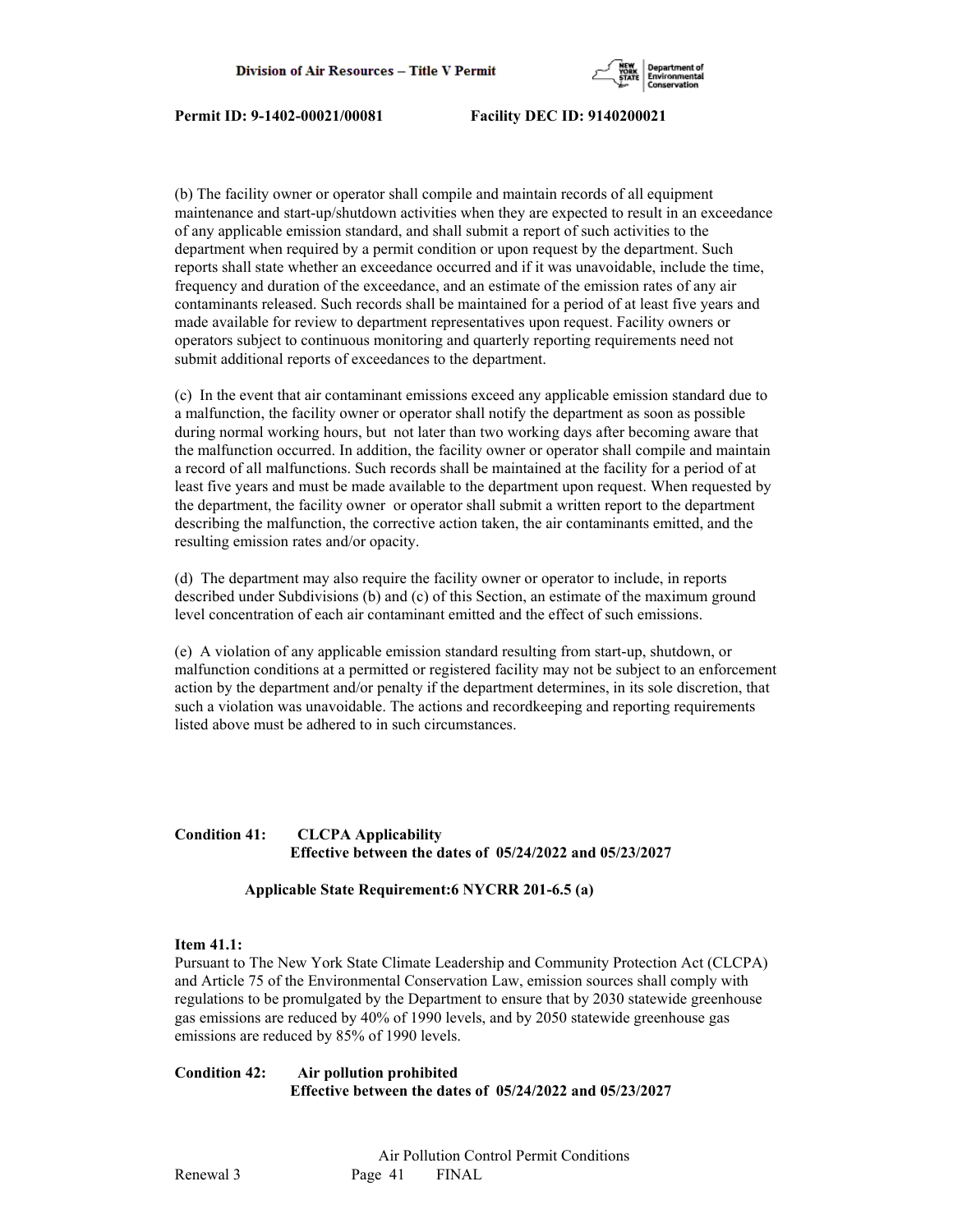

## **Applicable State Requirement:6 NYCRR 211.1**

## **Item 42.1:**

No person shall cause or allow emissions of air contaminants to the outdoor atmosphere of such quantity, characteristic or duration which are injurious to human, plant or animal life or to property, or which unreasonably interfere with the comfortable enjoyment of life or property. Notwithstanding the existence of specific air quality standards or emission limits, this prohibition applies, but is not limited to, any particulate, fume, gas, mist, odor, smoke, vapor, pollen, toxic or deleterious emission, either alone or in combination with others.